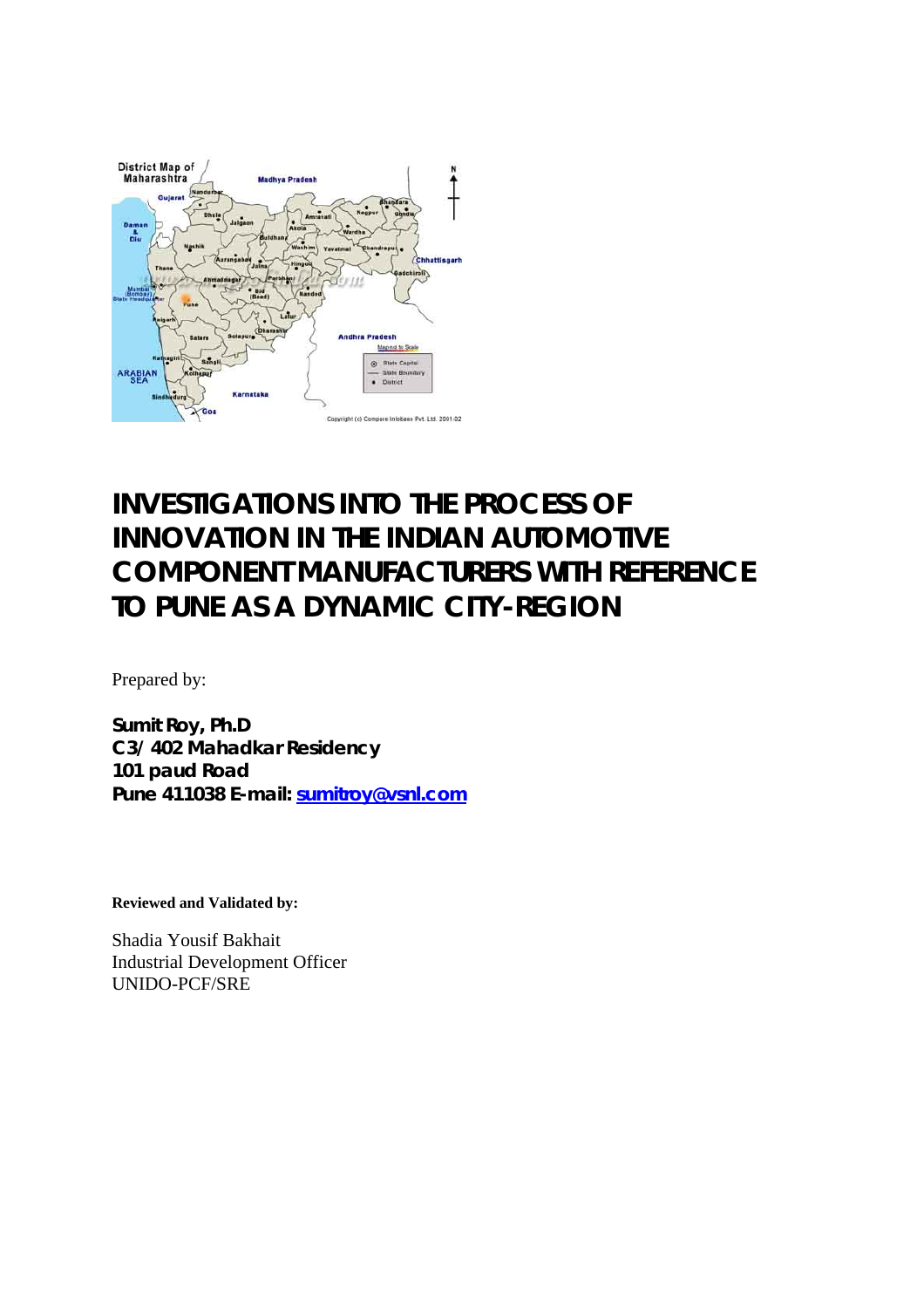#### **Table of Contents**

- 1. Why Pune has been selected as a dynamic city region?
- 2. Brief History of Pune city and its related region
- 3. The city region attractions
- 4. Industrial base of the city and the related region
- 5. Industrial belts of the city region
- 6. Major Industrial Sectors contributing to Pune's dynamic growth
- 7. Population
- 8. Facts and findings of the region
- 9. Growth of Auto and Auto Component Manufacturing Industry
- 10. Infrastructure
- 11. How did the city region reach its growth?
- 12. Policy Issues
- 13. Incentives and resources
	- General incentives
	- Sector specific incentives
- 14. Support institutions and organisations
- 15. The process of Governance
- 16. Entrepreneurship and training
- 17. Environment issues
- 18. Innovation and learning
- 19. Annexure
- 20. References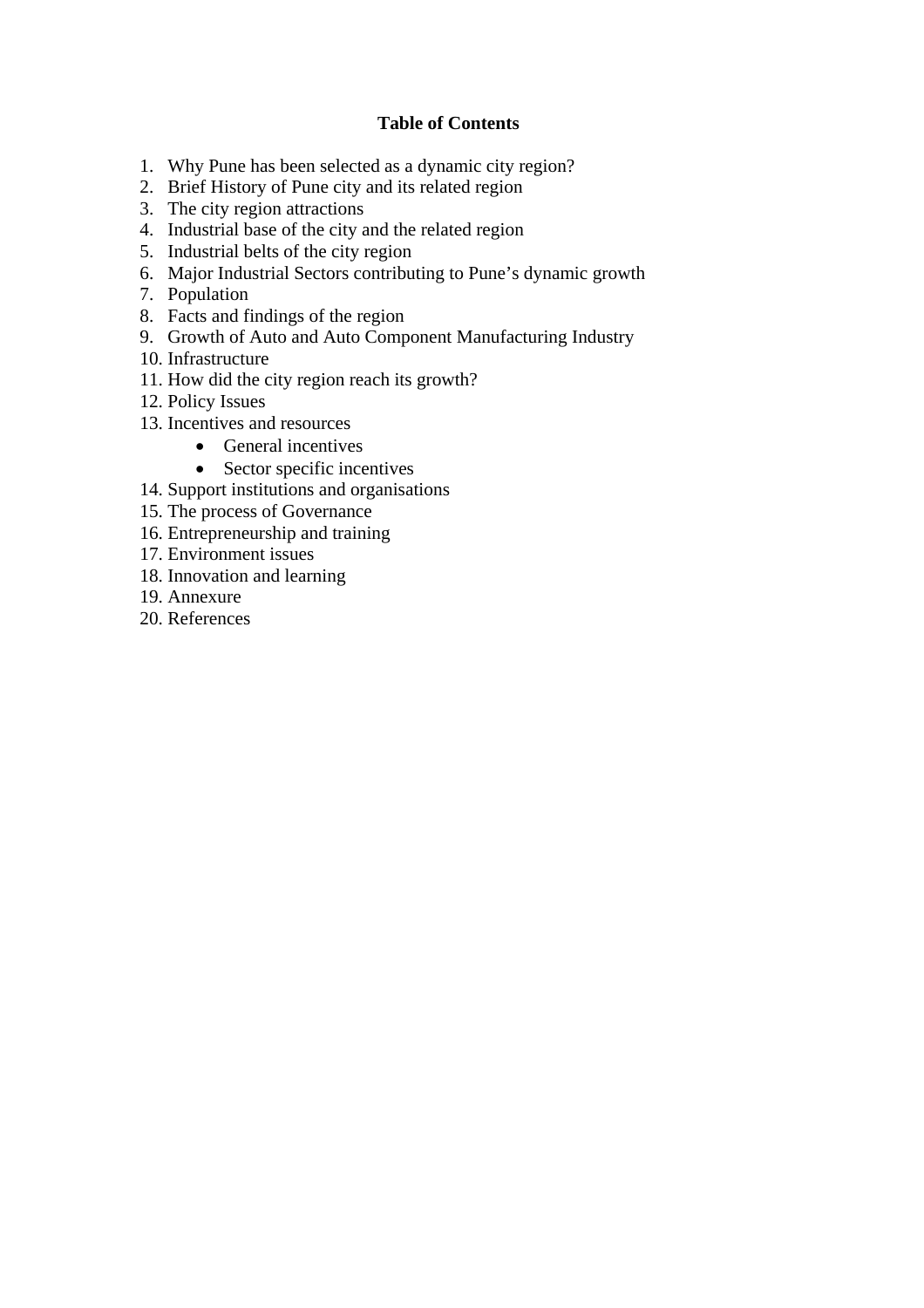#### 1. **Why Pune has been selected as a dynamic city region?**

Pune is a major industrial centre, particularly for automobile manufacturing. It is home to one of the world's largest two-wheeler manufacturers – Bajaj. Tata also has its plant here. DaimlerChrysler also has an assembly line for its Mercedes Benz brand. Whirlpool has an appliance manufacturing plant near Pune. Pune also has a burgeoning software industry. Many of India's major software players such as TCS Infosys and Wipro and global majors like SAS, Veritas Software, BMC have a major presence in Pune. With the construction of the six lane Mumbai-Pune Expressway, this city is now less than a three hour drive from Bombay. These days people come for a meeting to Pune in the morning and go back in the evening comfortably. The six-lane, 95-km Mumbai-Pune Expressway has certainly been a 'concrete' milestone in cementing the distance between the two cities.



It is primarily during the last three decades that one sees so many companies turning to Pune (total investment in industry and related activities in the post liberalisation era were estimated to be Rs 52,000 crore). The reason being the core competencies Pune offers – proximity to Mumbai and well-qualified talent, abundant skilled IT manpower and better living

standards, to name a few. Certain restrictions imposed by the state government on industrial expansions in Mumbai have also been one of the key drivers for rapid industrialisation here. Pune's proximity to Mumbai, India's commercial centre with a seaport and an international airport makes it a favourable destination for commercial activities. It has significant opportunities to emerge as a global player in specific sectors given focused strategic planning. Today, Pune is the seventh largest industrial metro of the country.

Pune is the second largest city in Maharashtra and a thriving industrial centre with a population of nearly 2.5 million. Some of the country's most prestigious industries are located in Pune. The Pimpri-Chinchwad-Bhosari industrial complex is claimed to be one of the largest in the country. The major industrial segments in Pune include automobile, machine tools, chemicals, electrical and electronics, instrumentation and control, iron and steel, castings and forgings, telecom, packaging, auto components, material handling equipment, fuel and pumps, etc. A large number of small and medium scale equipment manufacturers produce basic electrical and electronic components, digital equipment, process control and communication equipment, computers and computer accessories, and also software.

Post liberalisation has seen the springing up of about 1044 units, which qualify to be termed as large-scale industrial units. As many as 100 of these projects could be termed as mega-projects with investments of over Rs 16,000 crore.

Pune is situated on the banks of the confluence of the Mula and Mutha rivers which are tributaries of the river Bhima which flows east rising from the Western Ghats of Maharashtra. The city is located at an altitude of over 1800ft above the sea level, with an average rainfall of 170cm. per annum. It has the bracing climate of a hill station. On the western side of Pune is the Pashan lake that is used to supply water to the city.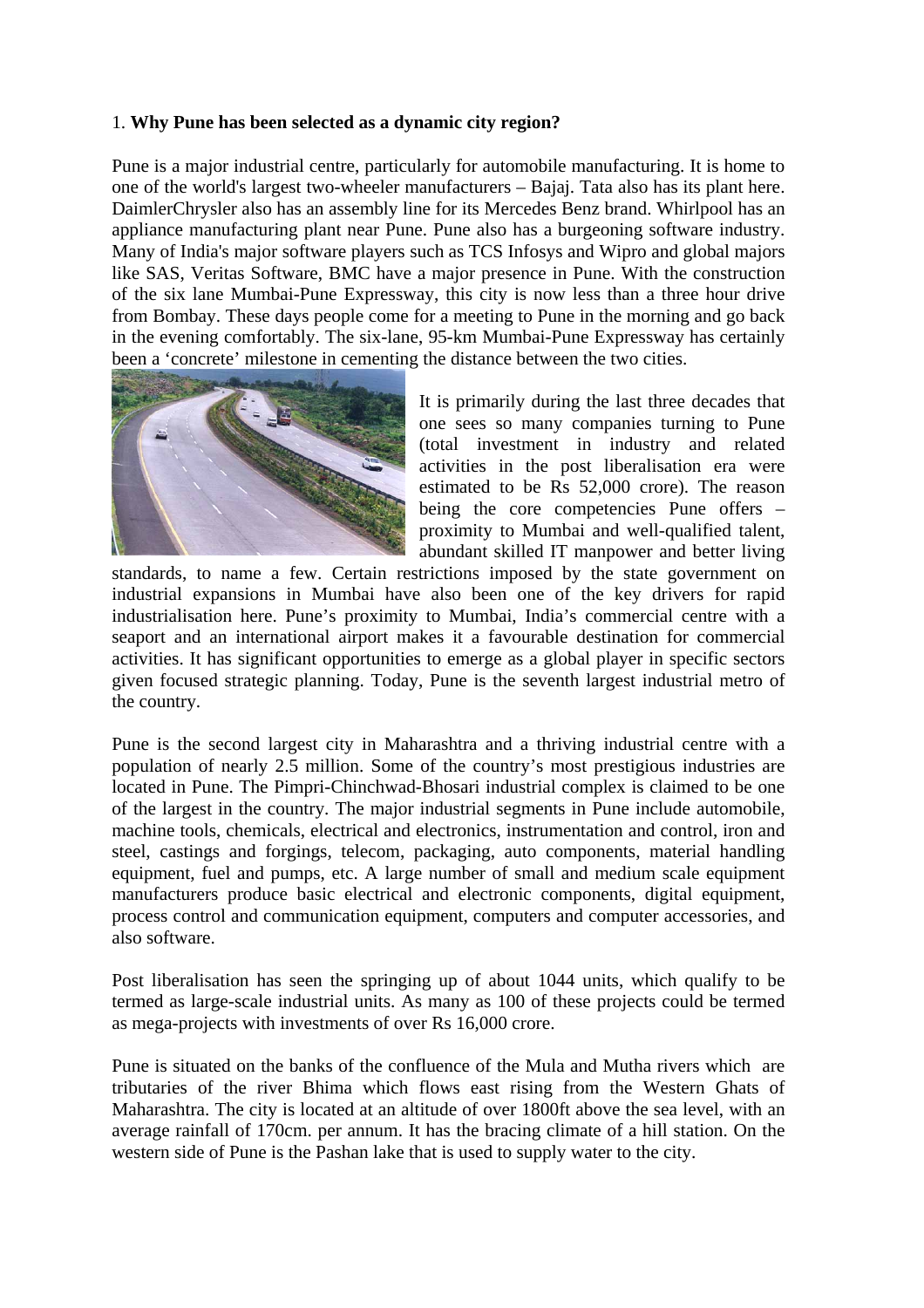Pune district has several hill forts along with many ancient temples. Pune gets good quantity of drinking water. Industry also gets ample water supply, as it is supplied by MIDC, which is quite prompt.

Recently, the IT industry has been viewing Pune to be a better prospect over Bangalore, because of abundant brain power and IT maturity. Pune has attracted around 43 per cent



of the industry in this sector and is obviously the preferred choice over Bangalore in the years to come. Even the State Government has chosen Pune city as a prominent centre for development of IT looking at the industrial growth in and around the city and the excellent international standard, educational facilities available. The centre for development of advanced computing (C - DAC), which is one of the premier institutes in country in the IT is also located at Pune. In

addition MIDC is coming up with a Talegoan High-Tech Park to support Pune's existing strong base of R&D institutions, IT & BT companies. Pune already scores a point in this regard with the presence of many software companies in this city. Some of the major companies that are already harnessing the IT potential of the city are: Infosys Technologies Ltd, Wipro Ltd, Satyam Computers, Tata Technologies, Kanbay Software (I) Pvt Ltd, Magic Infotech (I) Pvt Ltd, Varitas Software (I) Pvt Ltd, Cognizant Technology Solutions (I) Ltd, Geometric Software Solutions Pvt Ltd, KPIT System Ltd, Patni Computers, Mahindra British Telecom Ltd and Kalyani Group's Synise Technologies. Pune's skyline is increasingly getting decorated with such companies. With the development of large industrial areas within a radius of 50kms, having Pune as the nucleus, the city is now increasingly surrounded by industrial areas. This, essentially, signifies the all-round development of the local population in terms of better and improved job opportunities, scope for starting ancillaries and living an improved standard of life.

#### **2. Brief History of Pune city and its related region**



**Pune**, formerly called **Poona**, is the second largest city (after Mumbai) in the state of Maharashtra, India. This is historically an important city. The Maratha was headquartered here. History proves that the city was developed much earlier. The



archaeological relics point out that Pune was established as a township in the  $8<sup>th</sup>$  century. Prior to the Marathas, evidence of inhabitance comes from relics like the Kasba Ganapati, Taambdee Jogeshwaaree, Pataleshwar cave. The cave, situated outside the old town, (but now squarely in the middle of the city,) on what is today Jungli Maharaj Road, is also called Panchaleshvara caves. It originated around 700 AD, similar in style to the much grander rock temple at Elephanta near Mumbai, but never completed. More importantly it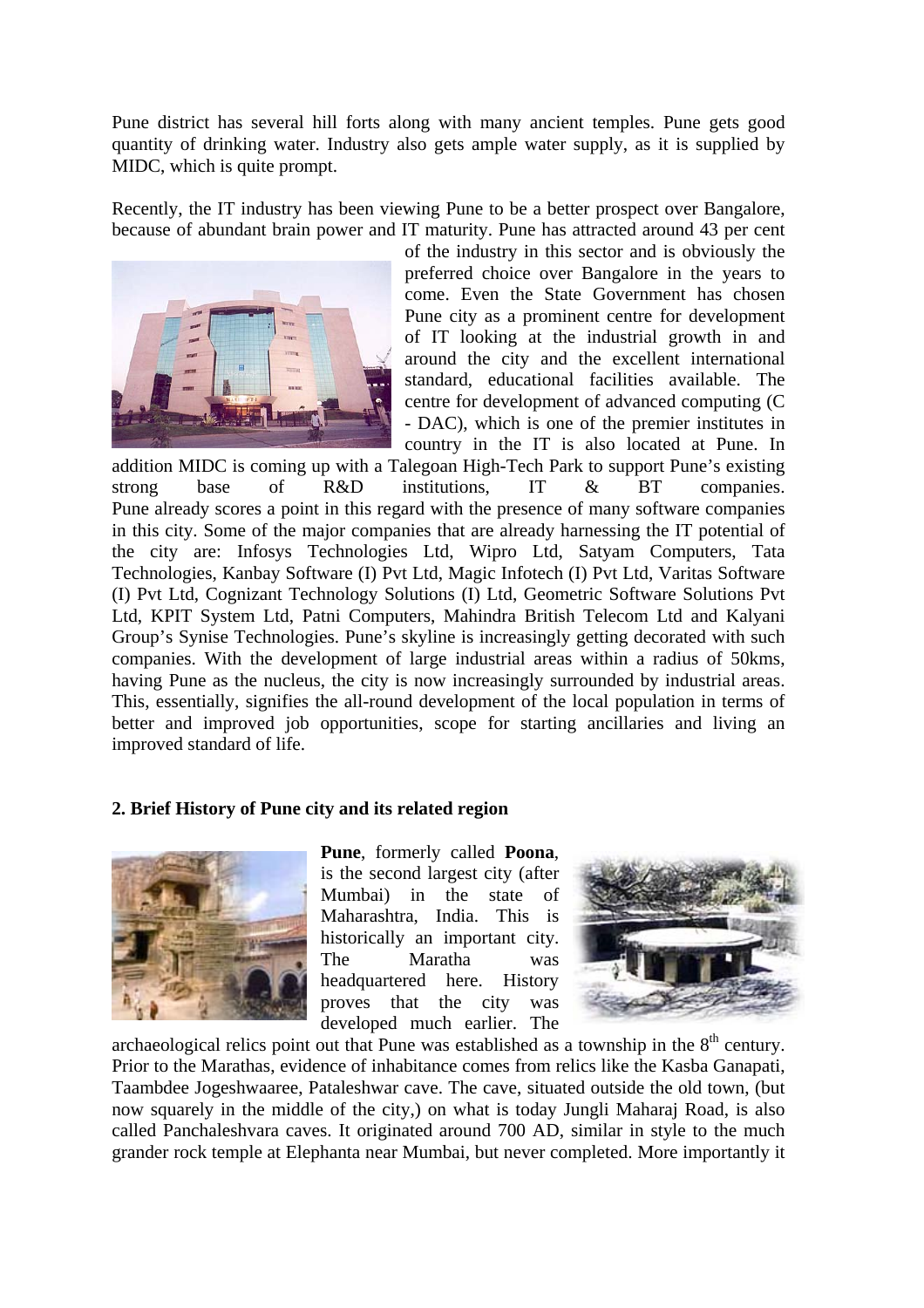is an active Hindu temple. In front of the excavation is a circular Nandi mandapam (pavilion).



A copper plate inscription of 973 A.D. reveals that the name of the town was 'Punya –Vishaya' or 'Poonak-Vishaya', during the regime of Rashtrakoots of the Deccan plateau. The Yadavas of Davagiri overthrew them in 1294 A.D. Later on, the Bahamani kingdom had control for a

very short period. Delhi Sultans - successors of Khilji and Ghulam dynasties took interest in Pune and and administered Pune in the  $15<sup>th</sup>$ 



century. Later, Maloji Bhosale of Verool offered military aid to Nizamshahi and Mughals and got the Jahagir of Pune and Supe region in 1595. In 1674, Shivaji became the king in a traditional Hindu coronation ceremony, and took on the title of Chhatrapati, or Holder of the Umbrella (representing the protection he bestowed on his people). Shivaji is remembered as a just and wise king. He established an effective civil and military administration and adopted a policy of religious tolerance to accommodate all religions and sects. From 1700s to 1818, Pune was the de facto capital of India. The British power could rule the whole of India only after the tragic fall of Pune. Entire India then become a colony of the British empire and remained so for a little over 125 tears. Pune was the cradle and the citadel of the Indian independence movement. Pune district has several hill forts along with many ancient temples. The city is close to many strong forts like Sinhagad, Rajgad,Torna, Purandar, Shivneri, Pratapgad,etc. Pune naturally attracted the empire builders who desired to gain control of coastal parts, westernghats and eastern plains of the present territory of western Maharashtra. No wonder that power after power employed its military strategies for capturing Pune and keeping it under its firm control. It grew in importance under the British when it housed a major cantonment town. Pune is the Headquarters of the Southern Command of the Indian Army. The Cantonment area is still a major fixture and adds to Pune's cosmopolitan flavour.

The following table chronologically captures the development of Pune city from the year 1637. ((Source: Industrial & Commercial Directory of Pune, Mahratta Chamber of Commerce & Industries, Pune 1995)

| Year | Landmark developments in Pune city                             |
|------|----------------------------------------------------------------|
| 1637 | Town came under ' SHAHAJI' rule and Shaniwar, Somwar, Raviwar  |
|      | Peths founded.                                                 |
| 1656 | Town came in possession of Shivaji                             |
| 1721 | Bajirao Peshwal 1 reconstruction of Pune.                      |
| 1761 | Lakdi (Sambhaji) Bridge constructed.                           |
| 1818 | British rule commenced Pune and Khadi Cantonments established. |
| 1856 | Pune-Mumbay Railway introduced                                 |
| 1857 | Pune city Municipality established                             |
| 1880 | Khadakwasls Dam constructed                                    |
| 1885 | Mundhwa Paper Mill started                                     |
| 1916 | First town planning scheme was undertaken by municipality.     |
| 1919 | Underground drainage scheme introducer.                        |
| 1920 | Electricity introduced in the city                             |
| 1934 | Mahratta Chamber of Commerce & Industries established.         |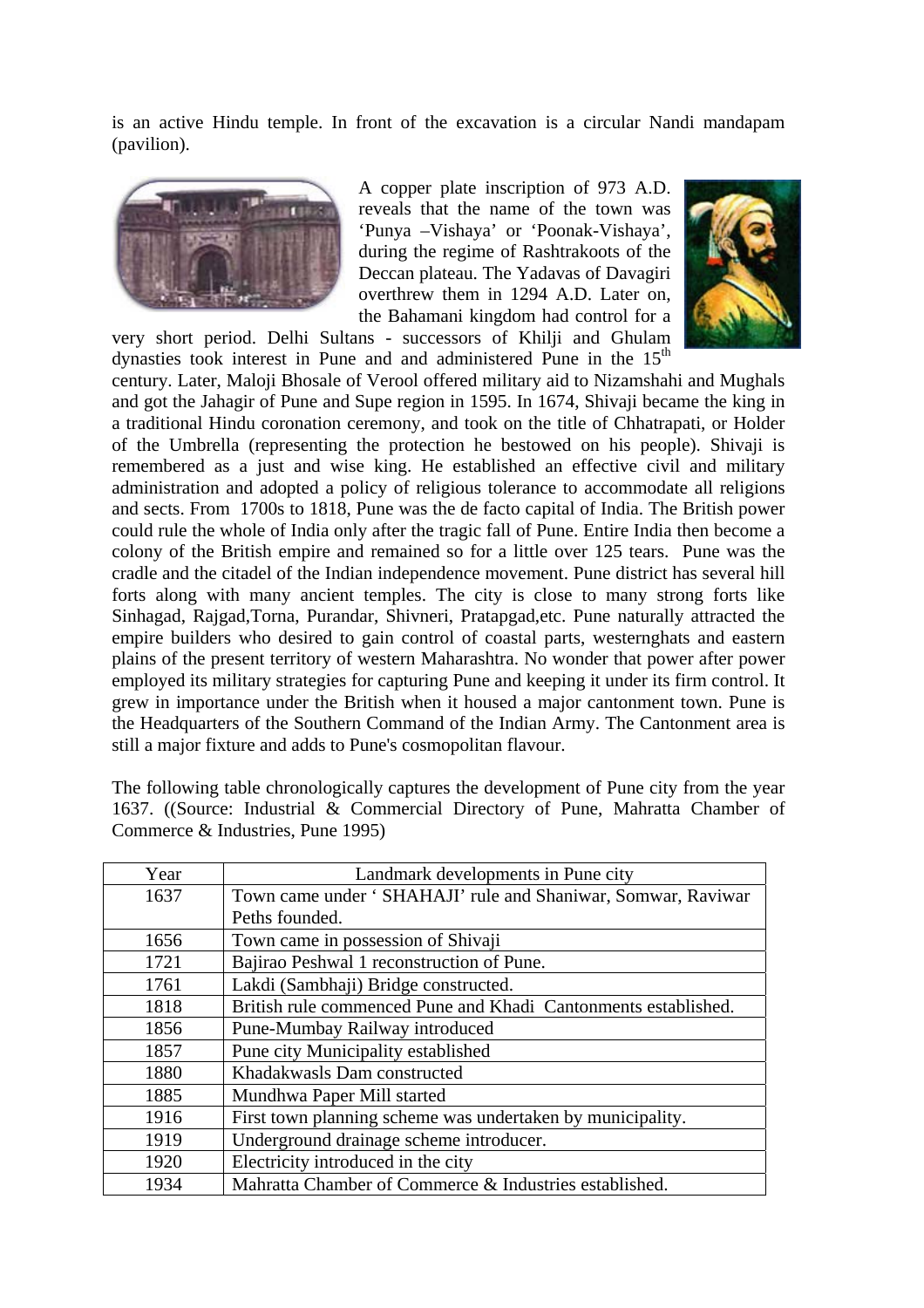| 1941 | Silver Jubilee Motor Transport City Bus Service started.              |
|------|-----------------------------------------------------------------------|
| 1950 | Pune Municipal Corporation established and Municipal Bus Service,     |
|      | National Chemical Laboratory started functioning.                     |
| 1952 | First Master Plan of Greater Pune was prepared University of Poona    |
|      | and National Defense Academy established.                             |
| 1953 | A.I.R. Pune Station started                                           |
| 1956 | Hindustan Antibiotics Ltd.- first public sector undertakings at       |
|      | Pimpri, and Hadapsar Industrial Estate established.                   |
| 1961 | Development of Bhosari Industrial Estate bu the MIDC started          |
| 1970 | Plan of the Pune Metropolitan Region released                         |
| 1971 | Vikram Satellite Earth Station at Arvi near Pune commissioned         |
| 1972 | Establishment of Pimpri Chinchwad New Township Development            |
|      | Authority                                                             |
| 1973 | Installation of T.V Relay Tower at Sinhagad and introduction of       |
|      | Televition in Pune.                                                   |
| 1977 | New Civil Airport at Pune opened.                                     |
| 1983 | MITCON starts functioning with Pune as the headquarters               |
| 1986 | National Information Centre at Pune started functioning               |
| 1987 | Center for Development of Advanced Computing (C-DAC) started at       |
|      | Pune.                                                                 |
| 1989 | Center for Development of material for electronic technology (C-      |
|      | MET) was set up at Pune.                                              |
| 1993 | 'Sports City" - a sports stadium of international standard started at |
|      | Balewadi                                                              |

### **3. The City Region Attractions**

During the months of August or September each year, the city celebrates the Hindu festival of Ganesha. The festival culminates in a carnival like procession along the busy throughfares of the city. The city also has a active theater community. It is was the birth place of Meher Baba as well as the home of Bhagwan Shree Rajneesh. Rajneesh's Osho Ashram helps bring a very international flair to the city.

### **Places of Interest**

- Parvati Temple
- Shaniwar Wada
- Aga-Khan palace also famous as Gandhi Museum
- Kelkar Museum
- Kamala Nehru Park
- The art Gallery at Balgandharva Rangamandir
- Osho Rajneesh Ashram
- Sinhagad Fort
- Handmade-Paper Factory
- Lonavala-Khandala hillstation
- Panshet Dam



• Khadakwasala Dam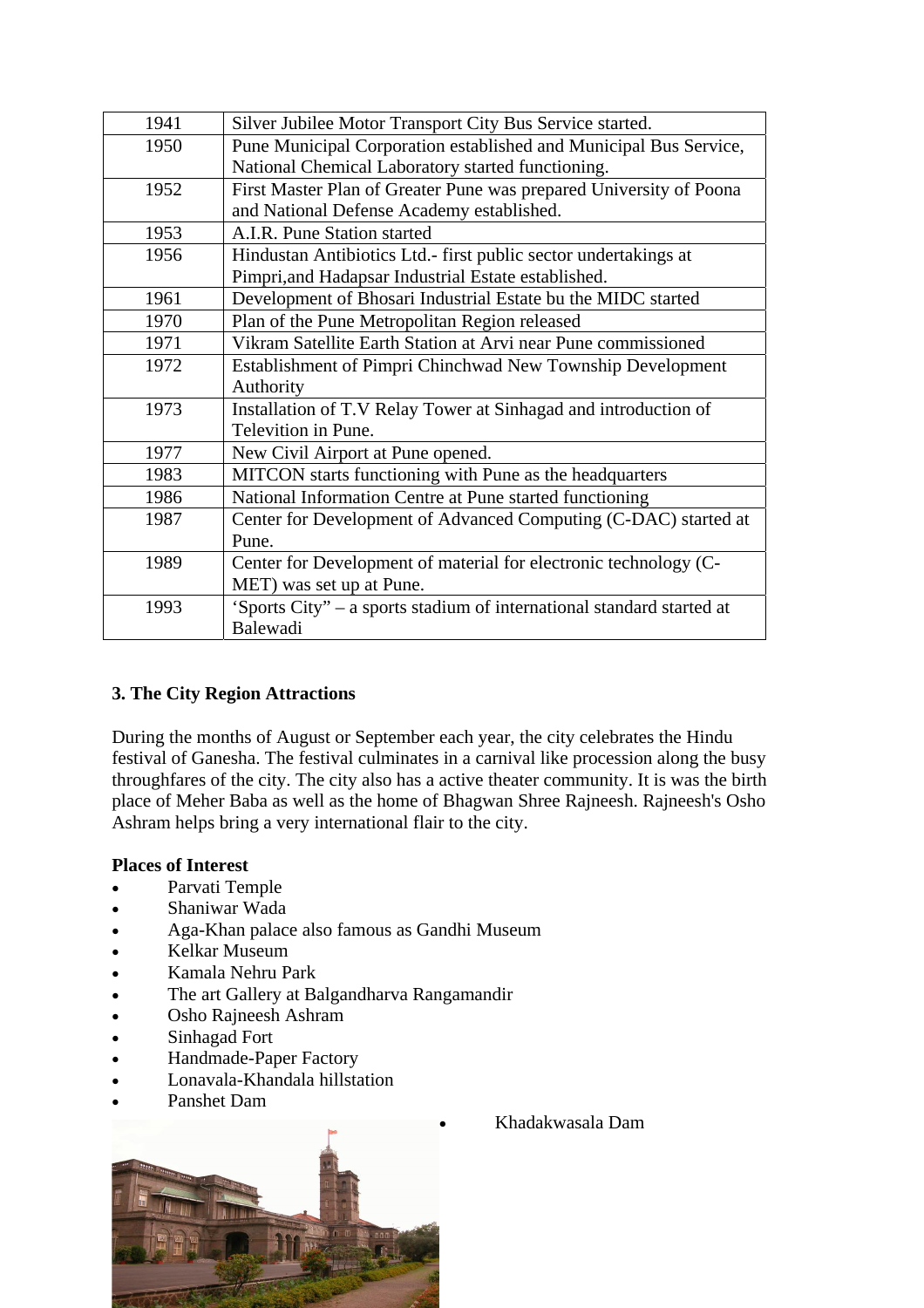#### 4. **Industrial base of the city and the related region**

The major industrial segments in Pune include automobile, machine tools, chemicals, electrical and electronics, instrumentation and control, iron and steel, castings and forgings, telecom, packaging, auto components, material handling equipment, fuel and pumps, etc. A large number of small and medium scale equipment manufacturers produce basic electrical and electronic components, digital equipment, process control and communication equipment, computers and computer accessories, and also software.

#### **5. Industrial Clusters of the city region**

In India, industrial clustering has taken place in only certain regions due to some advantages. There are three types of industrial clusters, viz. (i) major industrial regions (ii) minor industrial regions, and (iii) manufacturing districts.

Industrial clusters are identified on the basis of the number of manufacturing units sited in close proximity or the quantum of industrial environment. Amongst these regions, Bombay-Pune, Ahmedabad-Vadodara belt, Madurai-Coimbatore-Bangalore, Hooghly industrial belt, Faridabad-Gurgaon-Ambala emerged as the most prominent.

The Bombay-Pune Industrial Region was also initially developed by the British. They obtained the Bombay island-site for developing a port in 1774. The construction of a 34 km long rail track between Bombay and Thane in April 1853 ushered in an era of developing link with the interior. The routes through the Bhor Ghat to Pune and through Thal Ghat to Nasik actually extended the influence of Bombay towards its hinterland. The opening of the Suez Canal in 1869 provided impetus to the growth of Bombay port.

#### **6. Major Industrial Sectors contributing to Pune's dynamic growth**



Pune's skyline speaks a lot about its assuming a new identity as an emerging industrial metro and potential manufacturing hub. Two or three large companies like Telco, Bajaj had set up their base in Pune. Such companies gave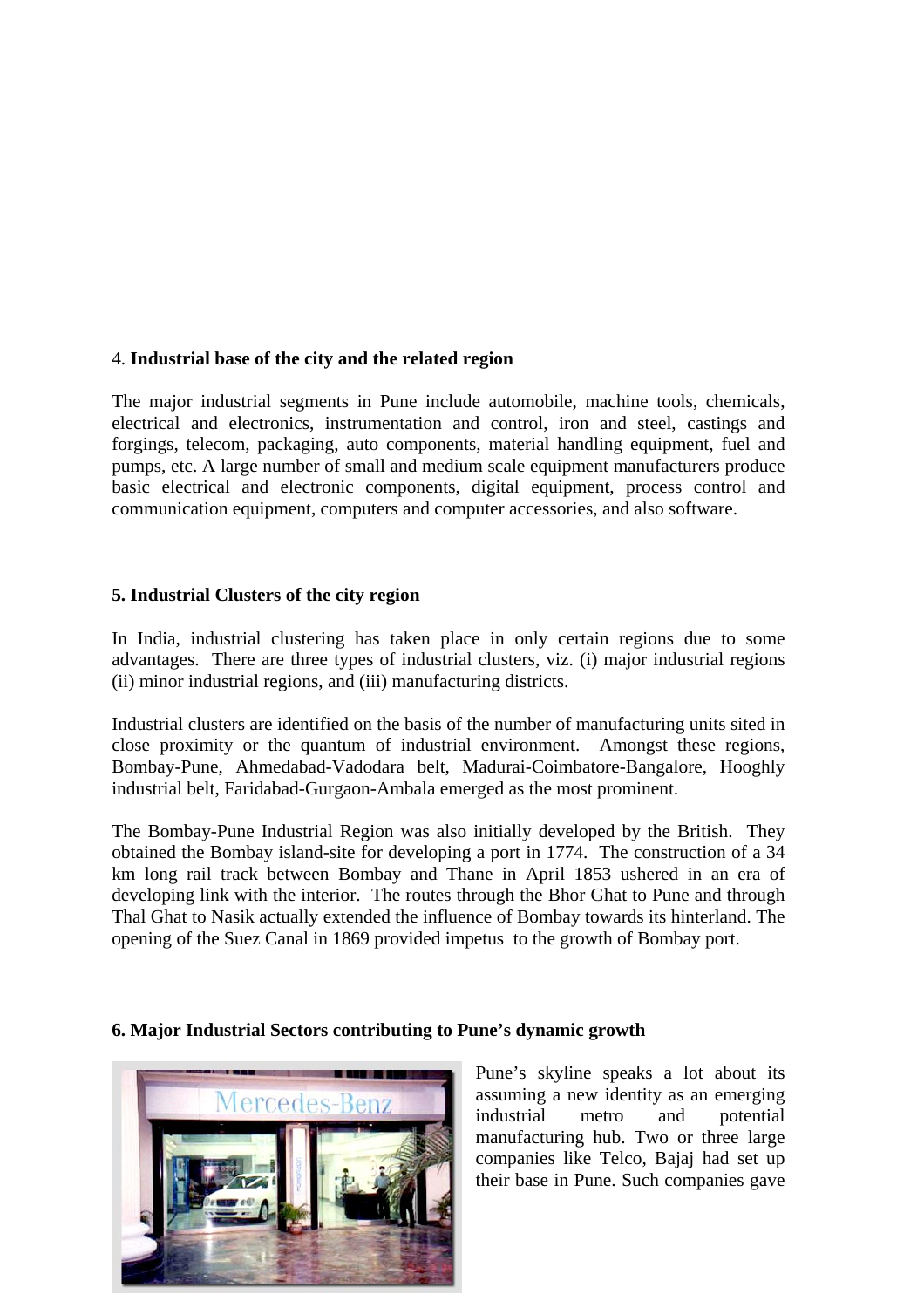rise to the ancillaries, and then multi-national engineering companies Sandvik, SKF, Alfa Laval, Sulzer, Mercedes Benz, Burckhardt and many other engineering companies started here. The strong presence of the Auto OEMs and the Auto Component Manufacturers (ACMs) have always made Pune as a favourite destination for Auto industries. However, its growing presence in IT has also recently made it a favourable destination for IT.

Recently, the IT industry has been viewing Pune to be a better prospect over Bangalore, because of abundant brain power and IT maturity. Pune has attracted around 43 per cent of the industry in this sector and is obviously the preferred choice over Bangalore in the years to come. Even the State Government has chosen Pune city as a prominent centre for development of IT looking at the industrial growth in and around the city and the excellent international standard, educational facilities available. The centre for development of advanced computing (C - DAC), which is one of the premier institutes in country in the IT is also located at Pune. Facilities such as the technology up-linking and infrastructure data centres are there. There is STPI (Software Technology parks). However, Pune already scores a point in this regard with the presence of many software companies in this city. Some of the major companies that are already harnessing the IT potential of the city are: Infosys Technologies Ltd, Wipro Ltd, Satyam Computers, Tata Technologies, Kanbay Software (I) Pvt Ltd, Magic Infotech (I) Pvt Ltd, Varitas Software (I) Pvt Ltd, Cognizant Technology Solutions (I) Ltd, Geometric Software Solutions Pvt Ltd, KPIT System Ltd, Patni Computers, Mahindra British Telecom Ltd and Kalyani Group's Synise Technologies.

#### **7. Population**

According to the 2001 census provisional results, Pune had - according to official statistics - a population of 3.755 million in 2001. This figure includes the people residing in the city of Pimpri-Chinchwad which has historically been considered as a twin of Pune.



d

According to 2001 census, population of Pune district was 7,224,224. Two population trend charts have been presented here based on information collected from Industrial & Commercial Directory of Pune, Mahratta Chamber of Commerce & Industries, Pune,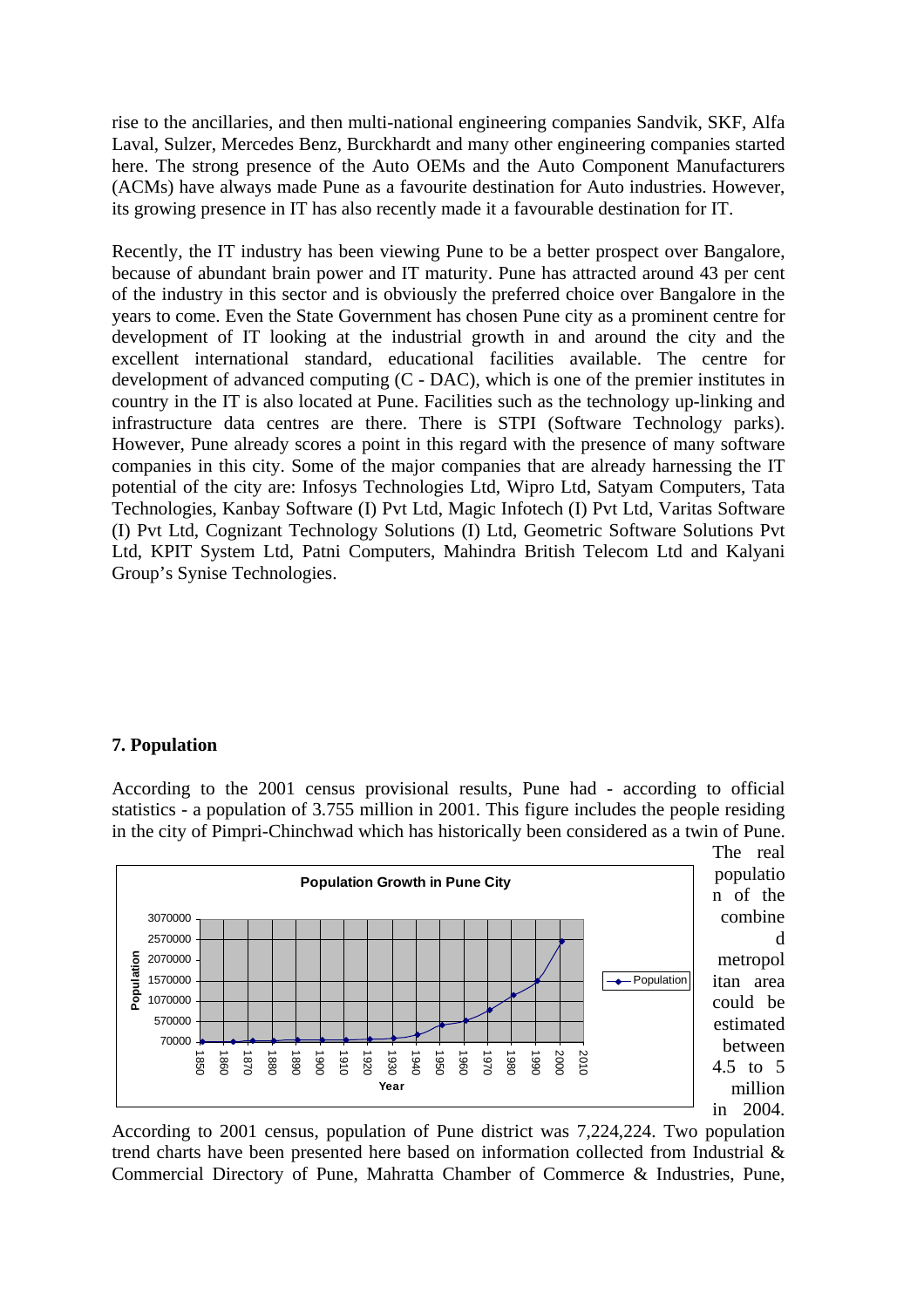1972, 1978, 1985, 1990, 1995, 2002). These trend charts present the population growth of Pune city and that of the Pimpri-Chinchwad area. Both the places have registered high increase in population (almost exponential). Pune's growth could be seen from 1950s



the auto giants Telco and Bajaj.

# **8. Facts and Findings of the region**

Pune Division (Source: www.history.com) is one of the six divisions of Maharashtra. Pune Division is bound by Konkan Division to the west, Nashik Division to the north, Marathawada Aurangabad Division) to the east, and the state of Karnataka to the south. Area: 57,268 km² Population (2001 census): 99,973,761 Districts: Kolhapur, Pune, Sangli, Satara, Solapur Literacy: 76.95% Area under irrigation: 8,896 km² Main crops: Jowar, wheat, bajra, sugarcane, rice, soybean, onion, groundnut, vegetables, turmeric, grape, pomegranate

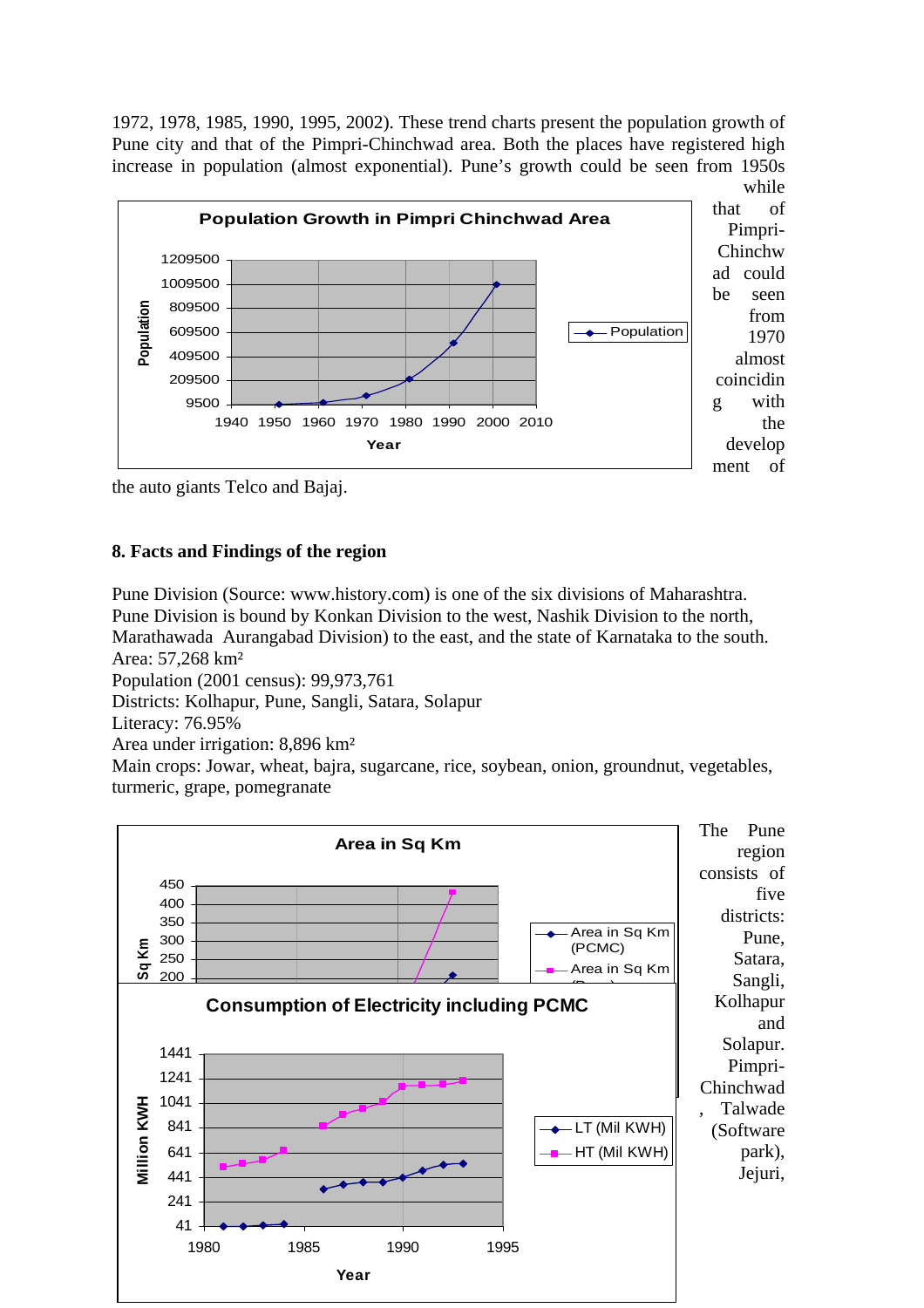Kurkumbh, Pandare, Bhigwan are the major areas within the Pune district and the growth centres are Baramati and Shirur (Ranjangaon). Other major areas in above districts are Satara, Wai, Sangli, Miraj, Islampur, Kolhapur, Gokul-Shirgaon, Halkarni, Solapur and Chincholi. Growth centres are Karad, Kagal, Gadhinglaj, Hatkanangoe, Tembhurni and Mangalwedha. The District industries centres, which have been functioning since 1979, are a focal point for development of small scale industries. There are about 38,000 permanently registered and 27,000 provisionally registered small-scale units in the Pune



region. Marathi is the language of the majority of the people residing here. Residents of Pune city call themselves 'Punekar'.

'kar' is a marathi language suffix used to denote a person belonging to the preceding



village or city name. This being a metropolitan city with many English literate people, 'Puneites' is also a term commonly used to describe the

people of this city, particularly in English dailies.



According Industrial Commerci **Directory** of Pune, Mahratta Chamber **Commerce**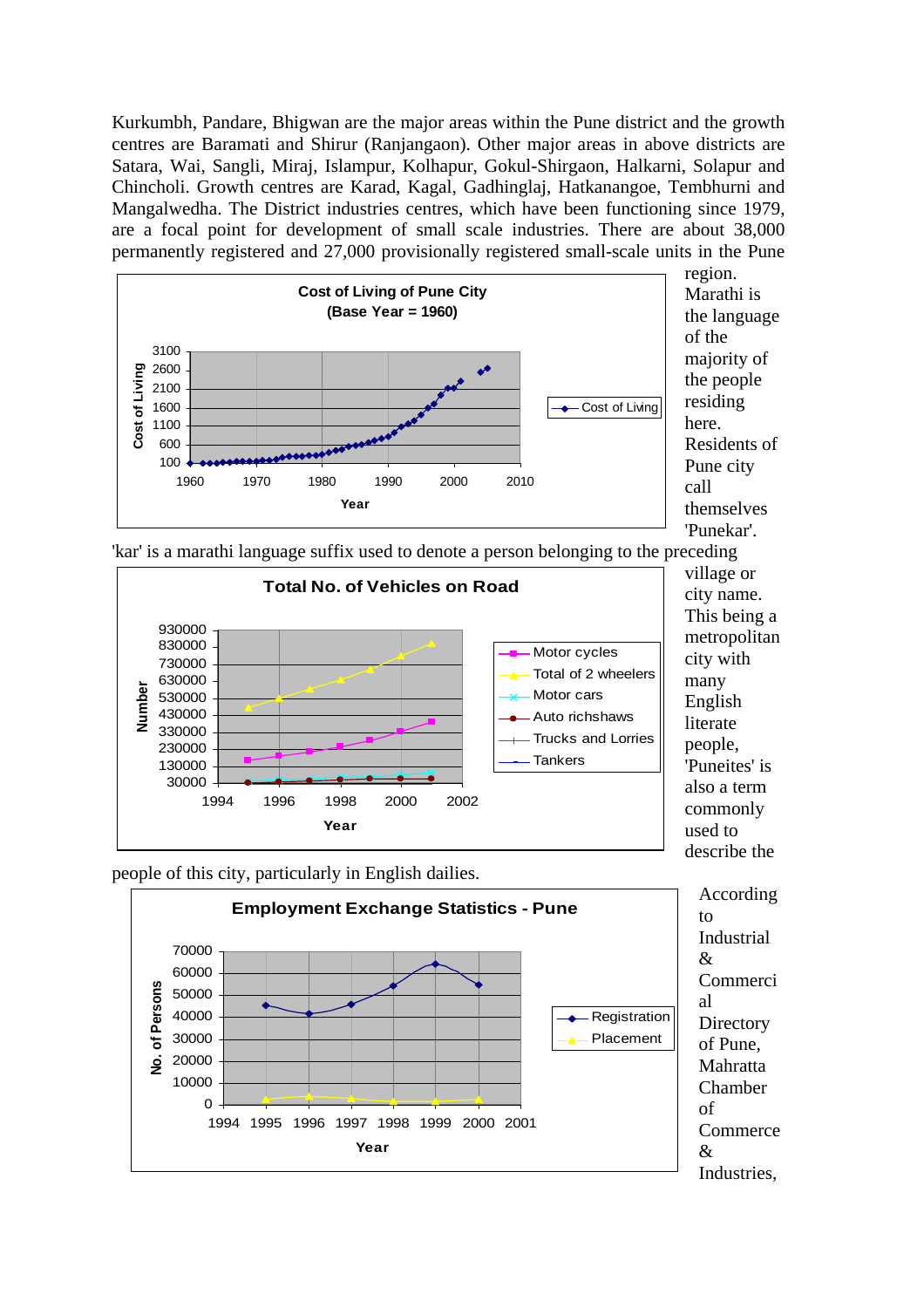Pune, 1972, 1978, 1985, 1990, 1995, 2002).The area in square kilometers have also been increasing. Since 1990 more and more villages are getting added to Pune city area and also to PCMC (Pune Chinchwad Municipal Corporation area). The cost of living has also been increasing almost exponentially since around the year 1980. Apart from other factors the economic prosperity of the region could be one among the important factors of this increase in cost of living. The cost of living

has been calculated keeping the base year as 1960. The vehicles on road are also increasing linearly through the years. Number of motor cars which have not been reflected till 2001, have also gone up since then significantly. The alarming picture is that of number of two wheelers. Actually, the city was earlier referred as the city of two wheelers and though official data may not be available, Pune is said to be one among the Indian cities with high number of ladies traveling on two and four wheelers. This also speaks of the high quality of city life that the city enjoys. Roads are known to be safe to travel even during late hours due to crime rate relatively on the lower side. The employment exchange statistics though not exactly reflecting the data on the actual number of employed persons, the figure would be much on the higher side. Power consumption has been going up as the number of industries and also the population of the entire area has been going up. However, the power generation in the city region and also in the state has not increased to take care of the need. As a result the power situation continues to be grave. Similar problems have been felt in the city infrastructure and facilities particularly in water supply and road. As more and more vehicles are plying up and down everyday, and most of the city roads are facing traffic congestion. This problem is increasingly felt in Pune like other cities though measures have been taken to decongest roads through widening and also by constructing Bangalore by pass to avoid south bound traffic through the city. Number of fly-overs are relatively less which may be one of the reasons of the traffic congestion.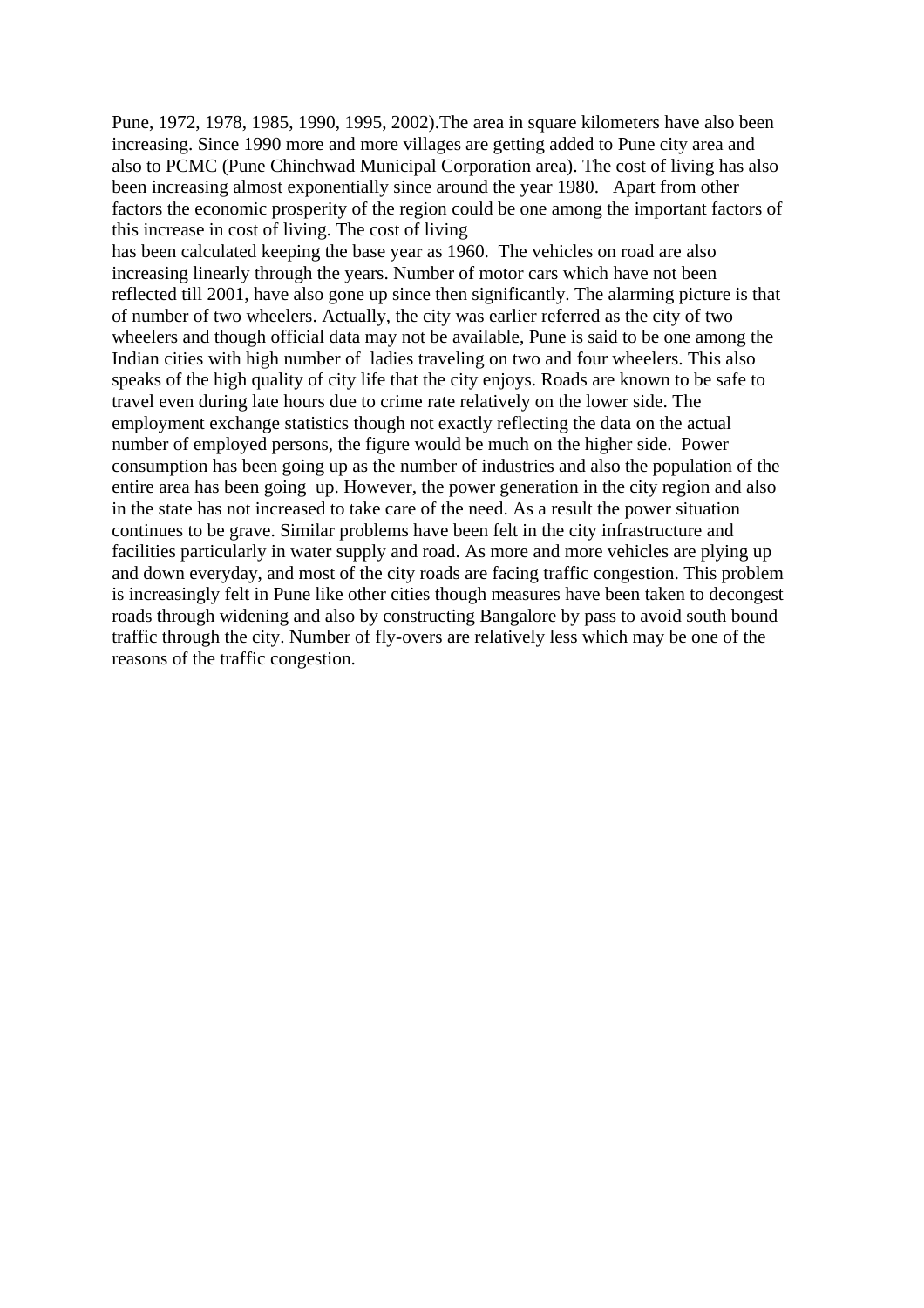# **9. Growth of Auto and Auto Component Manufacturing Industry**

The main focus of this study is around the auto component manufacturing industry in Pune. It will be imperative to discuss the background of the industry. As discussed earlier, Pune has been growing as an important industrial base for more than a century. Therefore, selecting Pune as the manufacturing location for some of the major auto giants was natural. The year



191945 is important as both Bajaj Auto and Tata Motors were established in that year. Through large scale ancillarisation and vendor development efforts of the auto giants in Pune which also include Bajaj Tempo and Kinetic Engineering, the auto component manufacturing companies got a boost to establish their factories in Pune. Gradually, Pune as an auto manufacturing city could place itself firmly. The graph projects the boost in production/ sales figures (Source: data indicate production figures in Rs. Crores (Ten Million) till 1995. Beyond 1995, the data indicate sales turnover) for the four auto giants based at Pune. Apart from these key players, some of the world'd biggest names in Automobiles in Pune are:

- Mercedes Benz (Daimler Chrysler), Pune
- Fiat, Mumbai and Pune
- John Dierre, Pune

Some of the big names in Auto Components and auto Aggregates are in Pune. Tata established a cluster called the Tata Auto Component at Pune which include companies like:

- Tata Yazaki
- Tata Toyo
- Tata Nifco Fasteners
- TC Springs
- Tata Yutaka

Some of the other names representing joint ventures in Pune indicate foreign participation.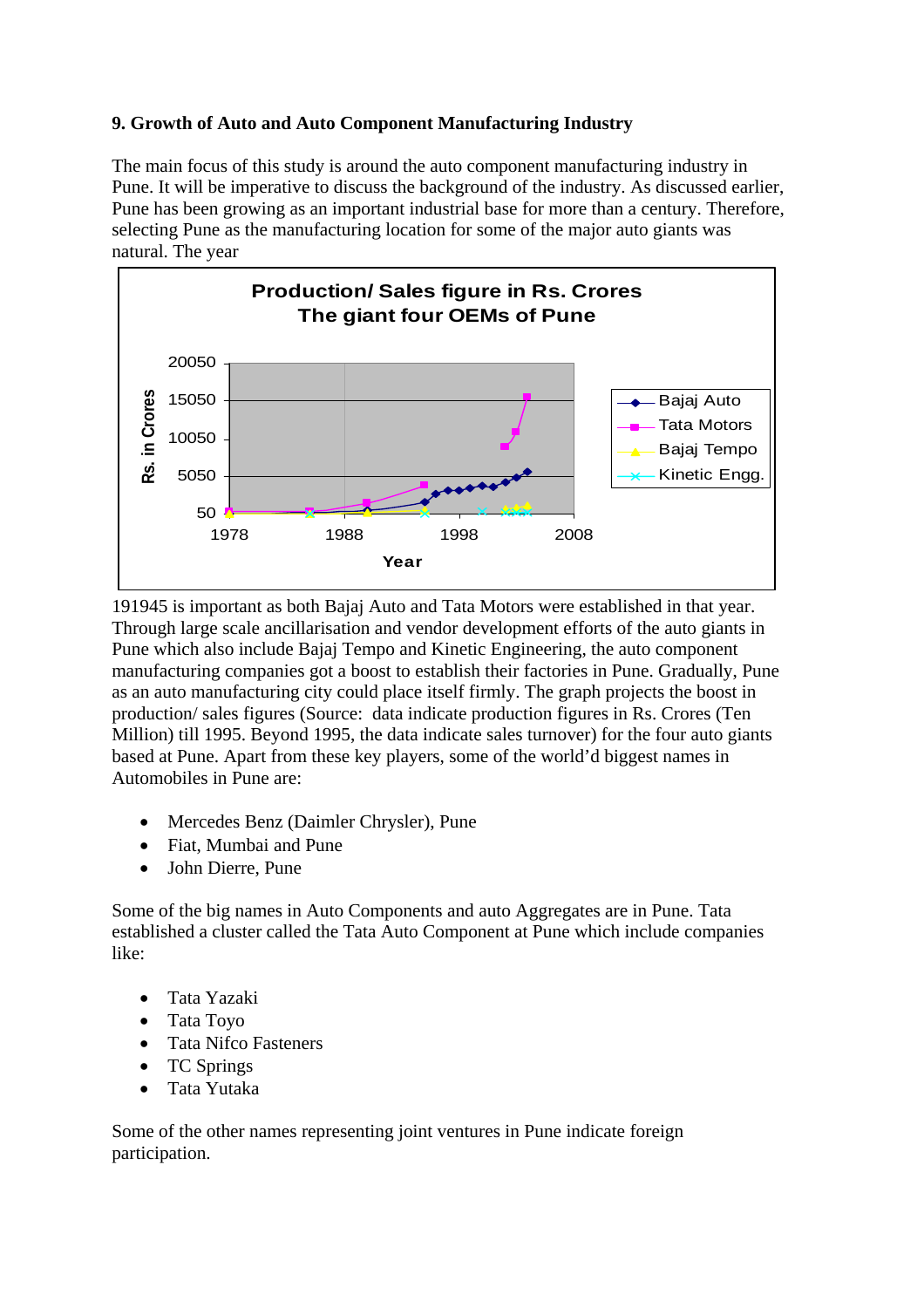- Keihin Fie, Pune
- Lucas TVS, Pune
- Honeywell Garret, Pune
- Cummins, Pune
- Carraro, Pune
- Motherson Sumi, Pune
- Minda Stoneridge, Pune

# Top 10 exporters

| Company                          | <b>Exports</b><br>(Rs lakh) |          | % growth | Turnover<br>(Rs lakh) | Export-turnover<br>ratio (%) |  |
|----------------------------------|-----------------------------|----------|----------|-----------------------|------------------------------|--|
|                                  | 2001-02                     | 2002-03  |          | 2002-03               |                              |  |
| <b>BHARAT FORGE</b>              | 11,034.5                    | 27,100.0 | 145.59   | 68,100.0              | 40                           |  |
| MOTOR INDUSTRIES COMPANY         | 20,223.0                    | 25,464.0 | 25.92    | 1,78,580.0            | 14                           |  |
| VISTEON AUTOMOTIVE SYSTEMS INDIA | 26,378.0                    | 22,200.0 | $-15.84$ | 57,800.0              | 38                           |  |
| <b>BRAKES INDIA</b>              | 8,461.0                     | 10,170.0 | 20.20    | 56,943.0              | 18                           |  |
| SUNDRAM FASTENERS                | 8,173.3                     | 10,000.0 | 22.35    | 50,000.0              | 20                           |  |
| PHOENIX LAMPS INDIA              | 7,500.0                     | 7,000.0  | $-6.67$  | 14,650.0              | 48                           |  |
| MOTHERSON SUMI SYSTEMS           | 4,371.0                     | 6,660.0  | 52.37    | 33,343.5              | 20                           |  |
| SIGMA CORPORATION (INDIA)        | 5,300.0                     | 5,600.0  | 5.66     | 5,600.0               | 100                          |  |
| SUNDARAM BRAKE LININGS           | 4,285.0                     | 5,431.4  | 26.75    | 10,170.4              | 53                           |  |
| <b>GAJRA GEARS</b>               | 3,144.0                     | 4,465.0  | 42.02    | 13,160.0              | 34                           |  |

Source: Market sources

 Source: **AUTO COMPONENTS SURVEY: EXPORTS; New players, new learnings** Business World, February 23, 2004

There are other big names in Auto Component manufacturers of repute due to their excellence in Qulity and exports include:

- Bharat Forge, Pune
- Kalyani Brakes, Pune
- **ZF Steering, Pune**
- Wheels India, Pune
- DGP Hinoday, Pune

Some of the remarkable achievements of Pune in Auto Segment could be summed up as below:

- About 70% of the medium and heavy trucks are produced in Pune
- India's only indigenous car producer is located in pune
- Pune Accounts for 80% of Multi Utility Vehicle output
- Nine out of every ten three wheelers are produced in the state

The table shows performance of some of the Pune based Auto Component Manufacturers in exports who figure among the top 10 auto component exporters in India. Similary, the growth and opportunities triggered expansion programmes overseas. Bharat Forge was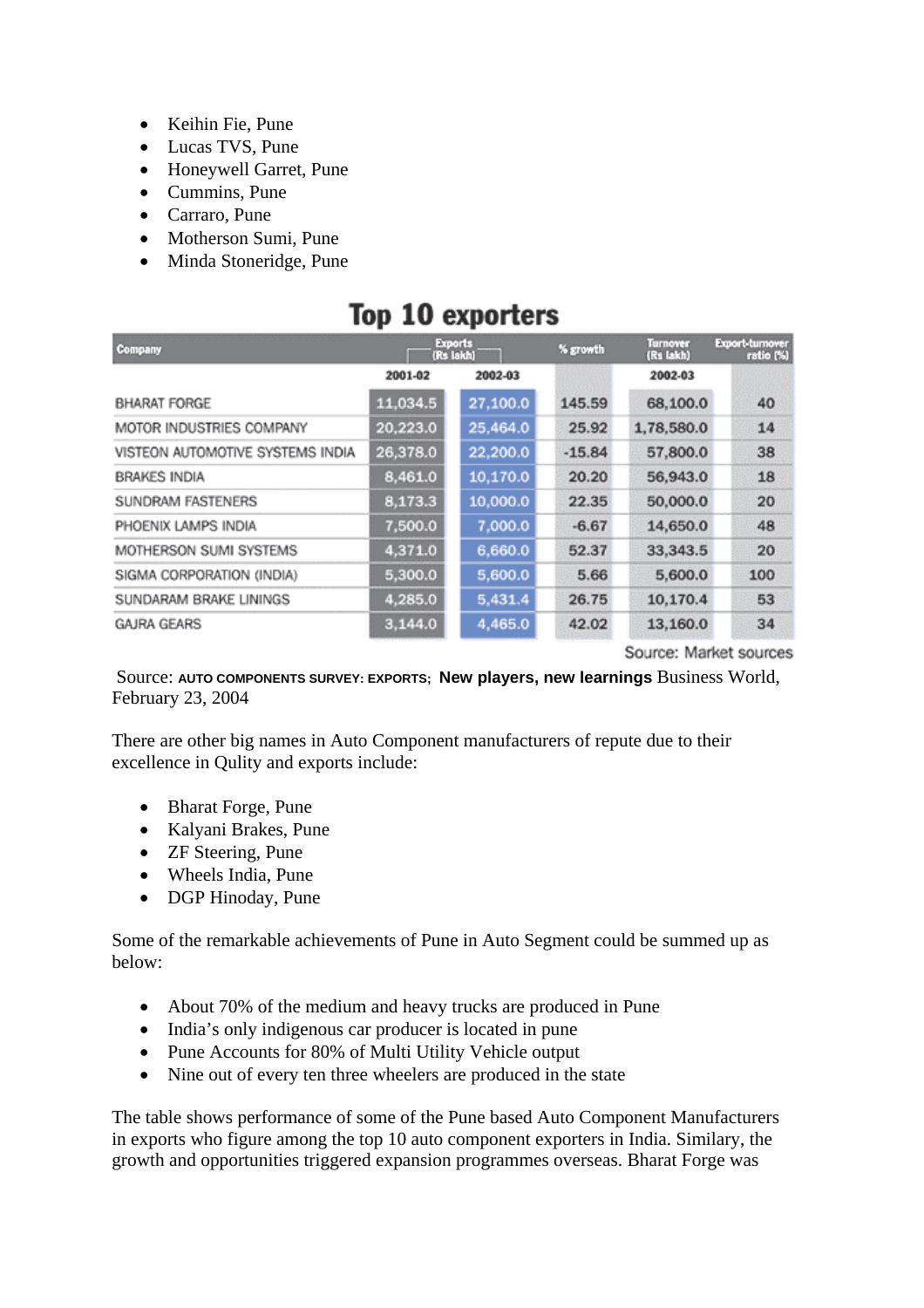one among the first to take over CDP of germany to become world's number two in Forging industry.

| <b>Indian company</b>                                  | <b>Company/plant</b><br>acquired/set-up abroad     | <b>Located</b> in | Size of deal<br>(\$ million) |
|--------------------------------------------------------|----------------------------------------------------|-------------------|------------------------------|
| AMTEK AUTO                                             | Smith Jones Inc.                                   | <b>US</b>         | 20                           |
| AMTEK AUTO                                             | GWK Group                                          | <b>UK</b>         | 37                           |
| <b>BHARAT FORGE</b>                                    | Carl Dan Peddinghaus GmBH*                         | Germany           | 115''                        |
| SUNDRAM<br><b>FASTENERS</b>                            | Dana Spicer Europe*<br>(Forging unit)              | <b>UK</b>         | 2.6                          |
| SUNDRAM<br><b>FASTENERS</b><br>* Plant ** Plant set-up | Sundram Fasteners<br>(Zhejiang)**<br># Approximate | China             | 5                            |

# **Expanding overseas**

Source: **AUTO COMPONENTS SURVEY: EXPORTS; New players, new learnings** Business World, February 23, 2004



The growth in exports have been phenomenal over the years in the country as a whole and Pune also followed closely in terms of increase in exports. Though in terms of the export potential the number may be miniscule, but the registered rate of growth continued to be good. Obviously Pune played a lead role in the two and three wheeler segments.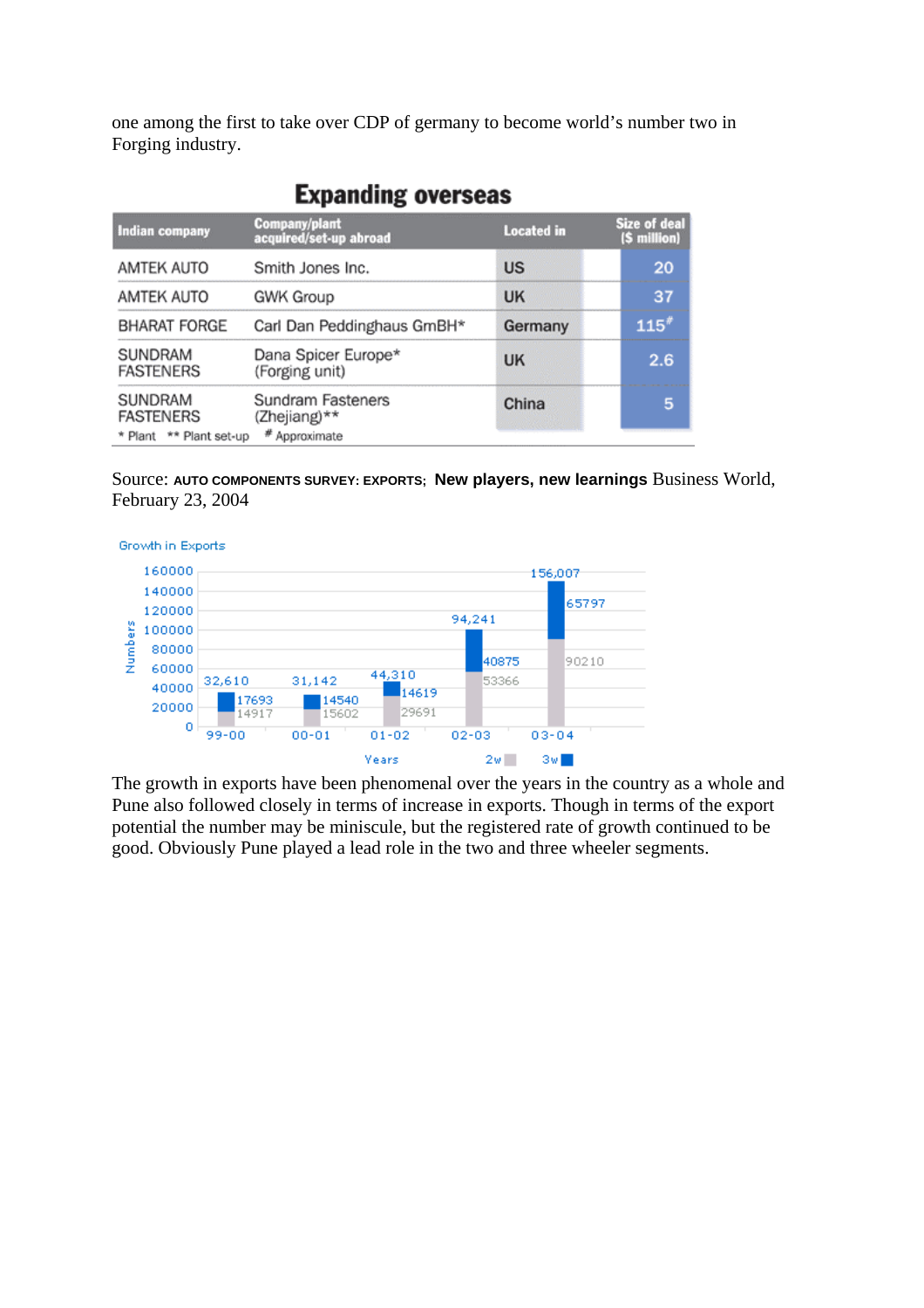

Total automotive vehicle production trend in numbers (Projected trends indicated beyond

2005) indicate a significant rise (Source: ACMA) in the demand of two wheelers and particularly in the motorcycle segment. Auto component industry performance in India as a whole (production in number) for various segments (Source: ACMA) have been projected in the annexure. Pune being the centre of auto production and auto component manufacturer in India would continue to play a leading role. The production trend shown earlier indicate the similar trend for both Bajaj Auto and Tata Motors. Annexure shows the trend of country's investment, export and sales in auto component sector. It is clear that in order to meet the projected demand the city and its governance mechanism must play a supporting role to meet this challenging task.

#### **10. Infrastructure**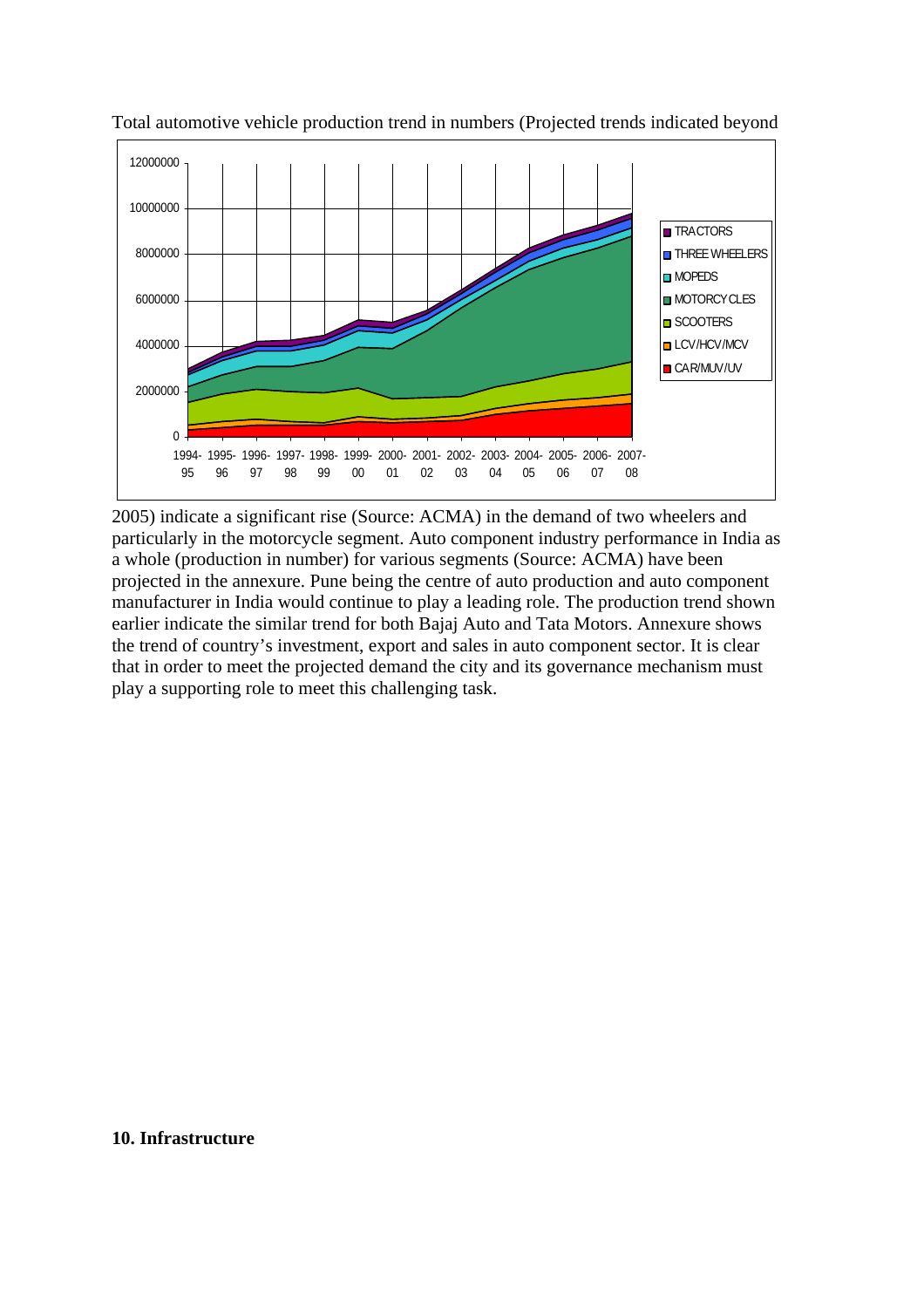Potential for Business through Land development along the Mumbai - Pune Expressway has been identified by MSRDC. Corridor planning and Techno-Economic Feasibility report for the land development along the Mumbai - Pune Expressway has been made.



Sites have been identified for development of the Road

Side Facility in a Profitable and Environment ally sensitive manner for commercializ ation. The



parties interested in developing the Road Side Facility have been asked to contact MSRDC. There is scope for development of Road Side Facilities like Rest Places, Hotel, Motel, Restaurant, Service Station, Truck Repair and Maintenance Facility, Auto Show Room, Convention Center, Hospital, Naturopathic and Ayurvedic Center, Discount Shopping Center, Multiplex corporate training and conference facilities, Farmers Market, call centers etc. This would definitely impact the economy of the entire stretch.

#### 11. **How did the city region reach its growth?**

In the census of 1881 there were only eight urban places in the Pune district (Source: Gazetteers department, Government of Maharashtra, Mumbai 400 020, 1954). The number rose to 37 in 1951. The percentage of urban to total population rose from 18.5 to 42.8. Needless to say, the density of population went up from 163.4 to 323.7 per square mile. The remarkable growth of the urban as compared to rural numbers could be noted during this period. The population of the Poona urban areas had gone up by nearly 400 per cent. In 1881, Poona City answered for a little over one-tenth of the population, whereas it answered for more than thirty per cent in 1951. While part of the growing urbanization had been due to concentration of economic activity, the growth of the main city had been contributed to mainly by activities connected with public administration, either of the State or of the Union Government. Both the direct and the indirect effects of the location of these activities in Poona on the economic life of the district had been immense.

The main characteristics of the economic organization of the district are best illustrated by two tables (Source: Gazetteers department, Government of Maharashtra, Mumbai 400 020, 1954). The process of urbanization was for the most part being helped by administrative concentration in Poona City, and to a lesser extent in taluka headquarters. Out of Poona city's population of nearly five lakhs in 1954, nearly half depended on administrative and miscellaneous employment for their livelihood. Non-agricultural industry, however, supplied livelihood to one-fourth of the population. While, therefore, Poona was chiefly an administrative city, its industrial life was by no means negligible. Dapodi represented the process of gradual urbanization of villages coming under the sway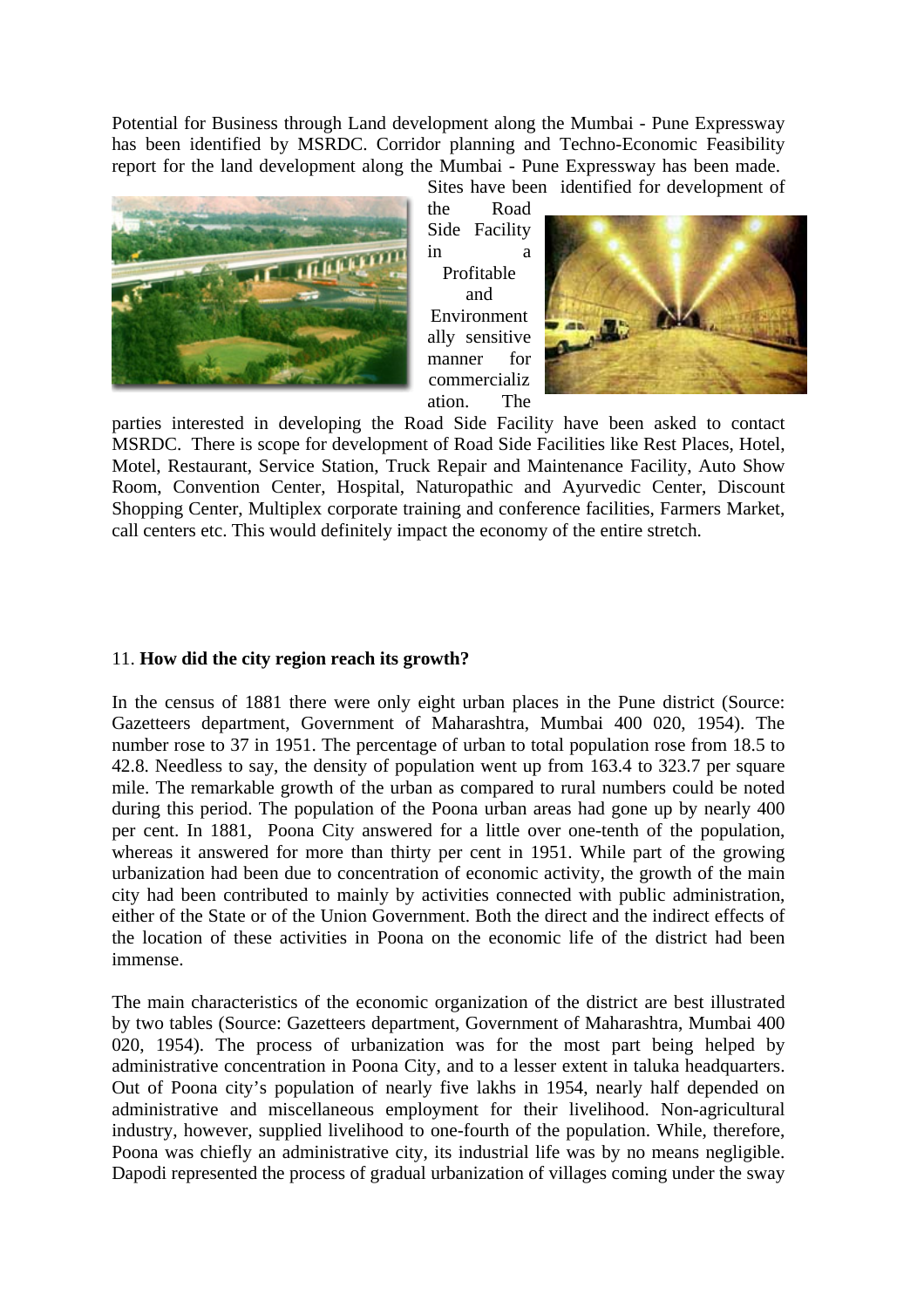of a metropolitan city. Though the surroundings of the place were comparatively rural, employment was mostly urban and non-agricultural. The other process—the dwindling of villages—was represented by Sirur, the population of which place had gone down by over 48 percent during 1900 to 1950. Considering that the place had lost its administrative prestige because of the abolition of the cavalry, for which it used to supply fodder, one would naturally be prepared to expect a decline. The frequent droughts from which the taluka had suffered also depressed the economy of the place. These varying trends of the steadily urbanizing economy of the district were clearly traceable in the table that follows.

### TABLE I.

| Name<br>of<br>city. | Percentage of population dependent on |             |       |                                   |
|---------------------|---------------------------------------|-------------|-------|-----------------------------------|
|                     | Industry                              | Agriculture | Rent. | Services<br>and<br>Miscellaneous. |
| Poona City          | 25.0                                  | 2.6         | 0.5   | 47.0                              |
| Baramati            | 18.0                                  | 9.0         | 0.7   | 43.0                              |
| Kalamb              | 62.6                                  | 15.8        | 0.6   | 14.7                              |
| Khed                | 8.0                                   | 65.0        | 2.3   | 15.6                              |
| Dapodi              | 42.0                                  | 3.0         | 0.1   | 49.0                              |
| Sirur               | 16.0                                  | 8.0         | 1.0   | 41.8                              |

Means of Livelihood of some urban areas (1951).

### TABLE II

### Means of Livelihood.

|                                            |                       |                       | <b>AGRICULTURAL</b>    |          |           |
|--------------------------------------------|-----------------------|-----------------------|------------------------|----------|-----------|
| Item.                                      | Owner<br>cultivation. | Other<br>cultivation. | Cultivating<br>Labour. | Rent.    | Total.    |
| <b>Total Population</b><br>1951-19,50,976. | 8,64,031              | 39,788                | 80,253                 | 36,964   | 10,21,036 |
| Percentage (1951)                          | 44.3                  | 2.0                   | 4.1                    | 1.9      | 52.3      |
| Percentage (1901)                          | $\cdots$              | $\cdots$              | $\cdots$               | $\cdots$ | 60.0      |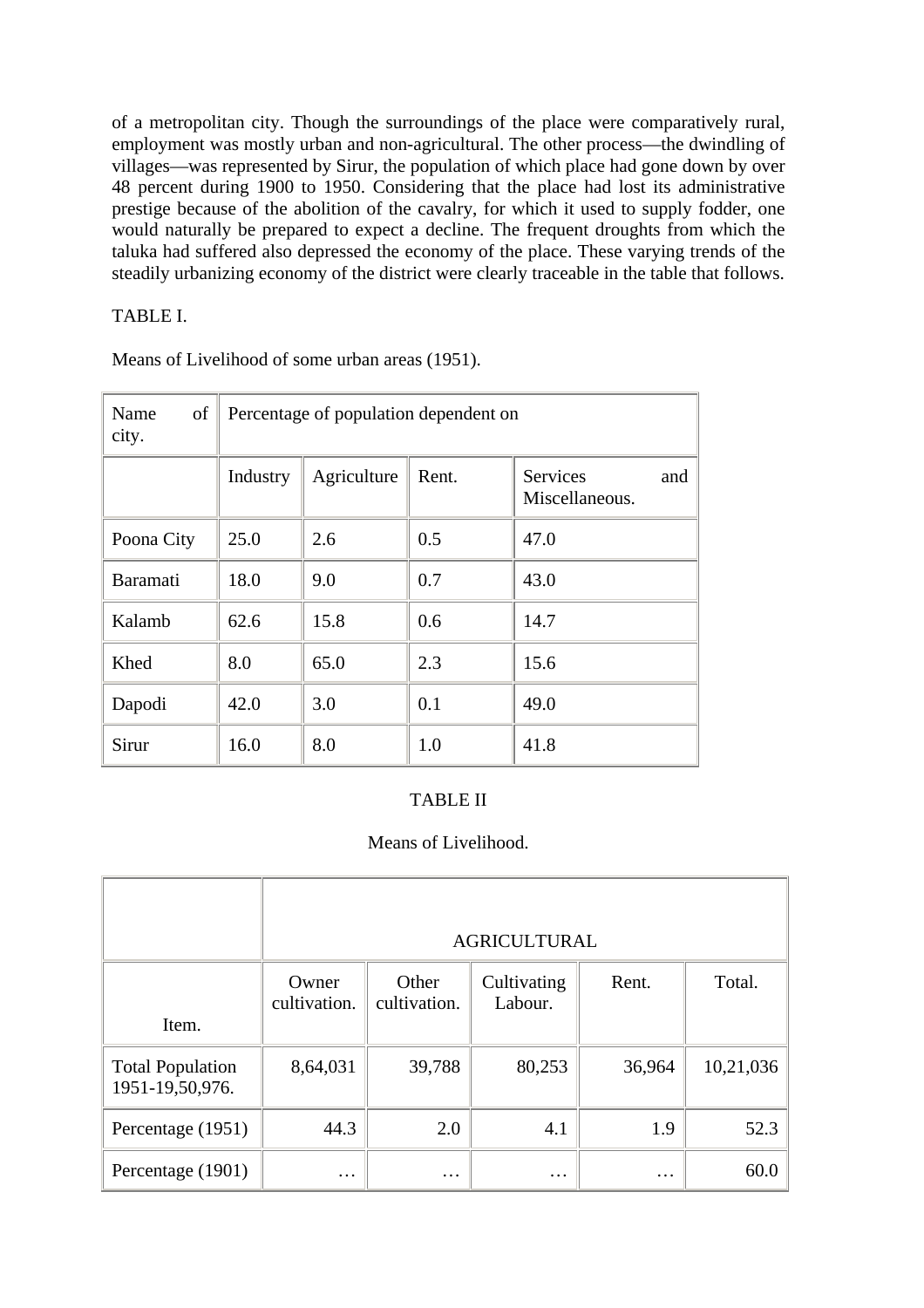|                                               | NON-AGRICULTURAL |           |           |                               |          |
|-----------------------------------------------|------------------|-----------|-----------|-------------------------------|----------|
| Item.                                         | Production       | Commerce. | Transport | Services and<br>Miscellaneous | Total.   |
| Total<br>Population<br>$1951 -$<br>19,50,976. | 2,67,264         | 1,48,273  | 52,928    | 4,61,475                      | 9,29,940 |
| Percentage<br>(1951)                          | 13.6             | 7.7       | 2.7       | 23.7                          | 47.7     |
| Percentage<br>(1901)                          | 16.0             | 3.0       | 2.0       | 19.0                          | 40.0     |

The growing urbanization of the district was accompanied by a shift from agriculture to non-agricultural employment as the principal source of livelihood for the population. During the last half century of Nineteenth century the percentage of population dependent on agriculture had been reduced from 60 to 52, and that on industry, including artisan industry, from 16 to 13.6. On the other hand, the percentage of population dependent on commerce had increased from 3 to 7.7, and that on services and miscellaneous employment from 19 to 23.7.

### **12. Policy Issues**

A. Power problems: Lack of power seems to be the main issue today. Regular load sheddings and shut-downs in Maharasthra have started crippling the infrastructure

B. Roads: Internal roads is also a major issue. Most of the roads at the peak hours are not able to take the traffic. Though road widening plans are being taken up but looking at the increase in the number of vehicles, this could be a major issue. Also, the worsening condition of roads during the rainy seasons every year is a matter of concern for city life and industry. Inadequate and poor quality of road surface leads to increased Vehicle Operation Costs and also increased pollution. It has been estimated (source: SIAM) that improvements in roads will result in savings of about 15% of Vehicle Operation Costs.

Traffic on roads is growing at a rate of 7 to 10% per annum while the vehicle population growth for the past few years is of the order of 12% per annum. Poor road infrastructure and traffic congestion can be a bottleneck in the growth of vehicle industry. A balanced and coordinated approach needs to be undertaken for proper maintenance, upgradation and development of roads. Incentives need to be declared for encouraging private sector participation in these areas. Also, latest technologies and management practices are neded to take care of increase in vehicular traffic. For the convenience of traveling public the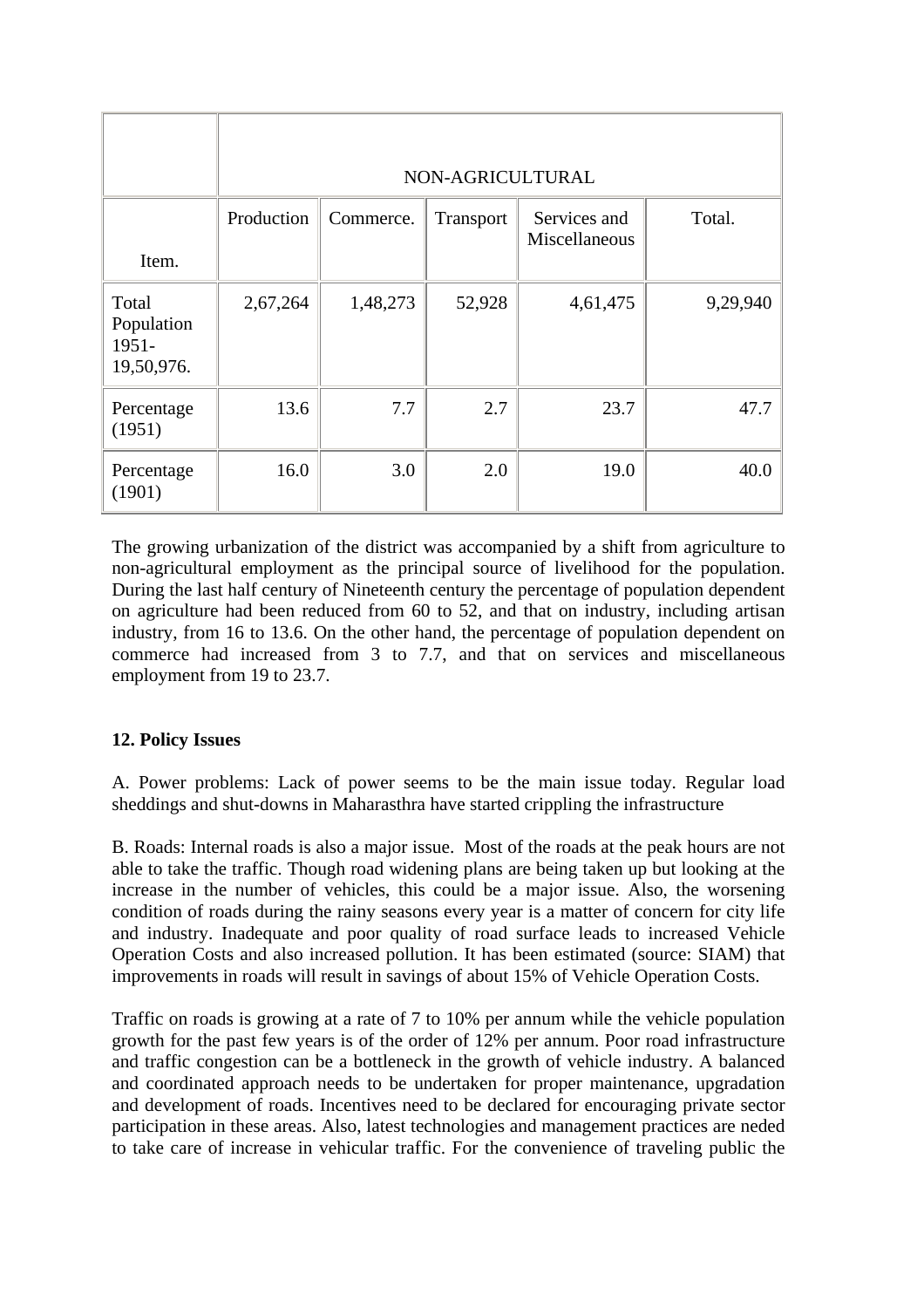Government proposes to promote multi-modal transportation and implementation of mass rapid transport systems.

C. Pollution and environmental issues: With traffic increasing containing pollution is also a major threat in the city life. Though in the major traffic areas the awareness in terms of pollution is much better than before due to display of pollution levels everywhere, the levels are alarming in many of the place. According to 'Research and Action in Natural Wealth Administration', Ranwa the low sequestration areas of Pune are by and large concentrated around North-West, South East and South East part. As far as carbon emission goes most of the city areas come under the Middle class area with 265.92 Kg of emission per capita per year. This indicates need to take priority action to contain the same. Besides promoting tree plantation as a mitigation measure, it is imperative to curtail the consumption of rich citizens by a quarter of the present emission. Some of the solutions forwarded by Research and Action in Natural Wealth Administration, Ranwa, Pune include switching from private transport to public and minimizing consumer goods that are vigorously promoted by globalization.

According to the Auto Policy of Government of India (ref. annexure A1), efforts should be directed to assist development of vehicles propelled by alternate energy sources. Development and introduction of vehicles propelled by energy sources other than hydrocarbons through promotion of appropriate automotive technology would certainly bring much desired change. Hybrid vehicles and vehicles operating with batteries and fuel cells are alternatives to the conventional automobile. These are however, still in their early stage of technological maturity. As an impetus for the development of such vehicles, an appropriate long-term fiscal structure need to be put in place to facilitate their acceptance vis-à-vis vehicles based on conventional fuels.

The other aspects related to policy which would directly impact the environmentl conditions include use of low emission fuel auto technology. Recommendations have been made by Expert Committee on Auto Fuel Policy headed by Dr. R.A. Mashelkar to approve a road map for implementation for the auto fuel quality consistent with the required levels of vehicular emissions norms and environmental quality. Government of India has decided to formulate a comprehensive auto fuel policy covering the other related aspects and ensure availability of appropriate auto fuel/fuel mixes at minimum social costs across the country. With development of suitable institutional mechanism for certification, monitoring and enforcement of different technologies/fuel mixes, there could be some improvement in these aspects.

Government needs to come out with regulation on the use of short chain hydrocarbons along with other auto fuels of the quality necessary to meet the vehicular emissions norms. Since India embarked on a formal emission control regime only in 1991, there is a gap in comparison with technologies available in the USA or Europe. Currently, India is behind Euro norms by few years, however, a beginning has been made, and emission norms are being aligned with Euro standards and vehicular technology is being accordingly upgraded. Vehicle manufactures are also working towards bridging the gap between Euro standards and Indian emission norms.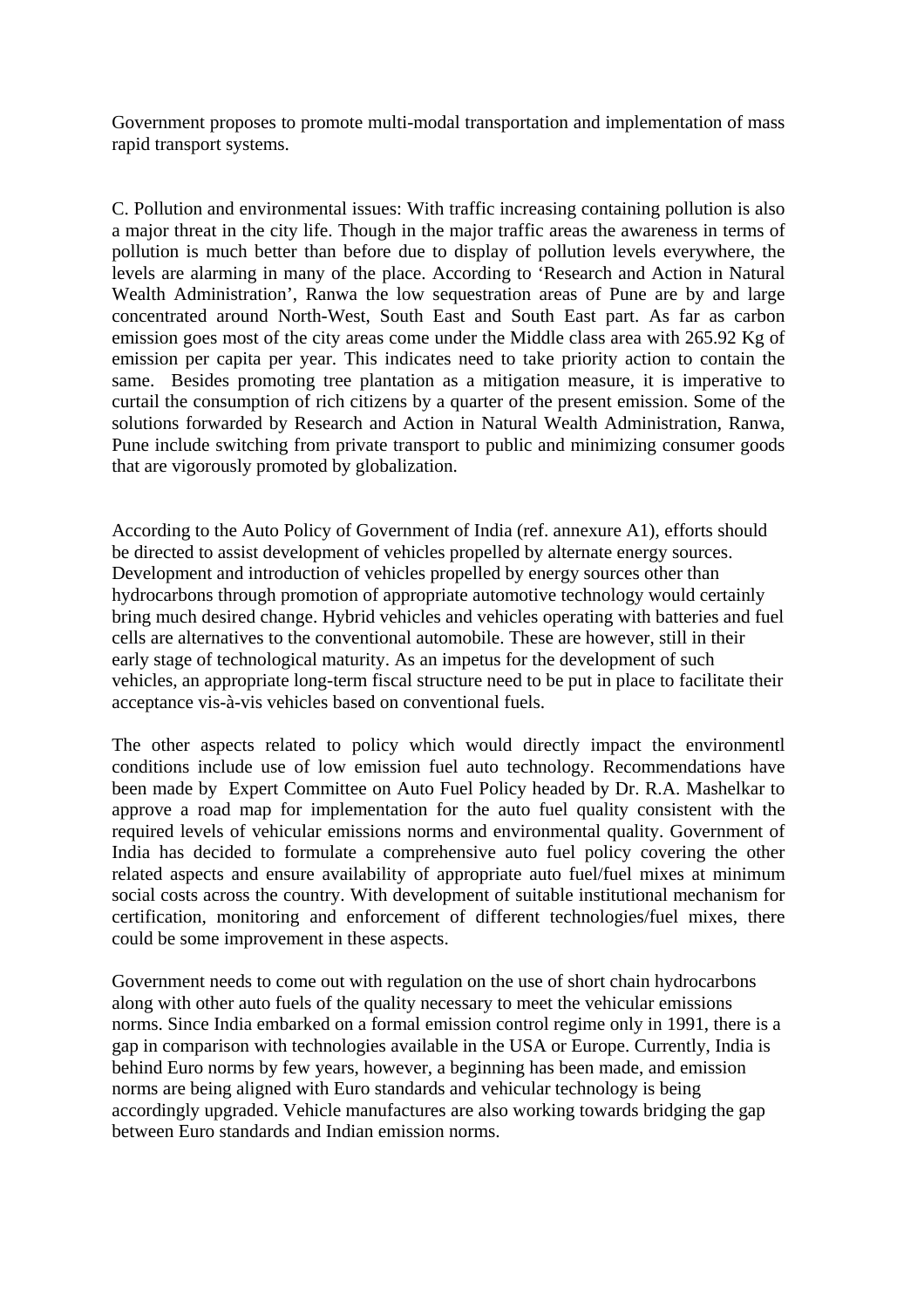The need for an integrated, holistic approach for controlling vehicular emission cannot be over-emphasised. More importantly, it is time now for the auto and oil industry to come together under the guidance of the Government in evolving fuel quality standards and vehicular technology to meet air quality targets.

Also, the domestic safety and environmental standards should be at par with international standards. However, the amount of investment towards research and development infrastructure and also towards application research should be able to support the policy. In view of the worsening condition of environment, these efforts are to be expedited.

D. Fuel Technology: In India we are yet to address the vehicle and fuel system as a whole. It was in 1996 that the Ministry of Environment and Forests formally notified fuel specifications. Maximum limits for critical ingredients like Benzene level in petrol have been specified only recently and a limit of 5% m/m and 3% m/m has been set for petrol in the country and metros respectively. In place of phase-wise upgradation of fuel specifications there appears to be a region-wise introduction of fuels of particular specifications. The high levels of pollution have necessitated eliminating leaded petrol, through out the country (Source: SIAM). To address the high pollution in 4 metro cities 0.05% sulphur petrol & diesel has been introduced since 2000-2001. The benzene content has been further reduced to 1% in Delhi and Mumbai.

There is a need for a holistic approach so that upgradation in engine technology can be optimised for maximum environmental benefits.

E. Water: As the city is located at the confluence of two rivers; Mula and Mutha, water situation as it is not very alarming at the moment. But due to constant use of the borewell for construction as well as for household purpose, the ground water level is going down. This could be a major problem. The city needs a firm policy on maintaining ground water level. Policies on rain water harvesting could help the city in this direction.

F. Foreign Equity: Auto policy of Government of India has made provision for automatic approval of foreign equity investment upto 100% of manufacture of automobiles and component. However, the other issues relating to land, water, tax, labour, etc. issues need to be addressed in a more congenial manner to make the investment process simpler and attractive.

G. Inspection & Maintenance (I&M) Of In-Use Vehicles: It has been estimated that at any point of time (Source: SIAM) new vehicle comprise only 8% of the total vehicle population. In India currently only transport vehicles, that is, vehicles used for hire are required to undergo periodic fitness certification. The large population of personalised vehicles are not yet covered by any such mandatory requirement. In most countries that have been able to control vehicular pollution to a substantial extent, Inspection & Maintenance of all categories of vehicles have been one of the chief tools used. Developing countries in the South East Asian region, which till a few years back had severe air pollution problem have introduced an I&M system and also effective traffic management.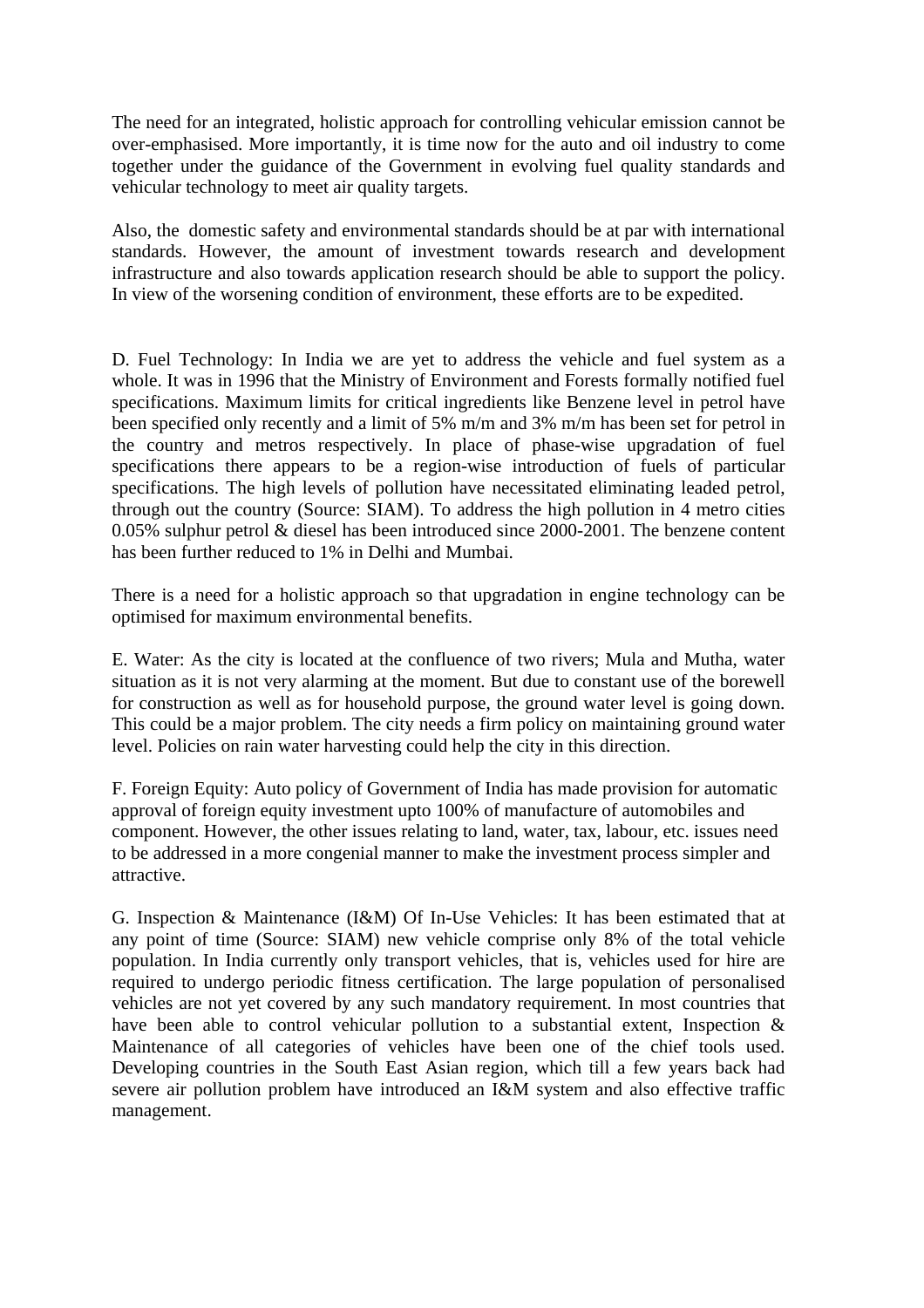G. Infrastructure: Pune ranked lowest in infrastructure support according to Gartner Analyst, Dec 13, 2004 Rediff.com and will need significant investment to be at par with cities like Mumbai and Bangalore or even cities like Chennai and Hyderabad in the future. However, Pune tops the list with the highest ratings in skills availability. The study has categorised and evaluated the cities into four tiers based on various factors including infrastructure, skills availability, skills retention, access, cost of living, political support and quality of life. Pune figures in tier 1.1 (refer table).

| Tier 1                                           |
|--------------------------------------------------|
| Bangalore, Mumbai and New Delhi                  |
|                                                  |
|                                                  |
| Tier $1-1$                                       |
| Chennai, Hyderabad, Pune, NOIDA, Gurgaon and     |
| Navi Mumbai (New Bombay)                         |
|                                                  |
| <b>Tier 2</b>                                    |
| Calcutta, Mangalore, Mohali/ Chandigarh, Bhopal  |
|                                                  |
| Tier 3                                           |
| Coimbatore, Mysore, Nasik, Koji (Cochin),        |
| Nagpur, Jaipur, Indore, Shimla, Raipur, Lucknow, |
| Kanpur, Panaji, Guwahati, Bhubaneshwar, Patna,   |
| Srinagar among others                            |
|                                                  |

### **FIGURE 1 - CITY: TIER CATEGORIZATION**

(Source: Gartner Analyst, Dec 13, 2004 Rediff.com)

#### **13. Incentives and resources**

- **General incentives**
- **Sector specific incentives**

#### **General incentives**

According to the industrial policy of Maharashtra 2001 (Source: Ministry of Small Scale Industries,Government of India), new industries establishing in C, D, and D+ areas and No-Industry District(s) will be exempted from payment of Electricity Duty for a period of 15 years.

Government of Maharashtra proposes to promote Education and Research Institutions of international or national standards, including world-class business education institutions, by providing land in industrial areas/estates at nominal or concessional rates. This should encourage (subject to the real-term benefits and value that one sees out of the investment) set up of quality institutes and research organisations. Qualitatively this should have an impact on the governing mechanisms relating to the industry.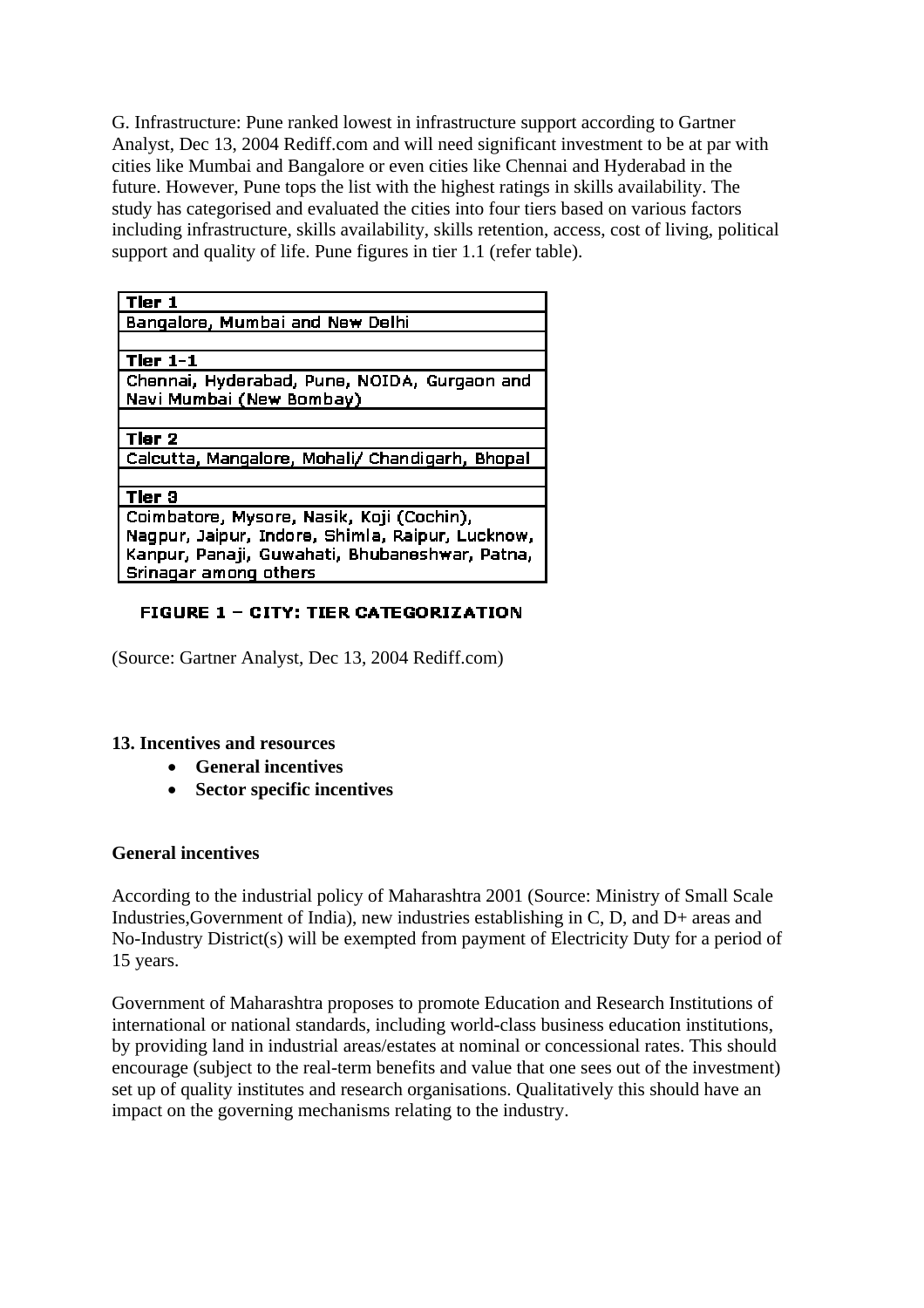#### **Sector specific incentives**

In other parts of the State, 100% Export Oriented Units (EOUs), Information Technology (IT) and Bio-Technology (BT) units, and industries setting up in Special Economic Zones (SEZs), and Electronic Hardware Technology Parks will be exempted from payment of Electricity Duty for a period of 10 years.

New Industrial Townships: More recently, these concepts were extended through statutory amendments to enable the establishment of independent Industrial Townships. In the first phase, self-governing Industrial Townships with the power to raise resources and determine their application will be established in industrial areas being developed by MIDC at twelve locations across the State, i.e. at Vile-Bhagad (Raigad), Airoli (Thane), Talegaon (Pune), Hinjewadi - Man (Pune), Shendre (Aurangabad), Additional Latur (Latur), Nandgaon Peth (Amravati), Additional Yavatmal (Yavatmal), Tadali (Chandrapur), Butibori (nagpur), Additional Sinnar (Nashik) and Nardhana (Dhule). The industrial townships so set up will pay 25% of their revenue to the concerned Gram Panchayat(s) or local bodies for the initial period of 5 years.

Promotion of Education and Research Institutions:Educational and research institutions of international or national standards, including world-class business education institutions, would be provided land in industrial areas/estates at nominal or concessional rates.

### **14. Support Institutions and Organisations**

It has many institutions of higher education, including the University of Pune, several colleges of engineering IUCAA (Inter University Center for Astronomy and Astrophysics),NCL (National Chemical Laboratory) and the Armed Force College. The National Defense Academy, which trains officers of India's armed forces is located at Khadakvasla, on the outskirts of Pune. Fergusson College happens to be one of the most important colleges in this city. It was established in 1885. Students from all over India, and many African countries come to Pune for higher education, particularly engineering and management. Pune is rapidly becoming a major centre of Information Technology in India. With numerous engineering and management institutes it was once called the "Oxford of the East" by Jawaharlal Nehru, India's first and longest serving Prime Minister.

- University of Pune
- College of Engineering, Pune
- Symbiosis Institute of Business management
- Maharashttra Institute of Technology
- Vishwakarma Institute of Technology
- Fergusson College
- Pune Institute of Computer Technology
- Symbiosis Institute of Computer Studies and Research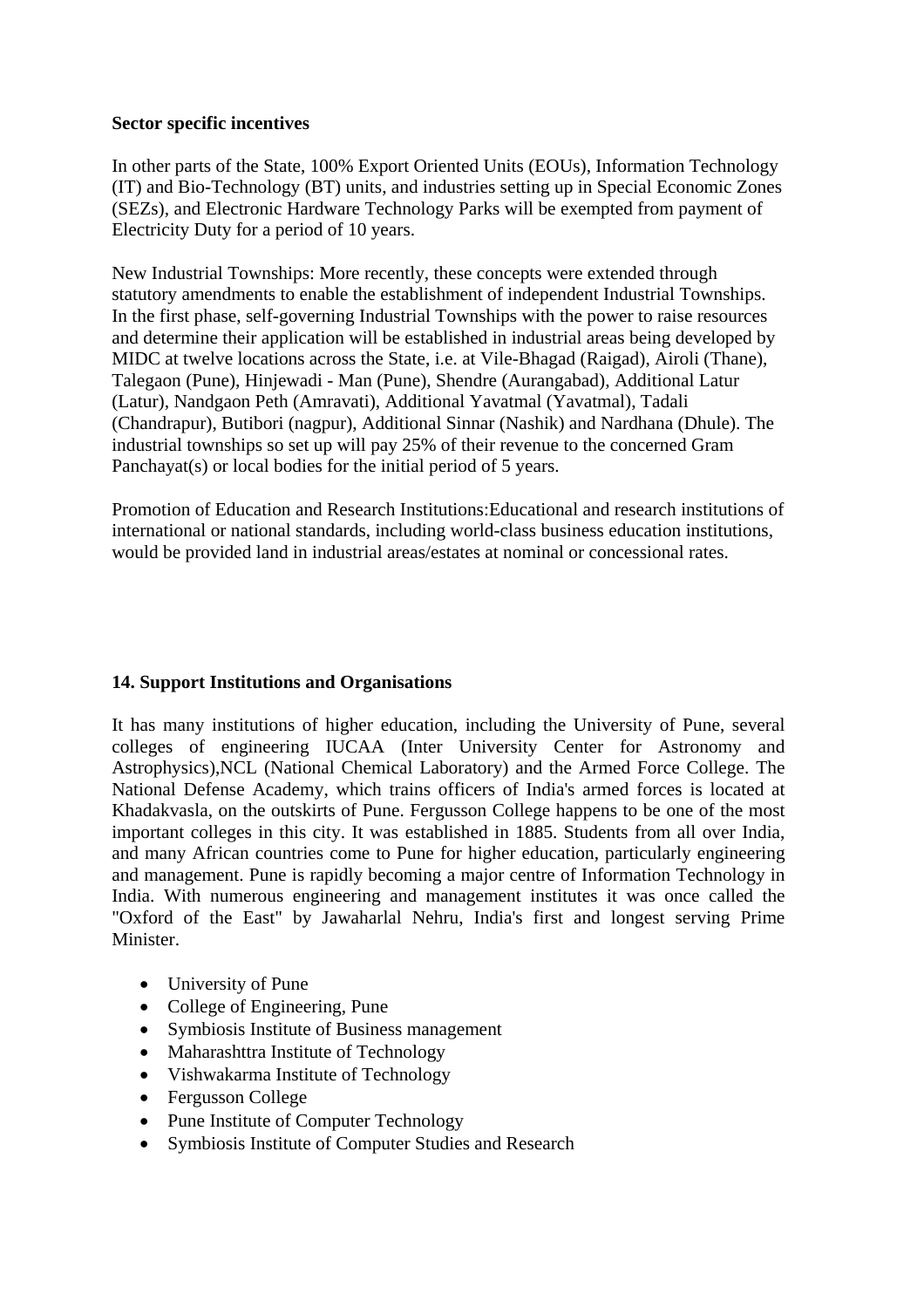#### **Some of the Research Institutes**

- National Chemical laboratory
- IUCAA
- Bhandarkar Institute of Oriental Research
- Agharkar Research Institute

#### **Some of the other Government, State Government, Non-Government Bodies connected to development of Pune City Region**

- Pune Municipal Corporation
- Pimpri Chinchwad Municipal Corporation
- Maharashtra Industrial development Corporation
- Maharashtra State Electricity Board
- Software Technology Park of India
- University of Pune
- Centre for Development of Advanced Computing
- Other local, National and International associations
- Secretary (Industries), Government of Maharashtra
- Development Commissioner (Industries), Maharashtra
- Directorate Of Industries, New Administrative Bldg., 2nd Floor,
- Maharashtra Industrial Development Corporation (MIDC)
- Maharashtra State Financial Corporation (MSFC)
- Maharashtra State Electricity Board (MSED)
- City and Industrial Development Corporation Of Maharashtra Limited (CIDCO)
- Maharashtra State Road Development Corporation Ltd. (MSRDC)
- Maharashtra Small Scale Industries Development Corporation Ltd. (MSSIDC)
- Software Technology Park Of India
- Centre For Development Of Advanced Computing (C-DAC)
- Department Of Telecommunications Maharashtra Telecom Circle,
- Maharashtra Pollution Control Board (MPCB)
- Maharashtra State Khadi & Village Industries Board (MSKVIB)
- 19-21, Manohardas Street, Fort,
- Maharashtra Tourism Development Corporation (MTDC)
- Maharashtra Centre For Entrepreneurship Development (MCED)
- All India Motor Transport Congress, New Delhi
- Association of State Road Transport Undertakings, New Delhi
- Automotive Component Manufacturers Association of India, New Delhi
- Automotive Tyre Manufacturers Association, New Delhi
- Automotive Research Association of India, Pune
- Bureau of Indian Standards, New Delhi
- Central Institute of Road Transport, New Delhi
- Confederation of Indian Industry, Pune
- Federation of Automobile Dealers Association, New Delhi
- Indian Institute of Petroleum, Dehradun
- Indian Machine Tool Manufacturers Association, New Delhi
- Vehicles Research & Development Establishment, Ahmednagar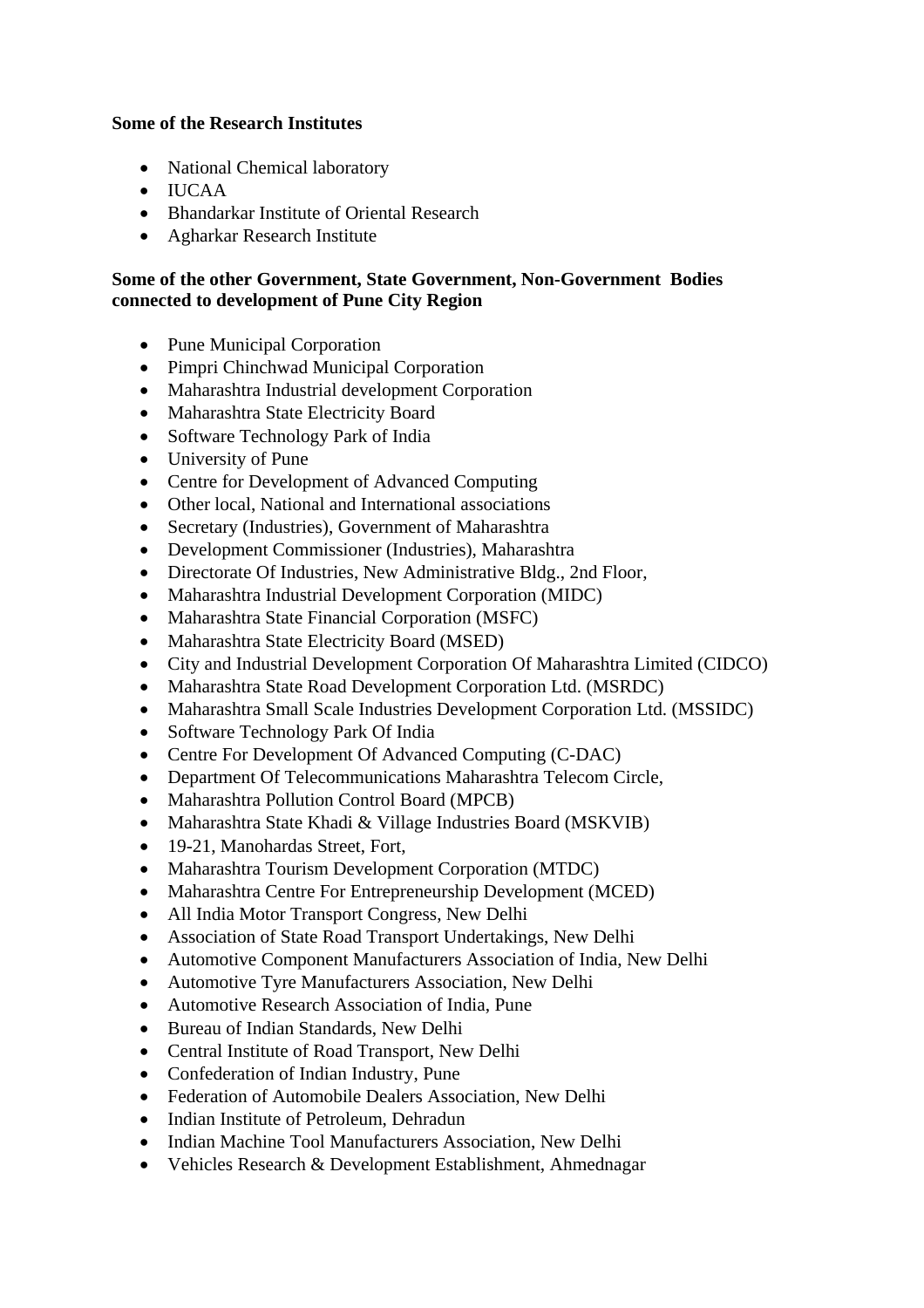• Automotive Component Manufacturing Organisation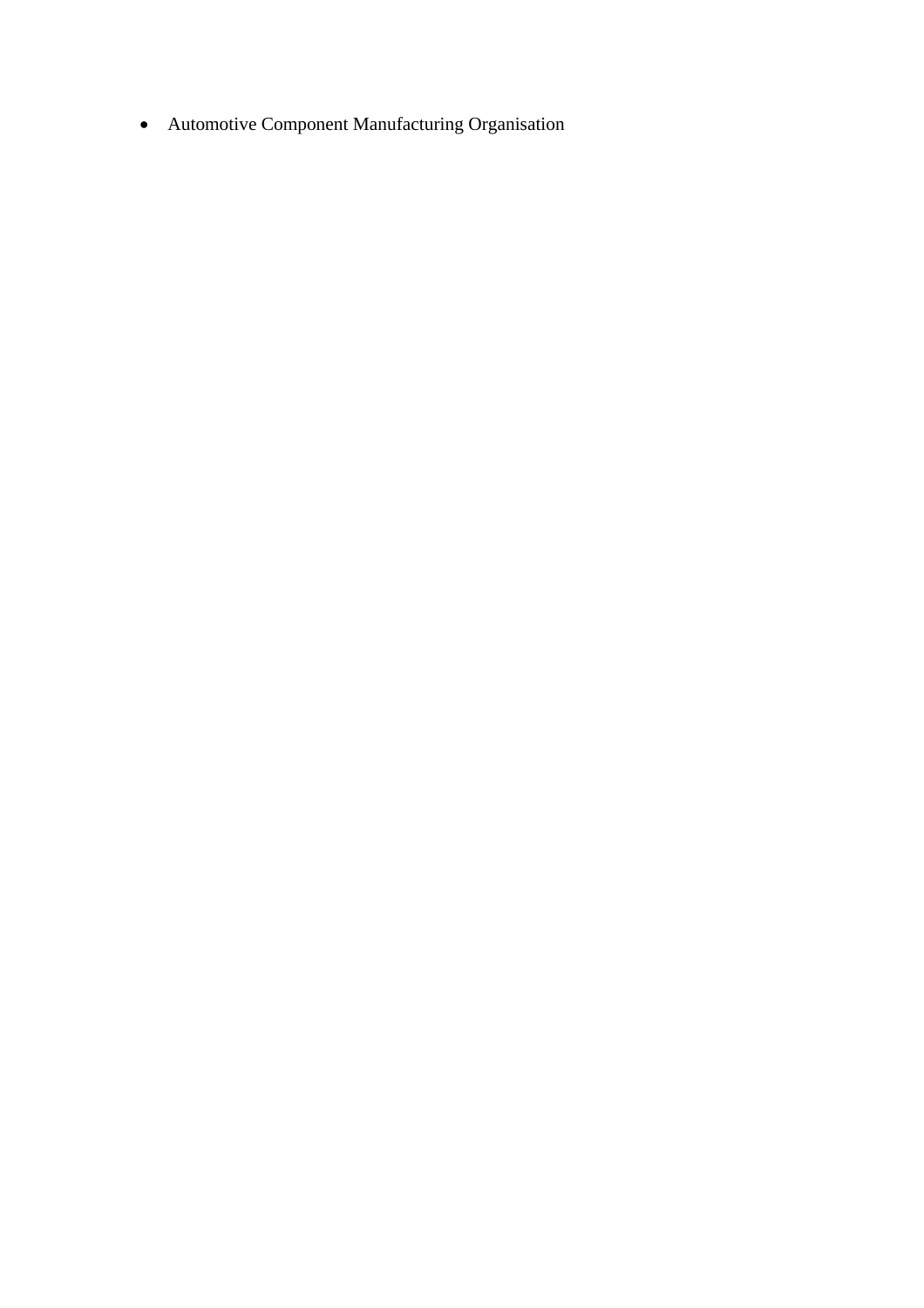#### **15. The process of Governance**

In view of the city's significant role played in the area of Auto, Auto Components, IT and other segments it becomes important to examine the governing mechanism which drives the development and decision making relating to supporting infrastructure, facilities and environment to support and sustain this growth. The process of interaction among various national, state level bodies and association; both government and non-government (some have been listed earlier) to foster this support mechanism need to be examined. This mechanism needs to evolve and lead to problem resolution process for triggering action in order to address needs of auto component manufacturing companies apart from others. The diagram shows the interplay of such bodies and associations in the early part (till 1990) of Pune city's development (Source: Industrial & Commercial Directory of Pune, MCCI). It would be interesting to note that the increase in the population growth, city area growth as well as the vehicle manufacturers growth (refer to facts and findings of the city region) all have registered the significant increase after 1990 which coincides with the beginning of the reformation process in 1990 for the nation as a whole.



Technological Infrastructure in Pune (MCCI 1990)

Based on the interaction with various persons both at industry, associations and government bodies, this mechanism of governance of the auto component manufacturers could be explained by the model presented. The auto component manufacturers (ACM) are by and large driven by two groups of OEMS; one group which are located at Pune and the other group which are located outside Pune. These OEMS basically drive the productivity, quality, cost, delivery and other aspects of the products manufactured by the auto component manufacturers. They also influence the managerial practices through periodic audits and assessment processes. Most of the Pune based ACMs have been members of vendor development activities initiated by OEMS like Maruti, Tata Motors, Bajaj, etc. These

**An overview of the governing mechanism and process of meeting the developmental needs for the Pune based auto component manufacturing companies.**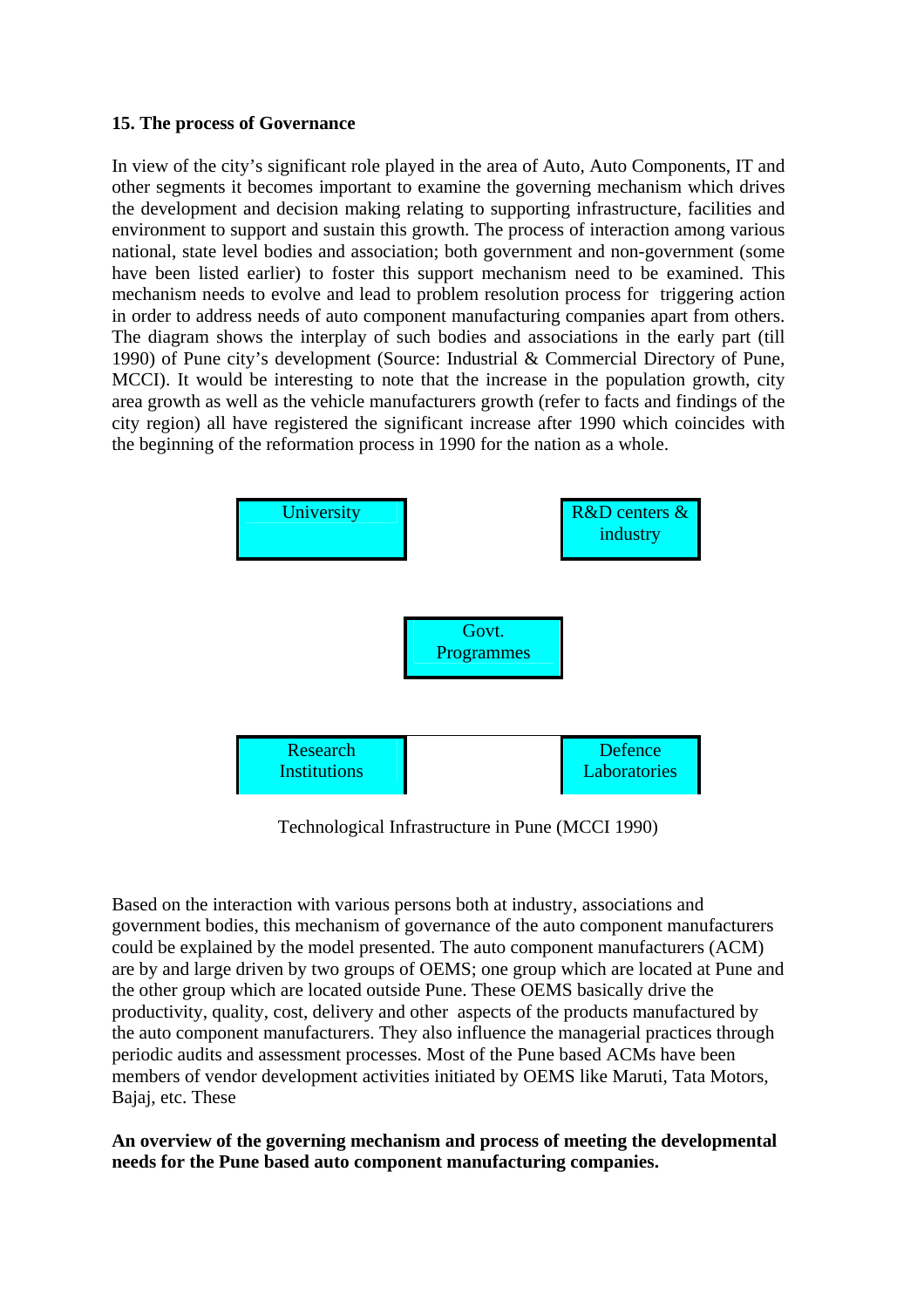

activities drove organisational excellence; both managerial and product/ process across the ACM companies. The growth of the ACMs depended on the ability of these companies to achieve lower manufacturing costs and quality excellence apart from other basic factors like delivery, product development, etc. It could be seen from the annexures that the growth of the auto component manufacturers and the growth of the Auto OEMs are similar. This trend could be seen in most of the cases except few cases where the ACMs have aggressively marketed their product abroad or acquired companies outside to boost their export targets. One example of such company is Bharat Forge, Pune which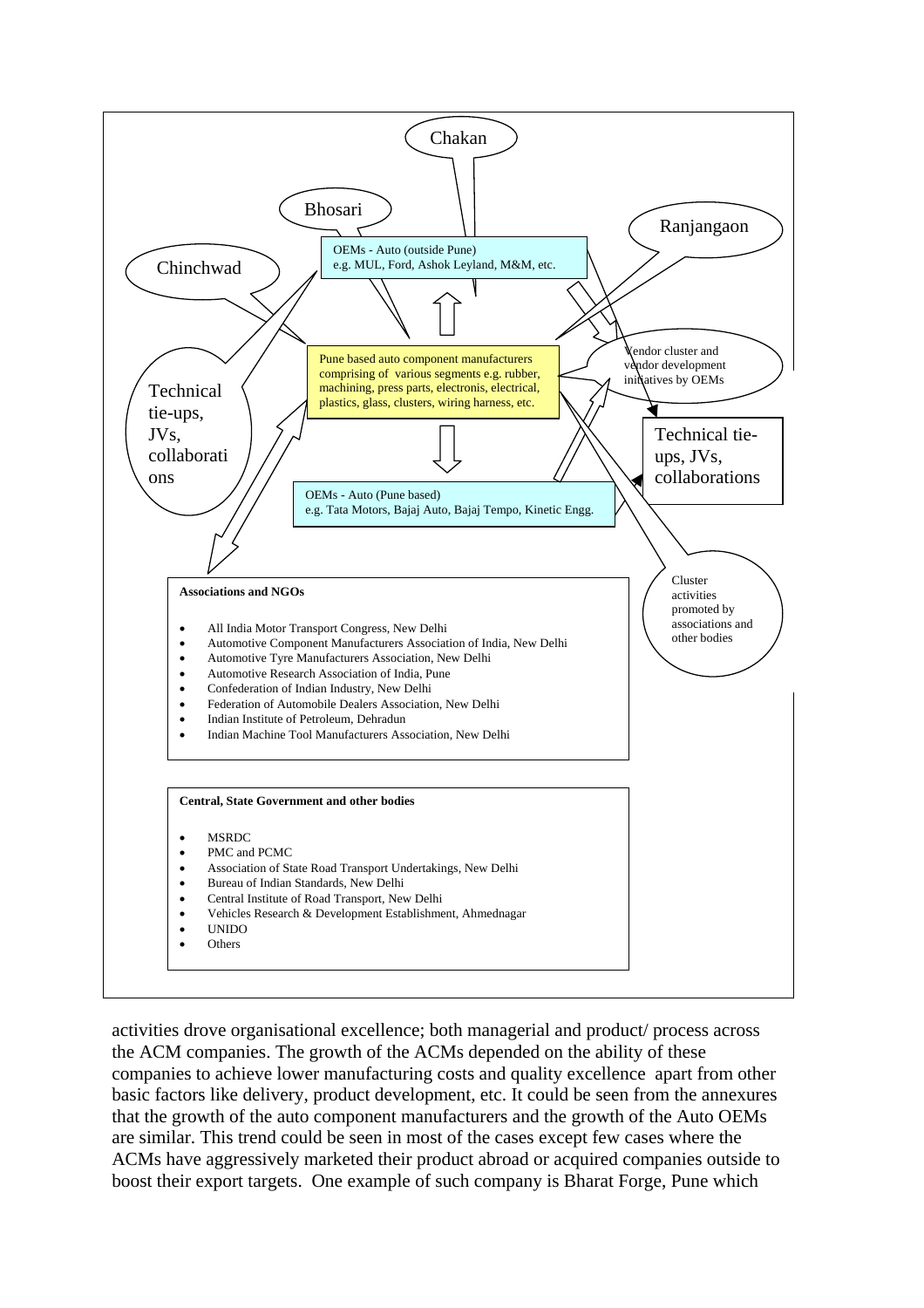figured among the top ten exporters among the ACM companies. The expansion and development of new technologies in the ACM companies often got triggered by the joint ventures and technical tie-ups with the foreign counterparts of The OEMS. This could be noted in case of Tata Motors, Bajaj Auto, kinetic Engineering, Bajaj Tempo, et all. Examples of such collaborations and technical tie-ups could be sited from all the four major OEMs who have contributed in a significant way to Pune ACMs growth.

| Bajaj Auto | <b>Areas</b>                 | <b>Collaborator/tie-ups</b> |
|------------|------------------------------|-----------------------------|
| 1984       | Motorcycles                  | Kawasaki Heavy Industries   |
|            |                              | Ltd, Japan.                 |
| 1995       | 3<br>Engine<br>for<br>Diesel | Kubota Corporation, Japan   |
|            | Wheelers                     |                             |
| 1995       | <b>Scooter Development</b>   | Tokyo R&D Co. Ltd. Japan.   |
| 1996       | <b>Scooters</b>              | CAGIVA Motor spa Italy.     |

| <b>Bajaj Tempo</b> (3 wheeler in   <b>Areas</b><br>collaboration with Vidal &<br>Sohn<br>Werke,<br>temp<br>Germany) |                      | Collaborator/tie-ups                                |
|---------------------------------------------------------------------------------------------------------------------|----------------------|-----------------------------------------------------|
| 1996                                                                                                                | Hydraulic valves     | Robert Gmbh, Germany,                               |
| 1996                                                                                                                | Germany Cargo velids | <b>ZF Passau Gmbh</b>                               |
| 1995                                                                                                                | <b>Brake Caliper</b> | Wabco Perrot Bromsen                                |
|                                                                                                                     |                      | Germany                                             |
|                                                                                                                     | equity 16.8%         | Financial Tie up-Daimler Chrysler, Germany, Foreign |

| Kinetic Engg.        | Hyosung Motor, South Korea, 125cc $\&$ 150 cc 4 stroke motor cycles |
|----------------------|---------------------------------------------------------------------|
| <b>Kinetic Motor</b> | 1986 Honda motor company ltd. Japan, scooter                        |
|                      |                                                                     |

| <b>Tata Motors</b> |                                                                     |
|--------------------|---------------------------------------------------------------------|
| 92-93              | AVL list Vmbh, Austria, Development of people & Diesel Engines      |
| 93-94              | Sclaudt Maschi nenbau Gmbh, Germany CNC cylindrical grinding        |
|                    | $m$ /cs                                                             |
| 95-96              | Robert Bosch Gmbh, Germany, EMS for petrol engine                   |
| 95-96              | LDEA Institute, Italy Design & body styling of small cars           |
| 96-97              | Nachi - Fujikoshi Corporation, Japan Robots                         |
| 96-97              | Le Moteur Moderne, France, development of diesel $\&$ petrol engine |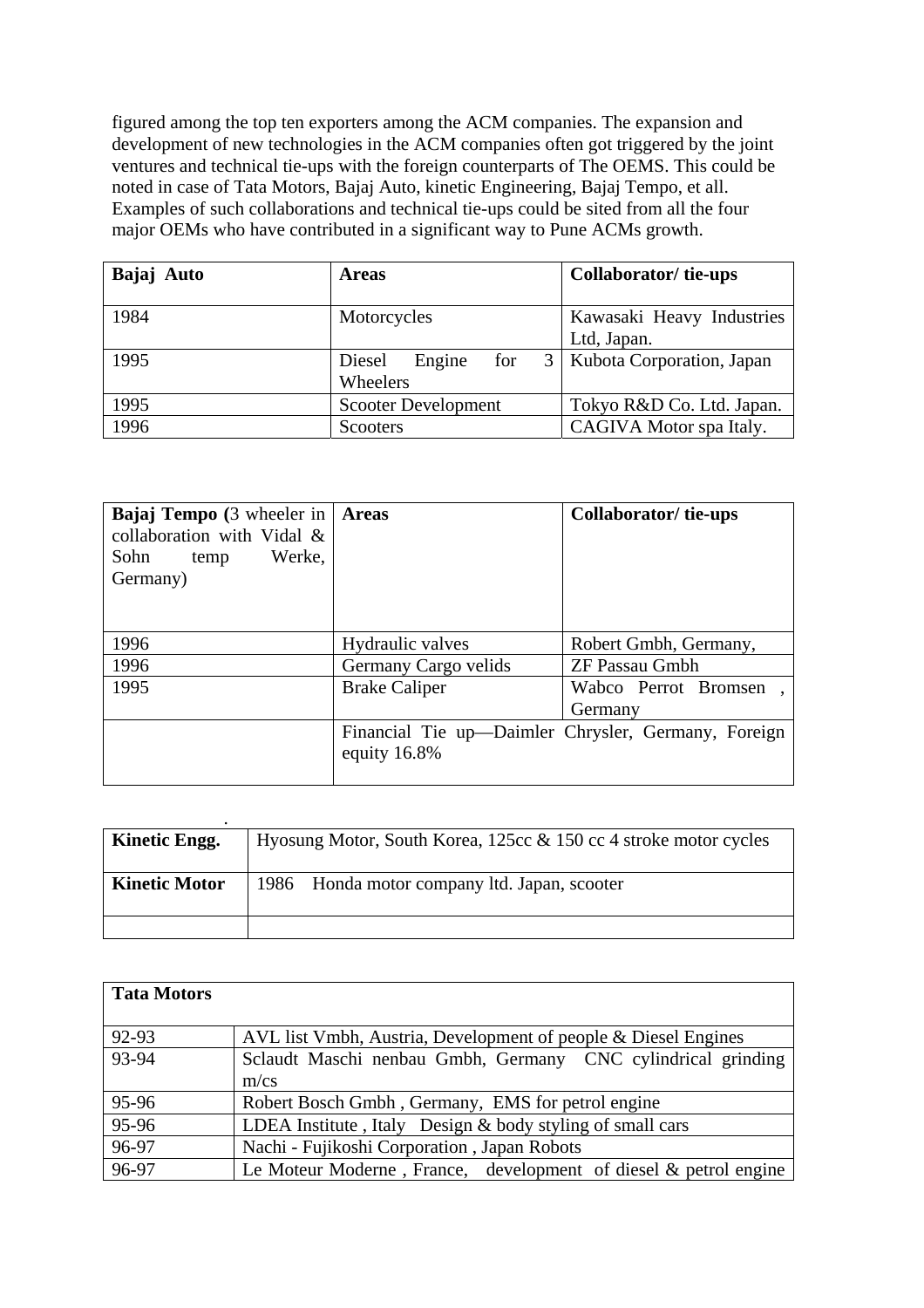|            | for small cars                                                                                                             |
|------------|----------------------------------------------------------------------------------------------------------------------------|
| Since 1996 | Institute of development in Automotive for Tata Indica and its variants<br>/design of body for small cars and its variants |
| Since 1996 | Le Moteur Modeme, France, Engines for passenger cars Design &<br>development of diesel $\&$ petrol engine                  |

Most of the ACM companies are also members of the associations in their respective sectors, e.g. rubber, plastics, machine tools, etc. They are also members of the local chapters like MCCI, Pune, CII, Pune, etc. These chapters and associations interact with the central, state and other institutions like NCL, Pune university, PMC, MSRDC to bring forward their requirements. In order to understand the structure of such associations, it would be appropriate to take up one such associations. The example of ACMA (Automotive Component Manufacturing Association) could be taken up for this purpose. While the central chapter a Delhi take up policy and other matters with center and other associations, the local chapter work through the regional office located at the four regions of India. Pune chapter is attached to Western Zone. One person attached to Pune works along with ARAI and such bodies to drive standard formulation, etc.



ACMA has a president and vice president who are elected every year. It has an executive committee in which there are members who are both elected and coopted. Every region has a regional chairman. All forty-five Pune-based ACMA members are part of western region at Mumbai.

Therefore, the governing mechanism of the city follows a typical top down-bottom up approach where many proposals and recommendations would flow from the organisation through the associations to the regional or state counterpart. From the state or regional counterpart it would flow to the apex body be it government or non-government body for an appropriate action. According to some experts, companies like Telco and Bajaj have contributed to the infrastructure development, by ensuring that there is enough pressure on the local administration to see that things are up to the mark. While this is a typical way the bottom-up or lateral efforts work, there are other cases of top-down approach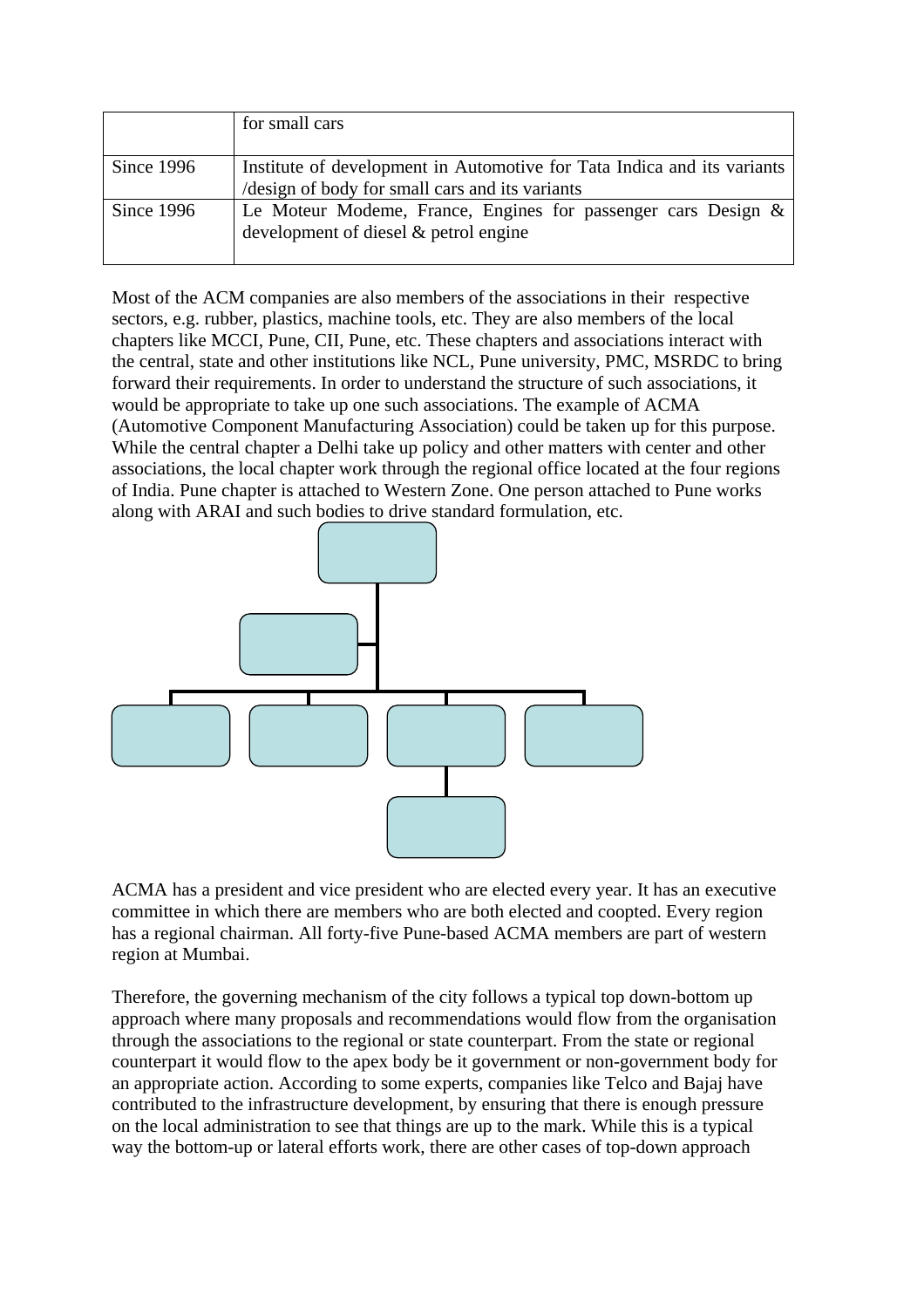where a proactive decision is taken considering the emerging issues or the futuristic projections.

Initiatives also are taken up through central, state and local bodies to bring about changes in the policies, structures and creation of facilities and promoting incentive schemes for planned developments. Development of economic zones, developing IT, BT parks, making of the fly-overs, conversion of express highway to green zone are examples of such planned initiatives. MIDC (Maharashtra Industrial Development Corporation) was instrumental in bringing the development of a large industrial area of 4,000 acres at Bhosari, which brought about a number of industries, small and big to concentrate in this area. The Pimpri-Chinchwad-Bhosari industrial complex is claimed to be one of the largest in the country.

Recently, the IT industry has been viewing Pune to be a better prospect over Bangalore, because of abundant brain power and IT maturity. Realsing this inclination of IT industry towards Pune, the Pune Municipal Corporation (PMC) is promoting it as a favourable IT destination. PMC with the director of industries has announced special benefits to attract and facilitate the entry of this industry in Pune. A separate zone has been allotted, speedy clearances and infrastructural facilities are being offered for these projects. In addition MIDC is coming up with a Talegoan High-Tech Park to support Pune's existing strong base of R&D institutions, IT & BT companies. Ernst & Young is assisting MIDC in identifying a strategic JV partner to develop the park. This will help lure many new companies from India and abroad to patronise Pune as their IT destination in the near future.

### **16. Entrepreneurship and Training**

Entrepreneurship and training are two fundamental pillars of corporate life. These to go hand-in-hand. Pune city for some time now has promoted both in various ways and means.

A. One such example is Pune – Bremen Cooperation through MCCI**.** Bremen is one of the important industrial city port of West Germany. At the initiative of the chambers of commerce in both the cities, a memorandum of understanding was signed between the MCCI (Mahratta chambers of commerce and industries), Pune and Bremen chambers of commerce, West Germany. This understanding was made to explore new avenues for exports from Pune region to market products to Germany through the assistance provided by Bremen chambers of commerce. These efforts were made to promote exports. An importer's delegation from Bremen to Pune also was organised to help selection of products for export to Bremen. As a part of the MOU, training to the exporters from Pune, provision of a variety of services to the entrepreneurs from Pune etc. also were considered. Not only commercial contacts would be strengthened through such effort but it had also created a platform for the citizens of these two premier cities to exchange and share valuable information about the history, and culture of each city.

B. Pune based ACM companies derived direct help in the form of training as well as towards better entreprenership through programmes organised by ACMA. JETRO provided the necessary support. JETRO, or the Japan External Trade Organization, is a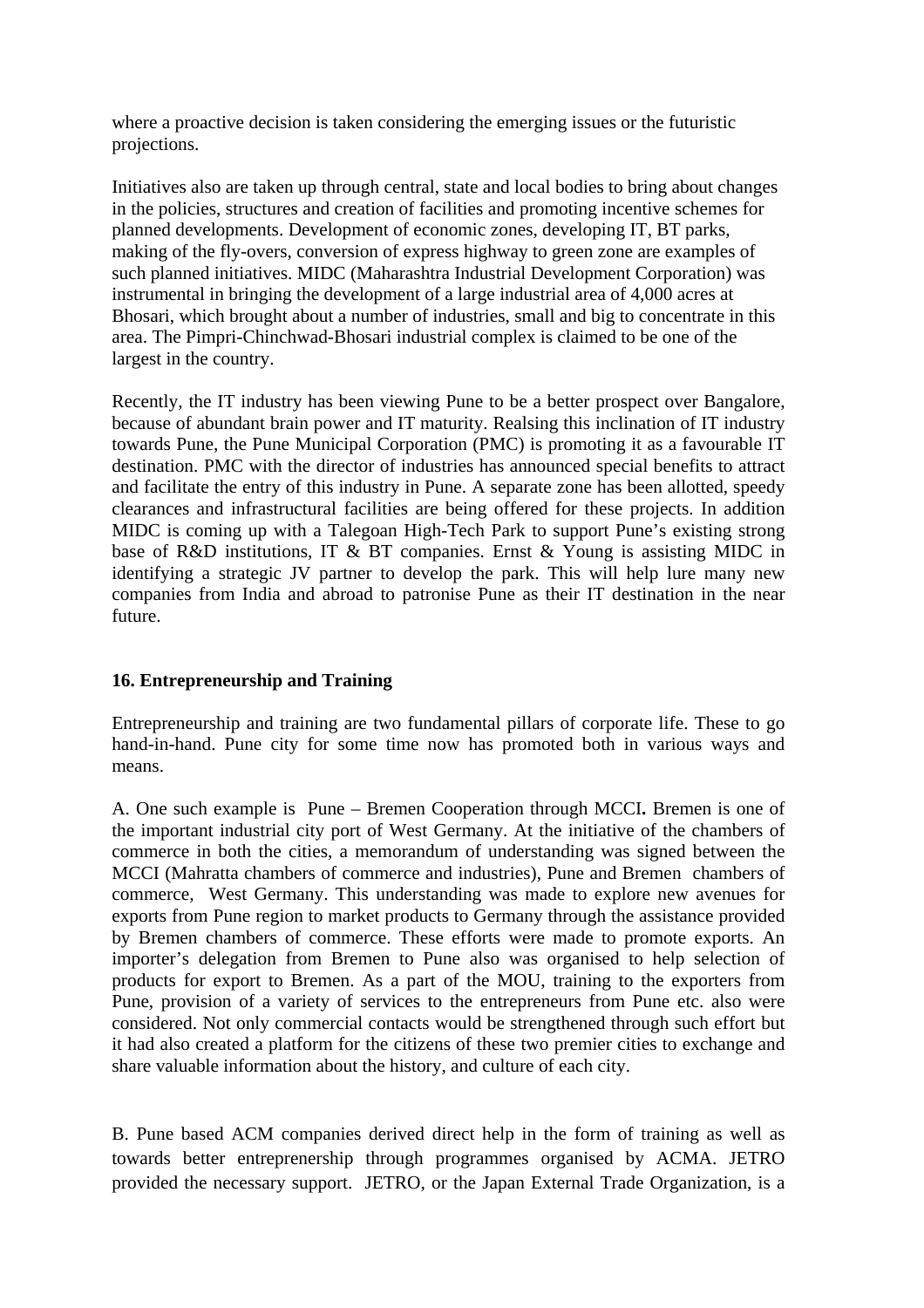government-related organization that works to promote mutual trade and investment between Japan and the rest of the world. Originally established in 1958 to promote Japanese exports abroad, JETRO's core focus in the 21st century has shifted towards promoting foreign direct investment into Japan and helping small to medium size Japanese firms maximize their global export potential. Local sourcing and procurement of parts and materials is of obvious importance to Japanese automakers seeking to maximize their cost-efficiency and global competitiveness. As such, JETRO is actively involved in nurturing supporting industries, such as machining, mold and die technology, press working, plastic molding and related industries, in areas where Japanese industry is concentrated (primarily Asia, Mexico and South America). JETRO does this by dispatching specialists to these areas to work with local companies and organizations, providing them with technological guidance and training. These efforts help minimize the number of defective products and expand local business opportunities.

Two such visits have been made from JETRO experts to help Auto Component Manugacturers in the area of Sheet Metal and Press Parts. Theses visits have been organised through ACMA.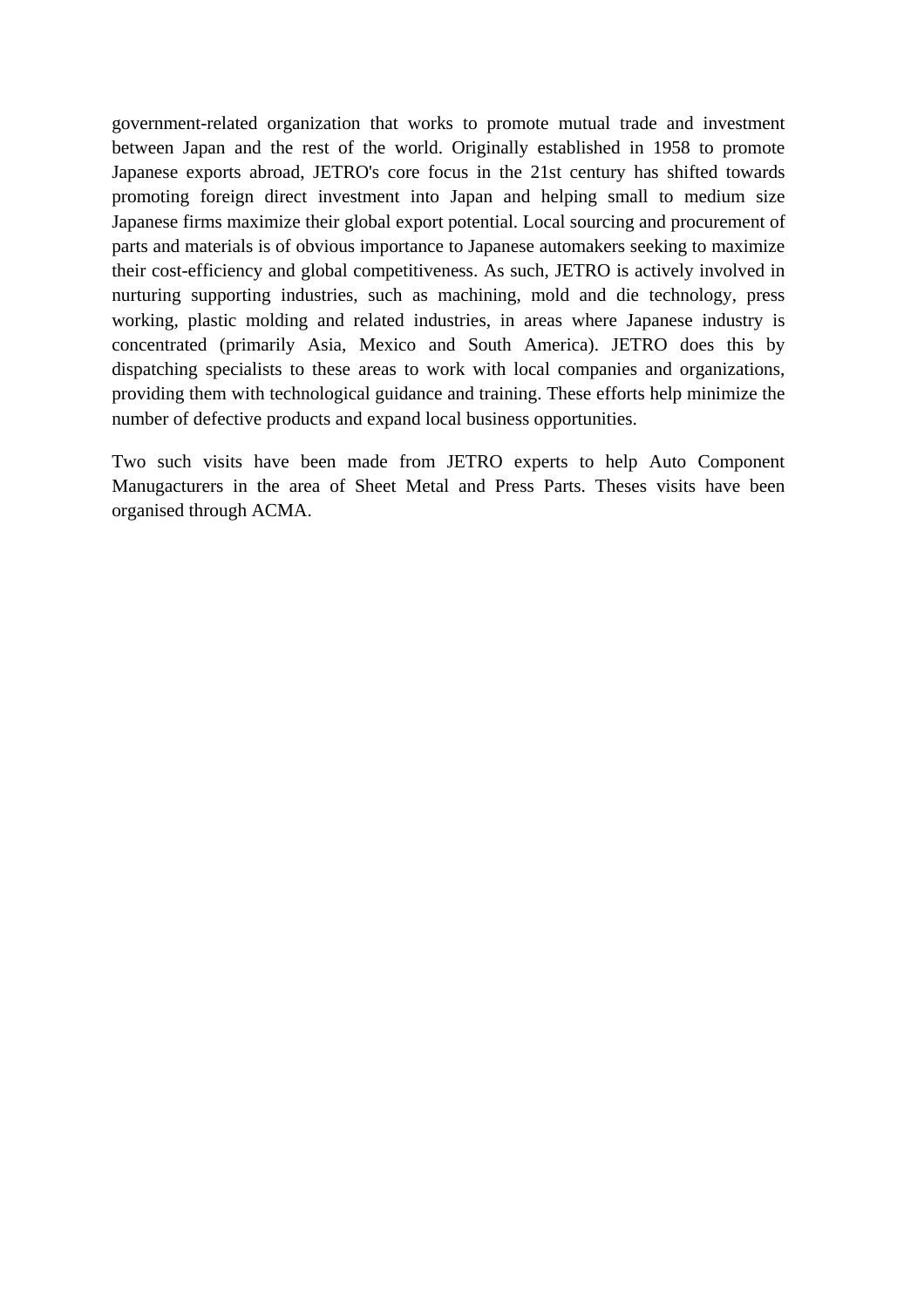#### **17. Environmental Issues**

With the number of vehicles going up and the cost of living as well as the number of industries (refer to the 'facts and findings of the region) going up, the pollution level of the city is also going up in several areas. Research and Action in Natural Wealth Administration, Ranwa, Pune, has studied the carbon sequestration capacity of Pune. These estimates were mapped for each sq. km. grid according to the consumption pattern of various economic groups and tree cover density respectively. The chart has been



reproduced here. The study reveals that only 2 % of the total 7.8 lakh tons of Carbon emitted into the atmosphere each year can be trapped by trees, while the remaining 98 % overload contributes to global warming. Rich people generate 34 % of above emission with per capita emission, which is eight times that of the poor. The low sequestration areas of Pune are by and large concentrated around North-West, South East and South East part. This may be attributed to the emergence of residential areas in these parts of Pune. As far as carbon

emission goes most of the city areas come under the Middle class area with 265.92 Kg of emission per capita per year. This indicates need to take priority action to contain the same. Besides promoting tree plantation as a mitigation measure, it is imperative to curtail the consumption of rich citizens by a quarter of the present emission. Some of the solutions forwarded by Research and Action in Natural Wealth Administration, Ranwa, Pune include switching from private transport to public and minimizing consumer goods that are vigorously promoted by globalization.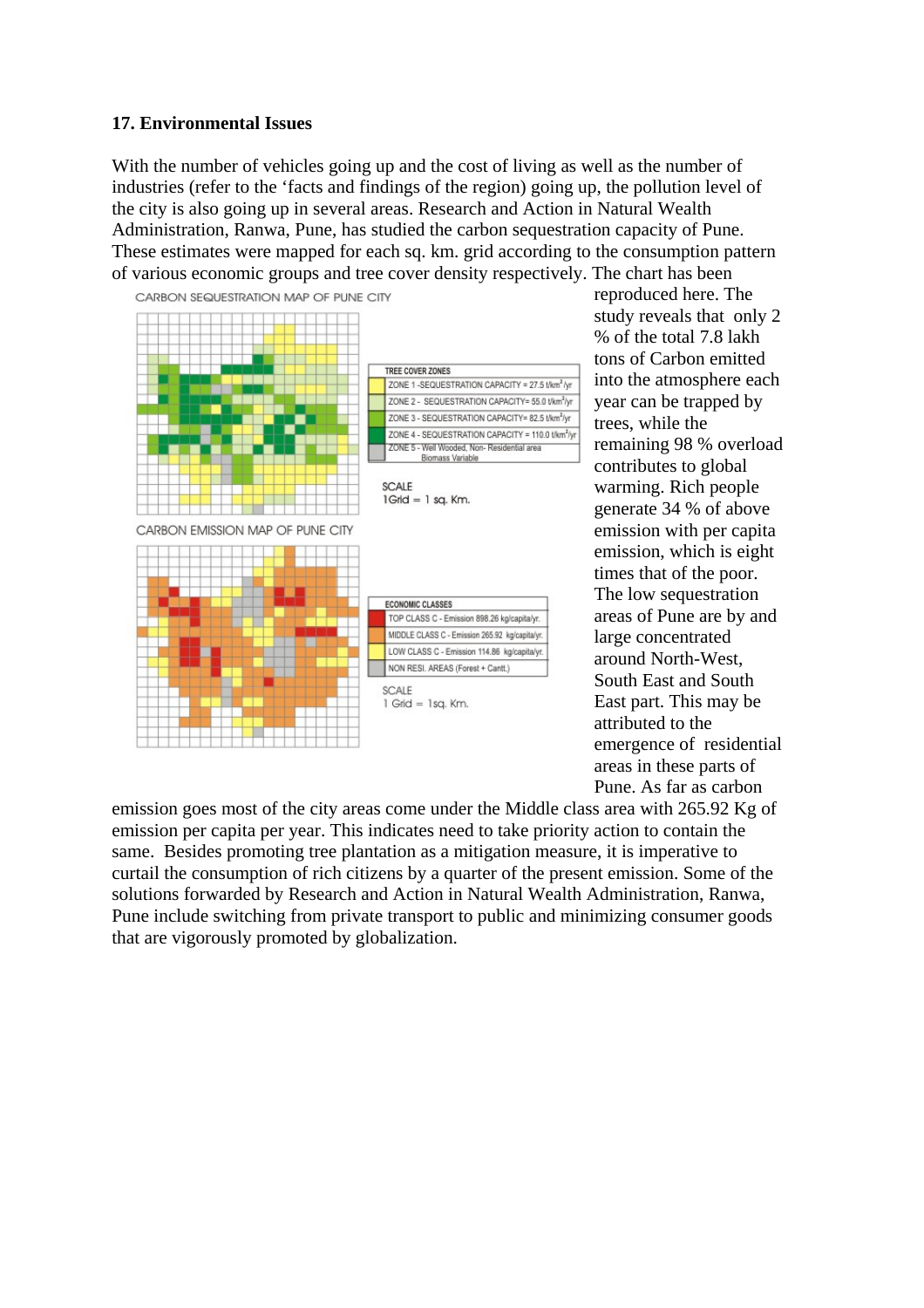#### **18. Innovation and learning – ACM companies**

Innovation and learning are integral part of the governing mechanism. Without the innovation and learning mechanism important breakthroughs cannot take place in the development process.

#### **a. Auto Cluster development in Pune city region**

One such example of innovation and learning mechanism could be sited by the auto cluster development initiative in the Pune city region to improve the image, efficiency and effectiveness of the cluster companies. This scheme was envisaged to strategically to convert static local efficiency into dynamic competitiveness by:

- Promoting innovation and collective learning.
- Creating suitable customized infra structural support and service network.
- Promoting product design and development through focused support and association with specific R&D institutions.
- Assisting the units in setting up /developing common facilities like testing facilities, design centers, information hub etc.
- Assisting appropriate technology transfer, information sharing and quality improvement.

Established under the Industrial Infrastructure Upgradation Scheme (IIUS) of the department of Industrial policy and promotion, Ministry of Commerce and Industry, Government of India, Auto Cluster is the first of its kind set- up in this Pune zone. Auto Cluster project would be located in the industrial areas of Pimpri-Chinchwad, Pune would play host to some of the important names in the automobile sector. The auto components manufacturers including rubber and polymer associations had joined hands in the promotion and development of this cluster. Institutes including engineering colleges, R&D institutes, component manufacturers and their associations, Banks, Financial Institutions and various Government Agencies have become involved in this project. Auto Cluster targets industries like CAD / CAM, Polymer, Auto Electronics, Auto Engineering, Rubber components and general engineering sectors.



# **B. Small Industries Cluster Development Programme : The Ministry Of SSI's new thrust**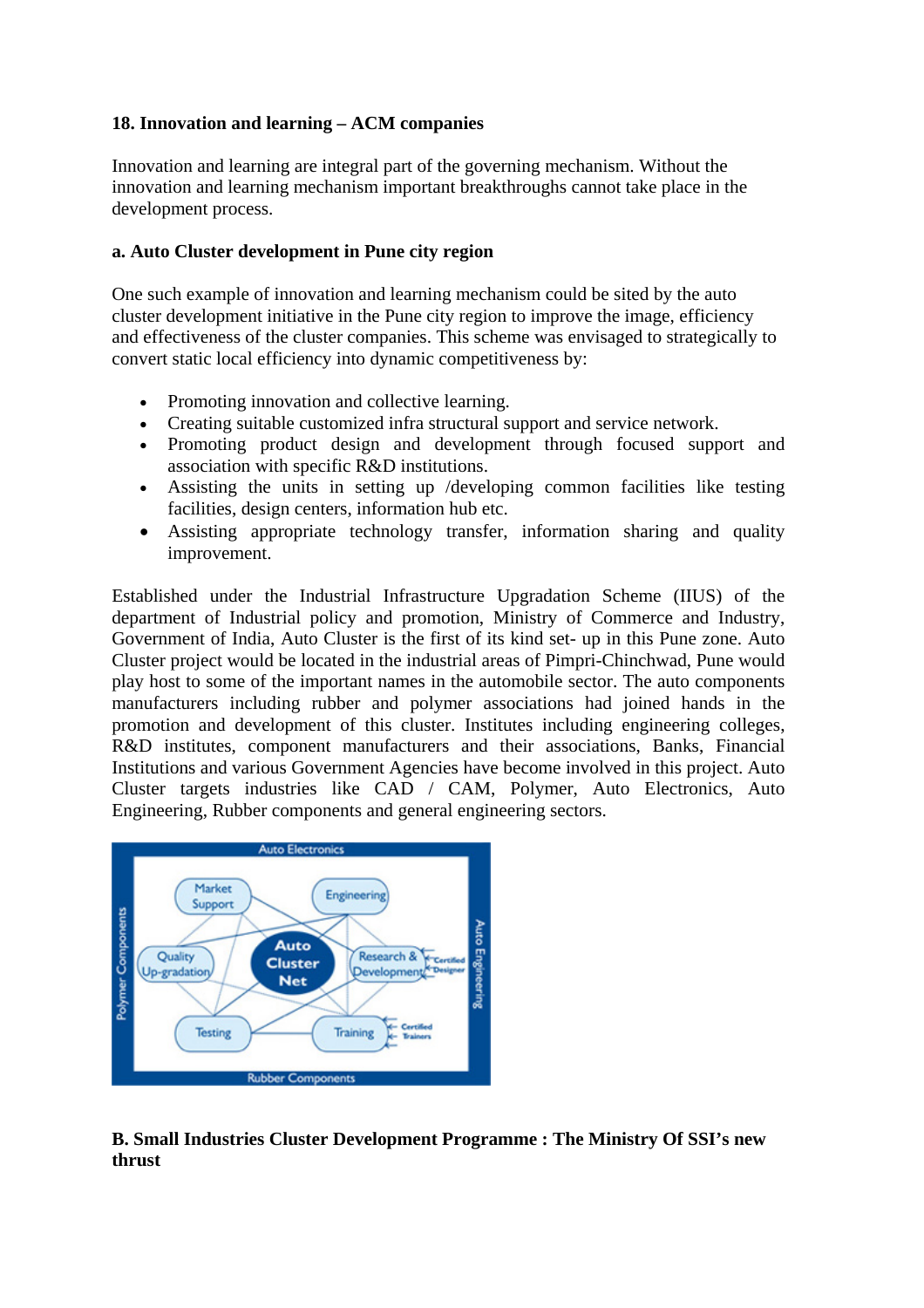Keeping in view need to launch a broad-based participative Cluster Development Initiative with a holistic approach, an earlier scheme of the DC(SSI) has now been renamed as "Small Industry Cluster Development Programme". The Ministry is now set to start a large number of Cluster Development initiatives across the country. Twenty one clusters have been selected in July 2003 for cluster development by the DC(SSI) out of the 358 Indian SSI Clusters surveyed and listed by UNIDO. Discussions have been held with State Governments, local Industries Associations, Financial Institutions and other organizations involved in promotion of SSIs while selecting the clusters. It is now proposed to select 20 more clusters in near future for development under the same programme. Pune figures among the list as a region for promoting Automotive Cluster to address the objectives mentioned earlier. This cluster has almost come to the end of its projected period with satisfactory results achieved in most of the factors originally listed as a part of the automotive cluster companies slated objectives.

While selecting the clusters the following process steps were followed:

- o Selection of the Cluster
- o Selection of a Cluster Development Agent
- o Diagnostic Study
- o Preparation of Action Plan for intervention
- o Approval of the project and release of funds through leveraging
- o Implementation of Trust Building between Cluster Actors and Cluster Development Agent, and also among Cluster Actors
- o Monitoring and Evaluation
- o Self Management Phase

Credit needs of the clusters were met through (source: Ministry of Small Scale Industries, Government of India) cluster based credit plans. A high level meeting to review disbursement of Credit to SSI Sector was held in June, 2003 under the chairmanship of Deputy Governor, RBI attended by Secretary (SSI) and top officials of major Banks. In the meeting, it was decided that RBI will seek Ministry of SSI's advise regarding 60 SSI clusters to be identified for focused development of SSI's. It was also decided that RBI will disseminate the list of such clusters to all public sector banks for initiating further necessary action and incorporating their credit requirements in State Credit Plans. At the State Level Bankers Committee (SLBC) level, a sub group of bankers and the State Government officials would be set up to resolve various issues arising on financing in the clusters and to report the development to SLBC. This is a typical example of innovative and learning mechanism to bring about development in the companies through central, state and local interfaces.

SIDO's publication on Cluster Development highlights the various initiatives taken by different agencies for promoting cluster development. On of the key subjects slated for discussion on clusters is the promotion of public - private partnership for building up requisite infrastructure in clusters. While financial support is available through various schemes of Government which is the public component, innovative financing methods including SPVs, BOT, long term bonds etc. need to be explored to catalyse the private component. Monetary returns on such infrastructure will be an important prerequisite for attracting private capital.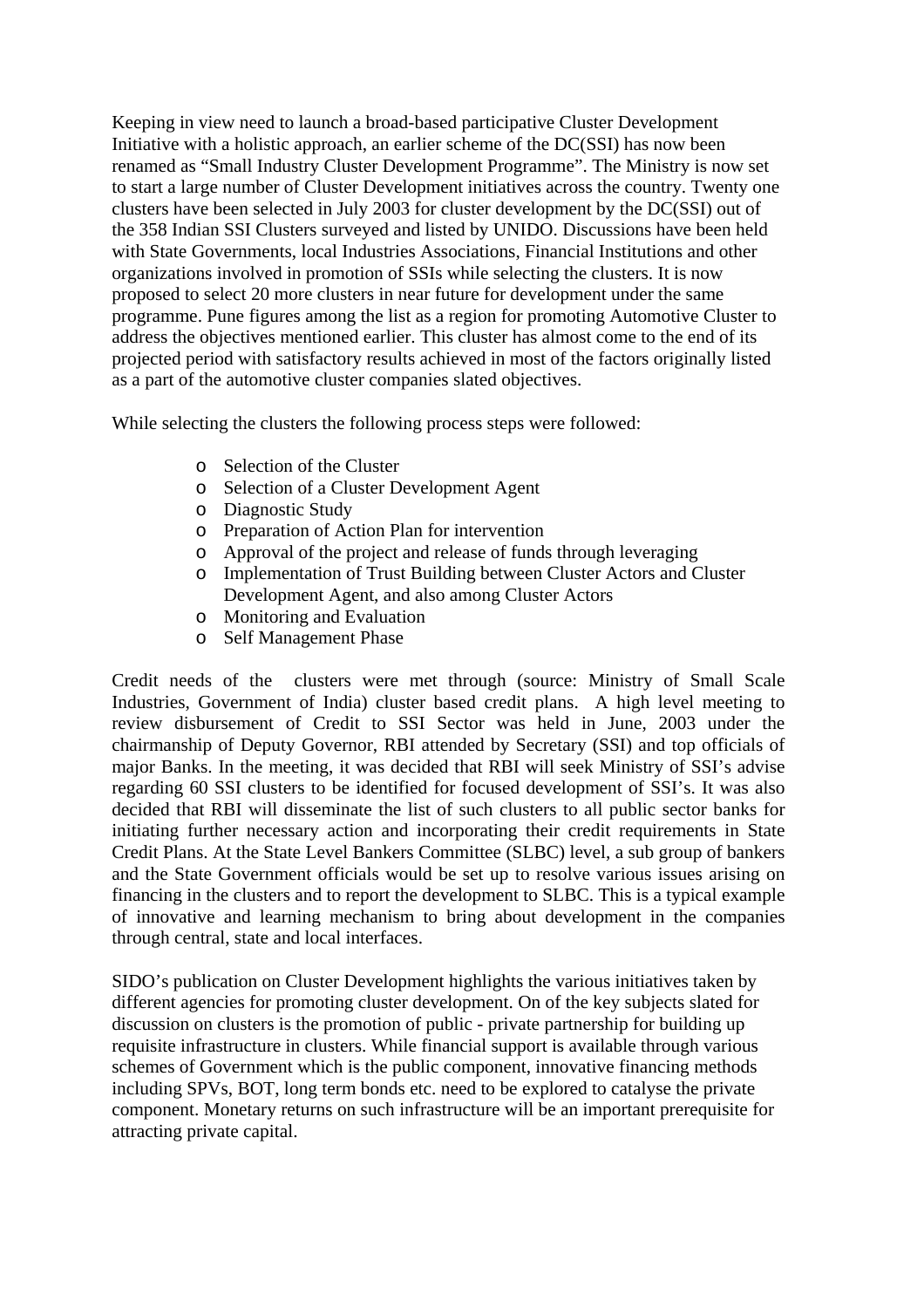#### **C. New Industrial Townships**

Government of Maharashtra has made statutory amendments to enable the establishment of independent Industrial Townships. In the first phase, self-governing Industrial Townships with the power to raise resources and determine their application will be established in industrial areas being developed by MIDC at twelve locations across the State, i.e. at Vile-Bhagad (Raigad), Airoli (Thane), Talegaon (Pune), Hinjewadi - Man (Pune), Shendre (Aurangabad), Additional Latur (Latur), Nandgaon Peth (Amravati), Additional Yavatmal (Yavatmal), Tadali (Chandrapur), Butibori (nagpur), Additional Sinnar (Nashik) and Nardhana (Dhule). The industrial townships so set up will pay 25% of their revenue to the concerned Gram Panchayat(s) or local bodies for the initial period of 5 years.

The self governing rules of generating resources and determining application would primarily decide the effectiveness of this initiative. This is a good initiative to bring empowerment at the local level. In Pune, talegaon and Hinjewadi locations would benefit out of this.

C. Bharatiya Yuva Shakti Trust (BYST), Pune help the tiny sectors based at Pune to take up businesses which are mentored by professionals from industry with adequate qualifications. BYST provides loan at low interest rates and also guides the tiny sector people to pursue their business successfully. BYST developes entrepreneurs by providing young disadvantaged people in India with loans against no collaterals and a business guru. BYST chapter in Pune has been effectively carrying out this programme for several years now. According to BYST, the concept of entrepreneurship development began taking roots in Pune. The business community both nationally and internationally started realising that entrepreneurship development is the key to tackle the global unemployment problem. This necessitated a partnership between non -governmental organisations and the corporate sector. In the midst of this scenario BYST was approached by DIAGEO, a multinational, to launch a youth entrepreneurship development programme in Pune (Western India) in 1994. CII, which was already a support partner to BYST in Delhi and Chennai, came forward to provide the infrastructure and managerial support.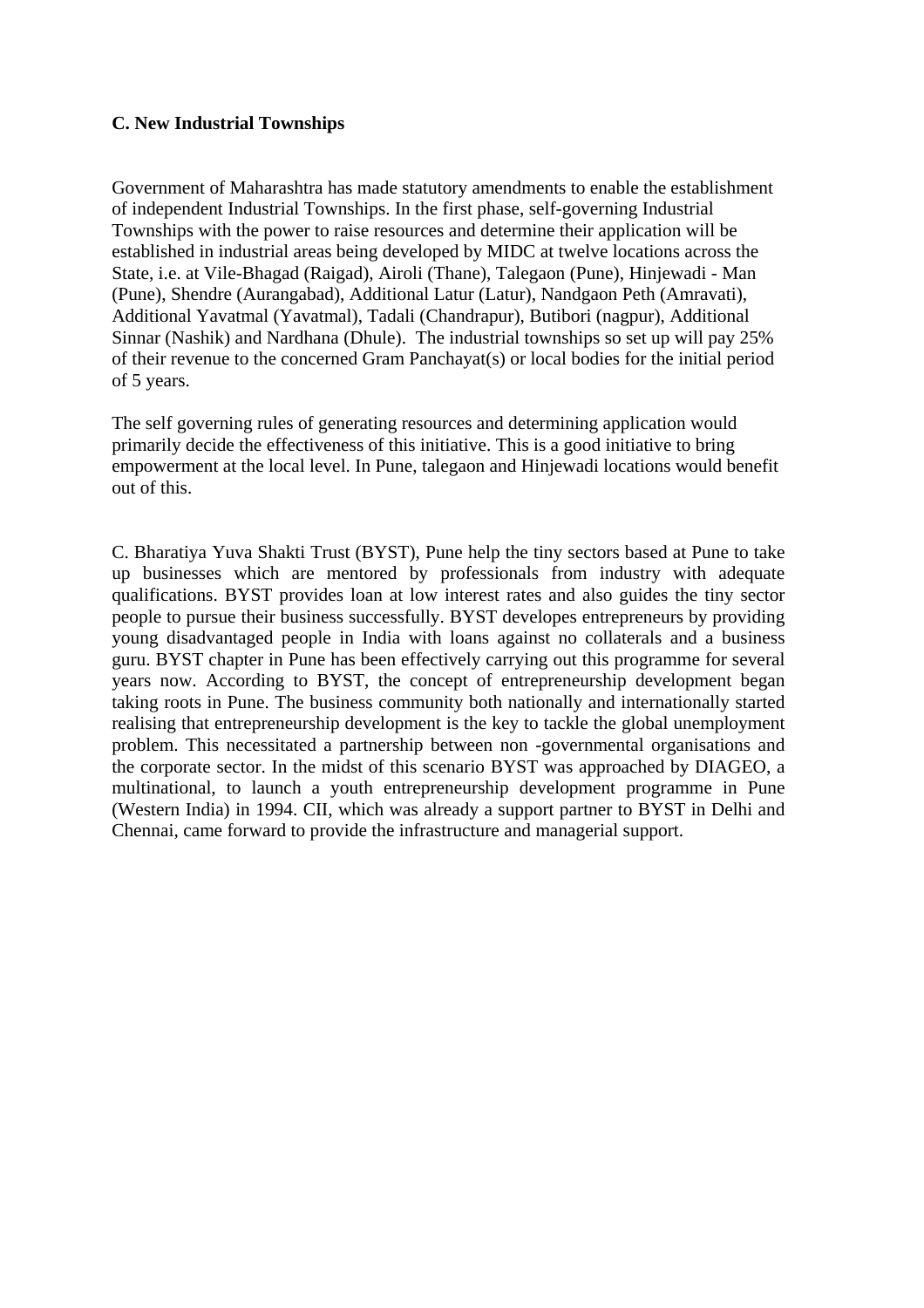# **21. ANNEXURES**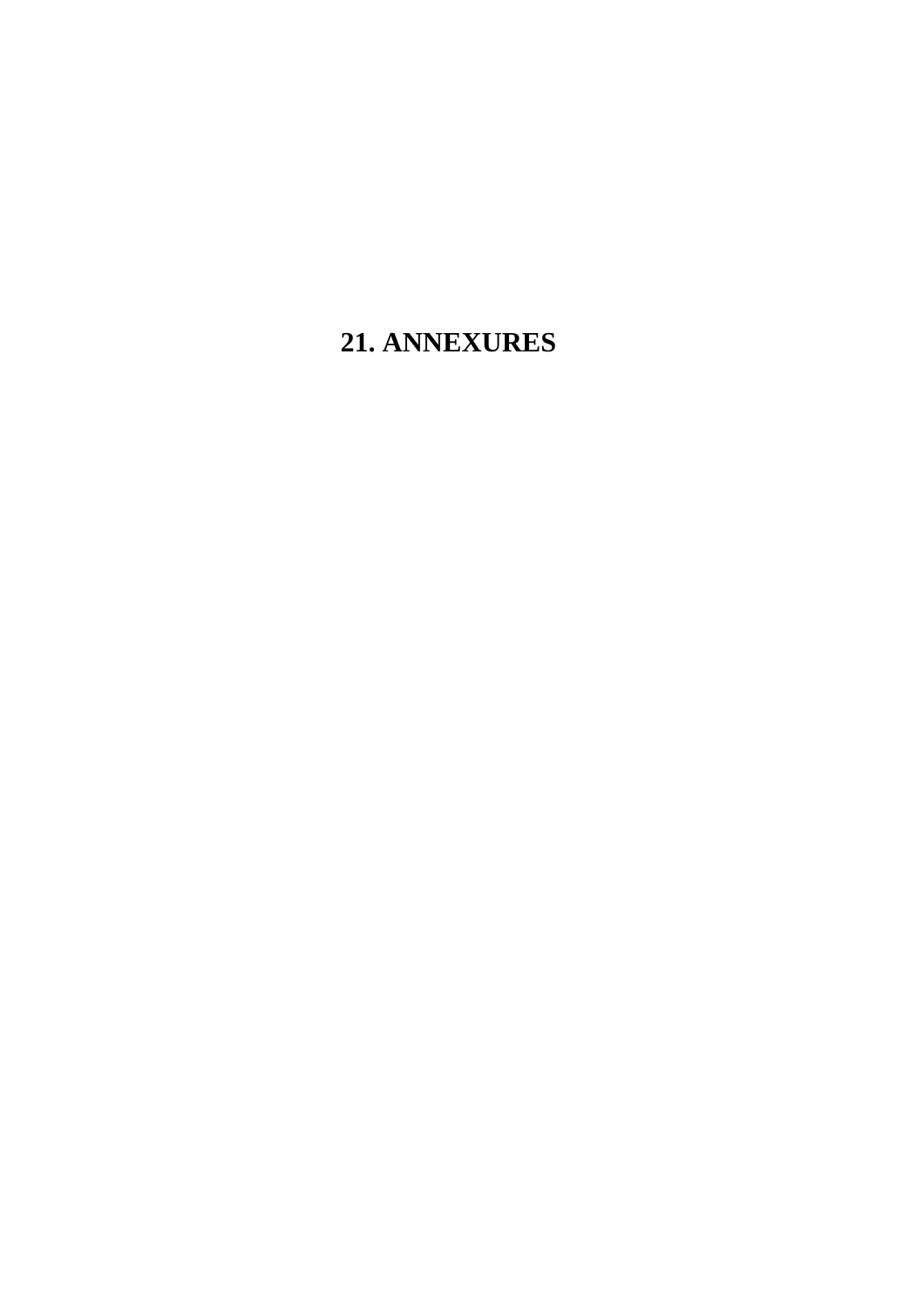#### **CONTENT**

**A1. Auto policy of Government of India** 

**A2. Industrial policy of Maharashtra 2001** 

**A3. Emission Standards** 

**A4. Milestones – Bajaj Auto** 

**A5. Milestones - Tata Motors** 

**A6. List of pune based auto component manufacturers which are members of ACMA** 

**A7. Auto Component Industry Performance in India As A Whole (In Us \$ Mil)**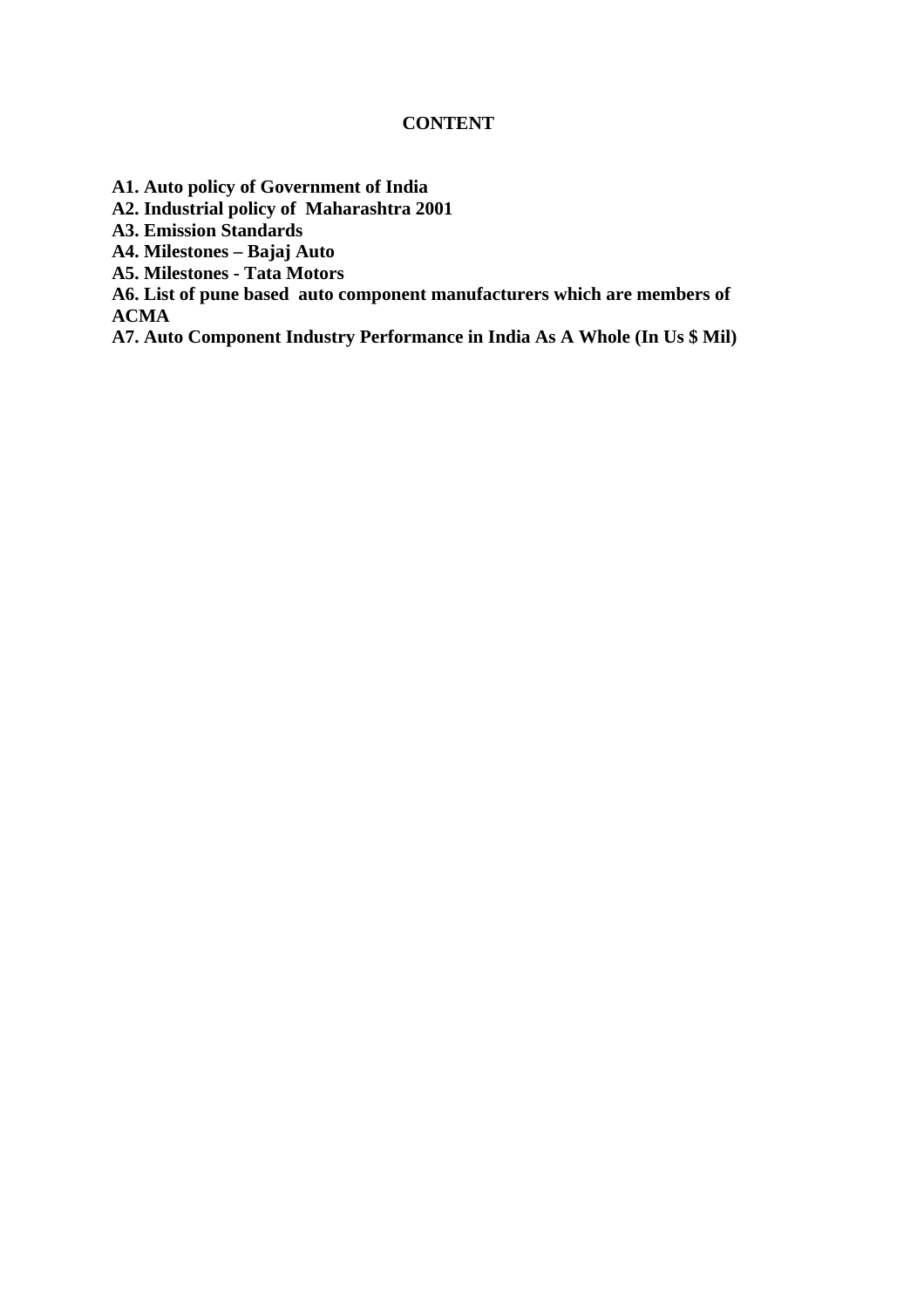# **A1. AUTO POLICY OF GOVERNMENT OF INDIA**

# *VISION*

### TO ESTABLISH A GLOBALLY COMPETITIVE AUTOMOTIVE INDUSTRY IN INDIA AND TO DOUBLE ITS CONTRIBUTION TO THE ECONOMY BY 2010

# **POLICY OBJECTIVES**

This policy aims to promote integrated, phased, enduring and self-sustained growth of the Indian automotive industry. Some of the salient objectives are to:-

- Establish an international hub for manufacturing small, affordable passenger cars and a key center for manufacturing Tractors and Two-wheelers in the world;
- Ensure a balanced transition to open trade at a minimal risk to the Indian economy and local industry;
- Conduce incessant modernization of the industry and facilitate indigenous design, research and development;
- Steer India's software industry into automotive technology;
- Assist development of vehicles propelled by alternate energy sources
- Development of domestic safety and environmental standards at par with international standards

#### FOREIGN DIRECT INVESTMENT

Automatic approval for foreign equity investment upto 100% of manufacture of automobiles and component is permitted.

### INCENTIVE FOR RESEARCH AND DEVELOPMENT

The Government shall promote Research & Development in automotive industry by strengthening the efforts of industry in this direction by providing suitable fiscal and financial incentives.

#### ENVIRONMENTAL ASPECTS

1. The automotive and oil industry have to heave together to constantly fulfill environment imperatives. The Government will continue to promote the use of low emission fuel auto technology.

2 The Government after considering the recommendations of the Expert Committee on Auto Fuel Policy headed by Dr. R.A. Mashelkar, have approved a road map for implementation for the auto fuel quality consistent with the required levels of vehicular emissions norms and environmental quality. The Government will formulate a comprehensive auto fuel policy covering the other related aspects and ensure availability of appropriate auto fuel/fuel mixes at minimum social costs across the country. Suitable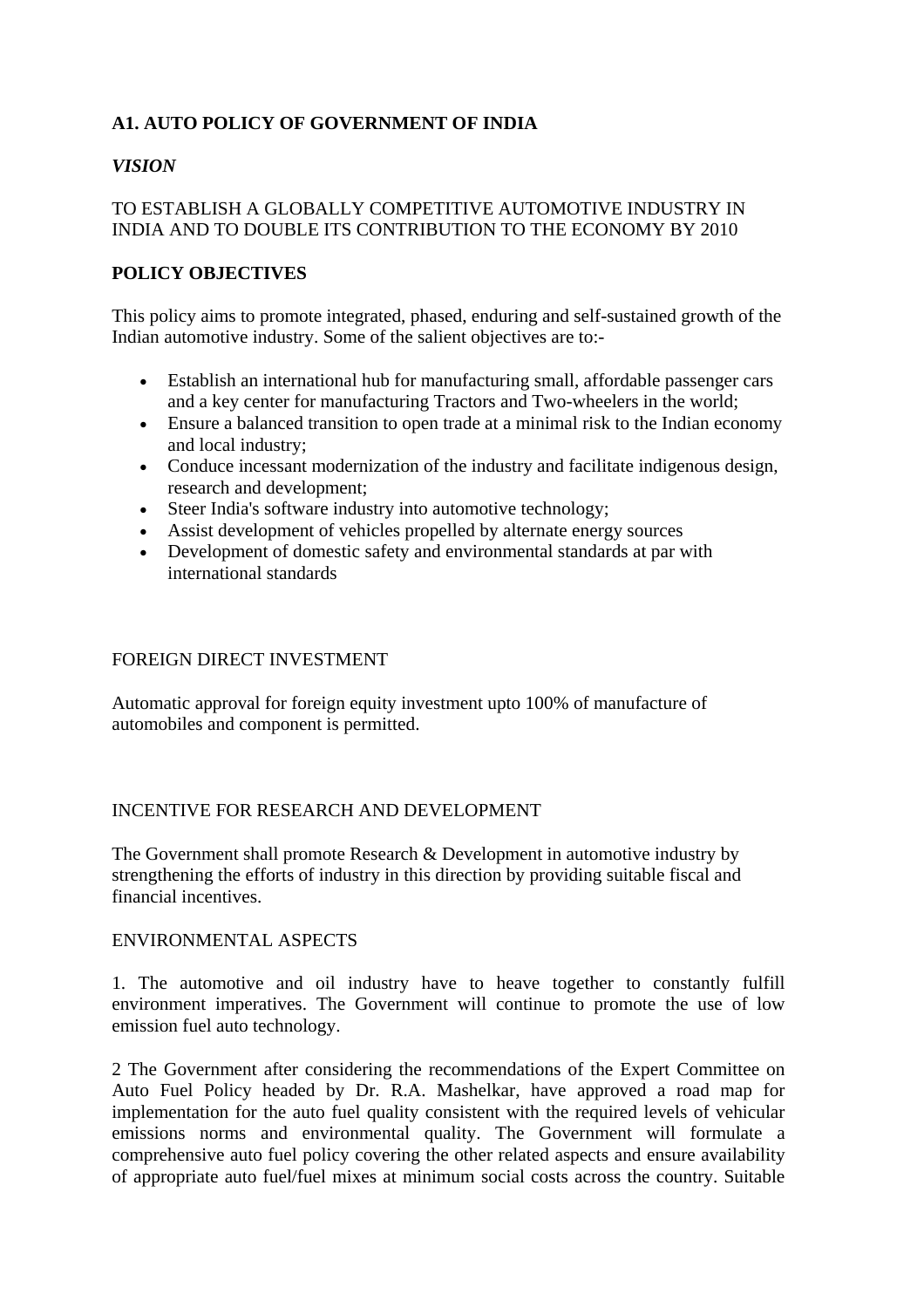institutional mechanism will be put in place for certification, monitoring and enforcement of different technologies/fuel mixes. Appropriate fiscal measures will be devised to achieve milestones in the roadmap for implementation of auto fuel policy.

3 In the short run, the Government will encourage the use of short chain hydrocarbons along with other auto fuels of the quality necessary to meet the vehicular emissions norms.

4 There is prime need to support the development and introduction of vehicles propelled by energy sources other than hydrocarbons by promoting appropriate automotive technology. Hybrid vehicles and vehicles operating with batteries and fuel cells are alternatives to the conventional automobile, which in their early beginnings, lie intreasured. As an impetus for the development of such vehicles, an appropriate long-term fiscal structure shall be put in place to facilitate their acceptance vis-à-vis vehicles based on conventional fuels.

# **SAFETY**

Government will duly amend the Central Motor Vehicles Rules, Bureau of Indian Standards (BIS) and other relevant provisions and introduce safety regulations that conform to global standards.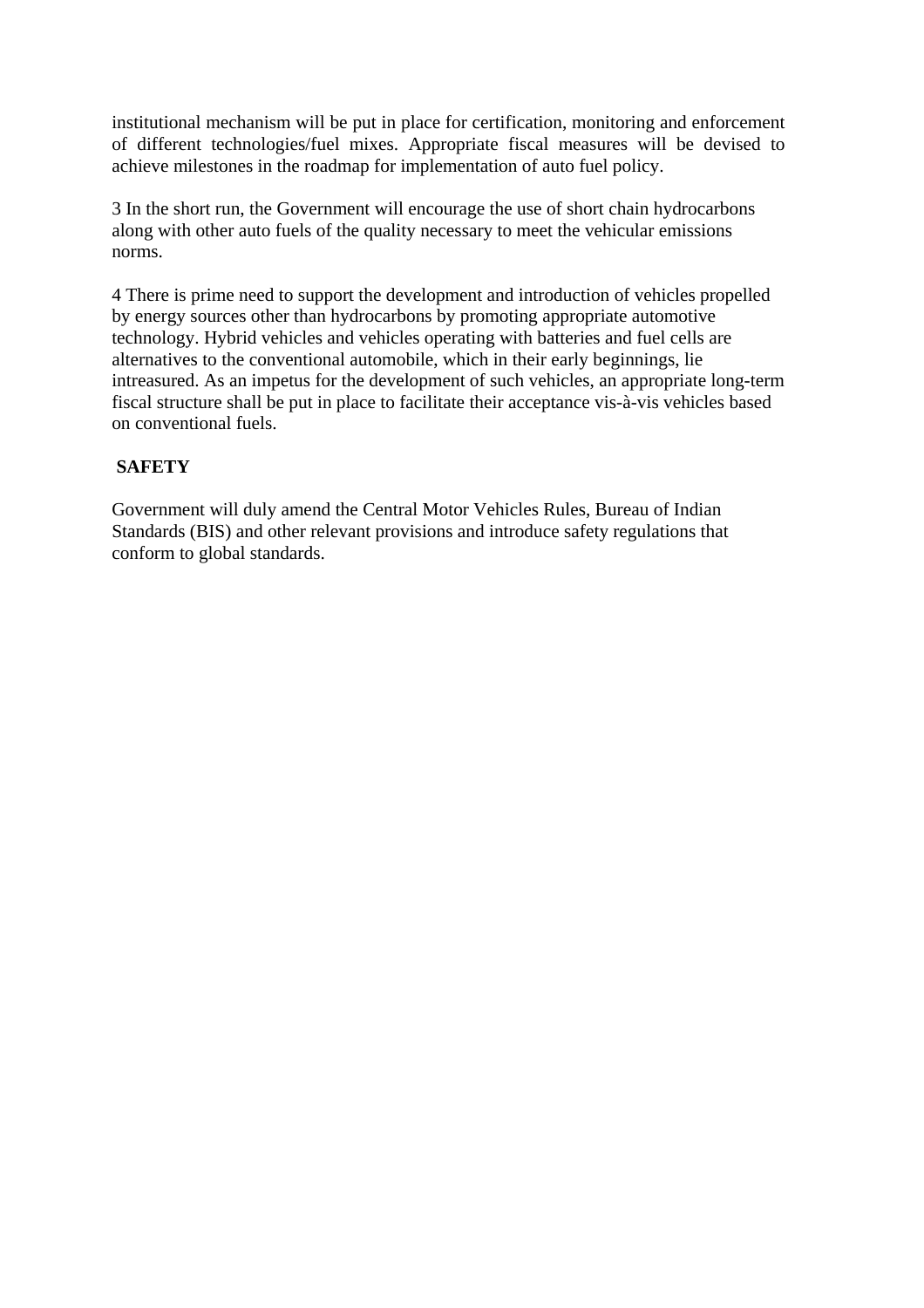#### A2. **INDUSTRIAL POLICY OF MAHARASHTRA 2001 (Source:** Ministry of Small Scale Industries,Government of India)

The economic reforms initiated in the country in 1991 brought about a paradigm shift in the approach to economic growth, industrialization and income distribution. A number of control regimes were dismantled in the areas of industrial policy, taxation, export-imports and foreign investment. De-licensing of industry, de-reservation of the public sector, casing of competition controls, reduction of import tariffs, deregulation of interest rates, and opening up of capital markets were among the reforms undertaken to encourage investment and capital formation.

**The Industrial Policy of Maharashtra 1993** mainly aimed at simplification of procedures and rationalization of rules and the **Industry, Trade & Commerce Policy 1995** aimed at empowering people at all levels with special focus on infrastructure development with private sector participation. A comprehensive **Information Technology Policy** was announced in 1998, keeping in view the importance of the financial sector, media and entertainment, and health, education and research.

#### **Strategies:**

The State has entered into the phase of second generation economic reforms, with emphasis on structural changes in addition to fiscal incentives for the promotion of industry and balanced regional growth. This has coincided with increasing international competition and rapid technological changes, which pose new challenges for industry. The Industrial Policy 2001 has been formulated in this context, keeping in view the objectives of sustained growth and employment and an expansion in livelihood opportunities. It supplements the provisions of the Information Technology and other sectoral policies announced earlier. The components of the new Package Scheme of Incentives contained in this Policy will be operative from 1st April, 2001 upto 31st March, 2006:

New industries establishing in C, D, and D+ areas an No-Industry District(s) will be exempted from payment of Electricity Duty for a period of 15 years. In other parts of the State, 100% Export Oriented Units (EOUs), Information Technology (IT) and Bio-Technology (BT) units, and industries setting up in Special Economic Zones (SEZs), and Electronic Hardware Technology Parks will be exempted from payment of Electricity Duty for a period of 10 years.

New Industrial Townships:Maharashtra pioneered the establishment or institutions of democratic decentralizations and local self-governance several decades ago. More recently, these concepts were extended through statutory amendments to enable the establishment of independent Industrial Townships. In the first phase, self-governing Industrial Townships with the power to raise resources and determine their application will be established in industrial areas being developed by MIDC at twelve locations across the State, i.e. at Vile-Bhagad (Raigad), Airoli (Thane), Talegaon (Pune), Hinjewadi - Man (Pune), Shendre (Aurangabad), Additional Latur (Latur), Nandgaon Peth (Amravati), Additional Yavatmal (Yavatmal), Tadali (Chandrapur), Butibori (nagpur), Additional Sinnar (Nashik) and Nardhana (Dhule). The industrial townships so set up will pay 25% of their revenue to the concerned Gram Panchayat(s) or local bodies for the initial period of 5 years.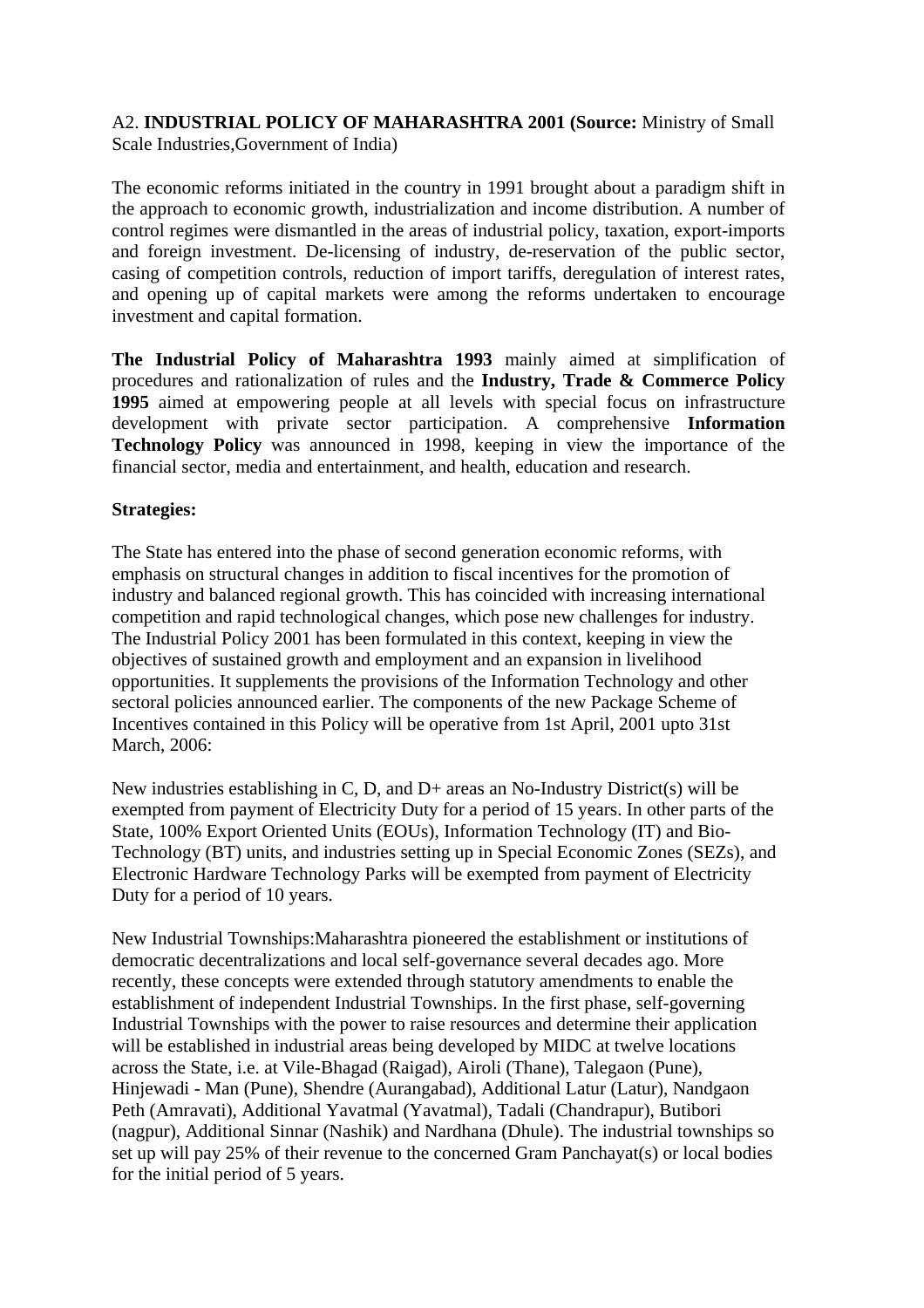Promotion of Education and Research Institutions:Educational and research institutions of international or national standards, including world-class business education institutions, would be provided land in industrial areas/estates at nominal or concessional rates.

#### **A3. Emission Standards** (Source: SIAM)

#### **INTRODUCTION**

The automobile industry has to address the following issues at all the stages of vehicle manufacture:

- Environmental Imperatives
- Safety Requirements
- Competitive Pressures and
- Customer Expectations

There is a strong interlinking amongst all these forces of change, influencing the automobile industry. These have to be addressed consistently and strategically to ensure competitiveness.

Since pollution is caused by various sources, it requires an integrated, multidisciplinary approach. The different sources of pollution have to be addressed simultaneously in order to stall widespread damage.

#### **THE PARAMETERS DETERMINING EMISSION FROM VEHICLES**

- Vehicular Technology
- Fuel Quality
- Inspection & Maintenance of In-Use Vehicles
- Road and Traffic Management

While each one of the four factors mentioned above have direct environmental implications, the vehicle and fuel systems have to be addressed as a whole and jointly optimised in order to achieve significant reduction in emission.

#### **VEHICULAR TECHNOLOGY**

In India, the vehicle population is growing at rate of over 5% per annum and today the vehicle population is approximately 40 million. The vehicle mix is also unique to India in that there is a very high proportion of two wheelers (76%).

#### **History of Emission Norms in India**

The significant environmental implications of vehicles cannot be denied. The need to reduce vehicular pollution has led to emission control through regulations in conjunction with increasingly environment-friendly technologies.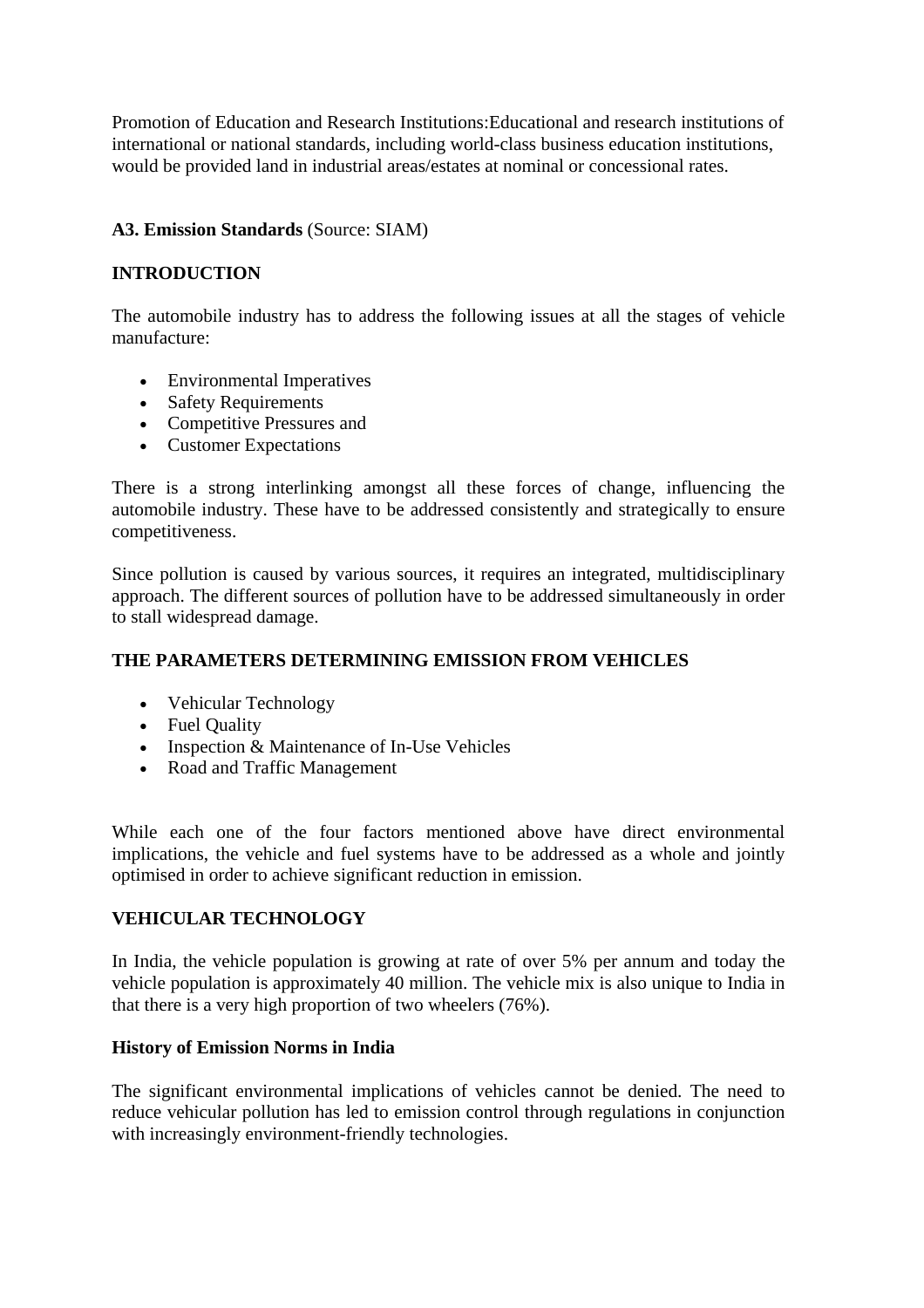It was only in 1991 that the first stage emission norms came into force for petrol vehicles and in 1992 for diesel vehicles.

From April 1995 mandatory fitment of catalytic converters in new petrol passenger cars sold in the four metros of Delhi, Calcutta, Mumbai and Chennai alongwith supply of Unleaded Petrol (ULP) was affected. Availability of ULP was further extended to 42 major cities and now it is available throughout the country.

The emission reduction achieved from pre-89 levels is over 85% for petrol driven and 61% for diesel vehicles from 1991 levels.

In the year 2000 passenger cars and commercial vehicles will be meeting Euro I equivalent India 2000 norms, while two wheelers will be meeting one of the tightest emission norms in the world.

Euro II equivalent Bharat Stage II norms are in force from 2001 in 4 metroes of Delhi, Mumbai, Chennai and Kolkata.

Since India embarked on a formal emission control regime only in 1991, there is a gap in comparison with technologies available in the USA or Europe. Currently, we are behind Euro norms by few years, however, a beginning has been made, and emission norms are being aligned with Euro standards and vehicular technology is being accordingly upgraded. Vehicle manufactures are also working towards bridging the gap between Euro standards and Indian emission norms.

#### **FUEL TECHNOLOGY**

In India we are yet to address the vehicle and fuel system as a whole. It was in 1996 that the Ministry of Environment and Forests formally notified fuel specifications. Maximum limits for critical ingredients like Benzene level in petrol have been specified only recently and a limit of 5% m/m and 3% m/m has been set for petrol in the country and metros respectively.

In place of phase-wise upgradation of fuel specifications there appears to be a region-wise introduction of fuels of particular specifications. The high levels of pollution have necessitated eliminating leaded petrol, through out the country.

To address the high pollution in 4 metro cities 0.05% sulphur petrol & diesel has been introduced since 2000-2001. The benzene content has been further reduced to 1% in Delhi and Mumbai.

There is a need for a holistic approach so that upgradation in engine technology can be optimised for maximum environmental benefits.

#### **A4. Milestones – Bajaj Auto**

2004 - September Bajaj Discover DTS-i launched New Bajaj Chetak 4 stroke with Wonder Gear launched Bajaj CT100 Launched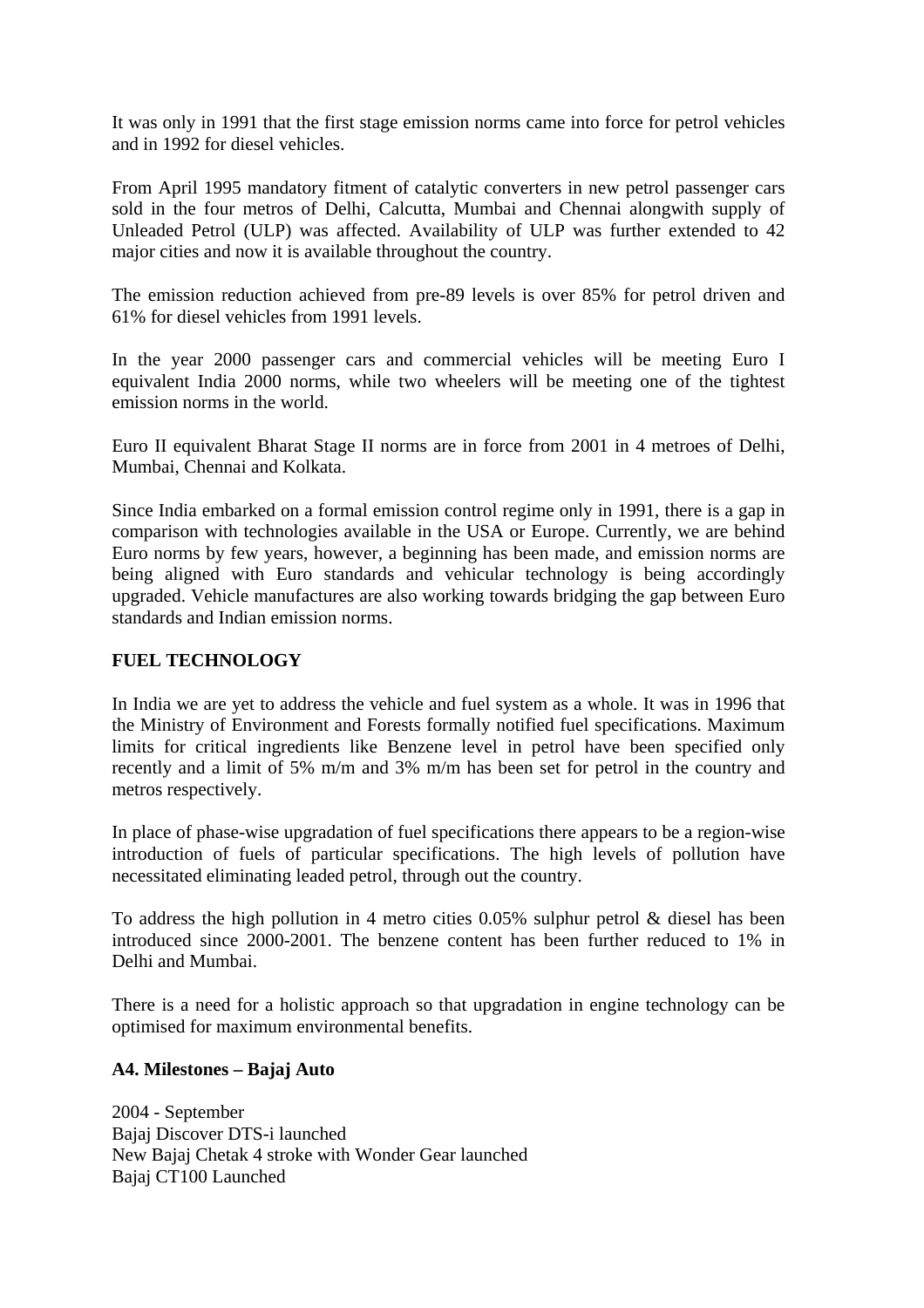Bajaj unveils new brand identity, dons new symbol, logo and brandline

2003

Pulsar DTS-i is launched. 107,115 Motorcycles sold in a month. Bajaj Wind 125,The World Bike, is launched in India. Bajaj Auto launched its Caliber115 "Hoodibabaa!" in the executive motorcycle segment. Bajaj Auto launches its latest offering in the premium bike segment 'Pulsar'. The Eliminator is launched.

1999

Caliber motorcycle notches up 100,000 sales in record time of 12 months. Production commences at Chakan plant.

1998

Kawasaki Bajaj Caliber rolls out of Waluj. Legend, India's first four-stroke scooter rolls out of Akurdi. Spirit launched.

1997

The Kawasaki Bajaj Boxer and the RE diesel Autorickshaw are introduced.

1995

Bajaj Auto is 50.

Agreements signed with Kubota of Japan for the development of diesel engines for threewheelers and with Tokyo R&D for ungeared Scooter and moped development. The Bajaj Super Excel is introduced while Bajaj celebrates its ten millionth vehicle. One million vehicles were produced and sold in this financial year.

1986

The Bajaj M-80 and the Kawasaki Bajaj KB100 motorcycles are introduced. 500,000 vehicles produced and sold in a single financial year.

1977

The Rear Engine Autorickshaw is introduced. Bajaj Auto achieves production and sales of 100,000 vehicles in a single financial year.

1972

The Bajaj Chetak is introduced.

1970

Bajaj Auto rolls out its 100,000th vehicle.

1959

Bajaj Auto obtains licence from the Government of India to manufacture two- and threewheelers.

1945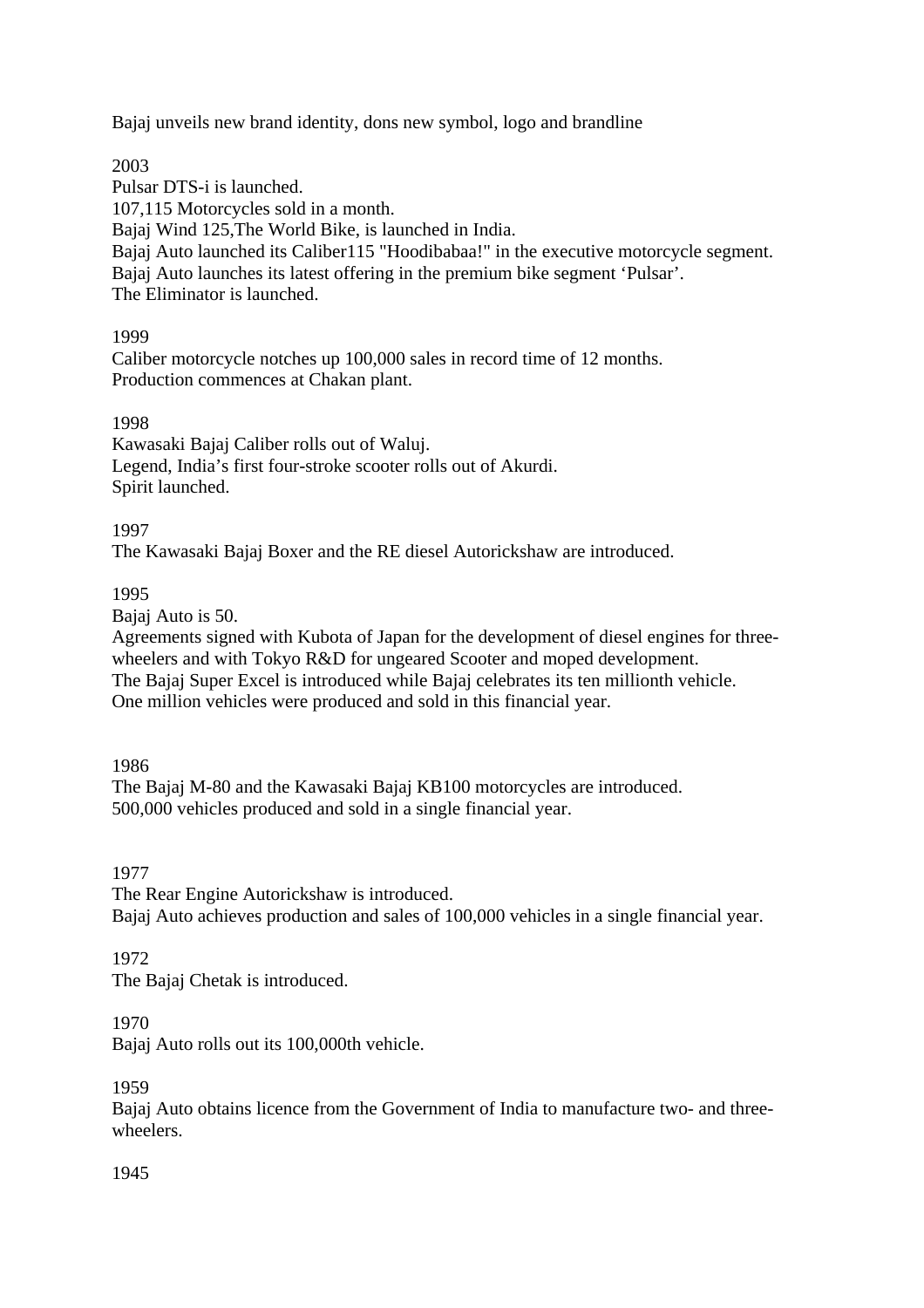Bajaj Auto comes into existence as M/s Bachraj Trading Corporation Private Limited.

#### **A5. Milestones - Tata Motors)**

It has been a long and accelerated journey for Tata Motors, India's leading automobile manufacturer. Some significant milestones in the company's journey towards excellence and leadership.

#### **1945**

• Tata Engineering and Locomotive Co. Ltd. was established to manufacture locomotives and other engineering products.

#### **1948**

• Steam road roller introduced in collaboration with Marshall Sons (UK).

#### **1954**

• Collaboration with Daimler Benz AG, West Germany, for manufacture of medium commercial vehicles. The first vehicle rolled out within 6 months of the contract.

#### **1959**

• Research and Development Centre set up at Jamshedpur.

#### **1961**

• Exports begin with the first truck being shipped to Ceylon, now Sri Lanka.

#### **1966**

• Setting up of the Engineering Research Centre at Pune to provide impetus to automobile Research and Development.

### **1971**

• Introduction of DI engines.

### **1977**

• First commercial vehicle manufactured in Pune.

#### **1983**

• Manufacture of Heavy Commercial Vehicle commences.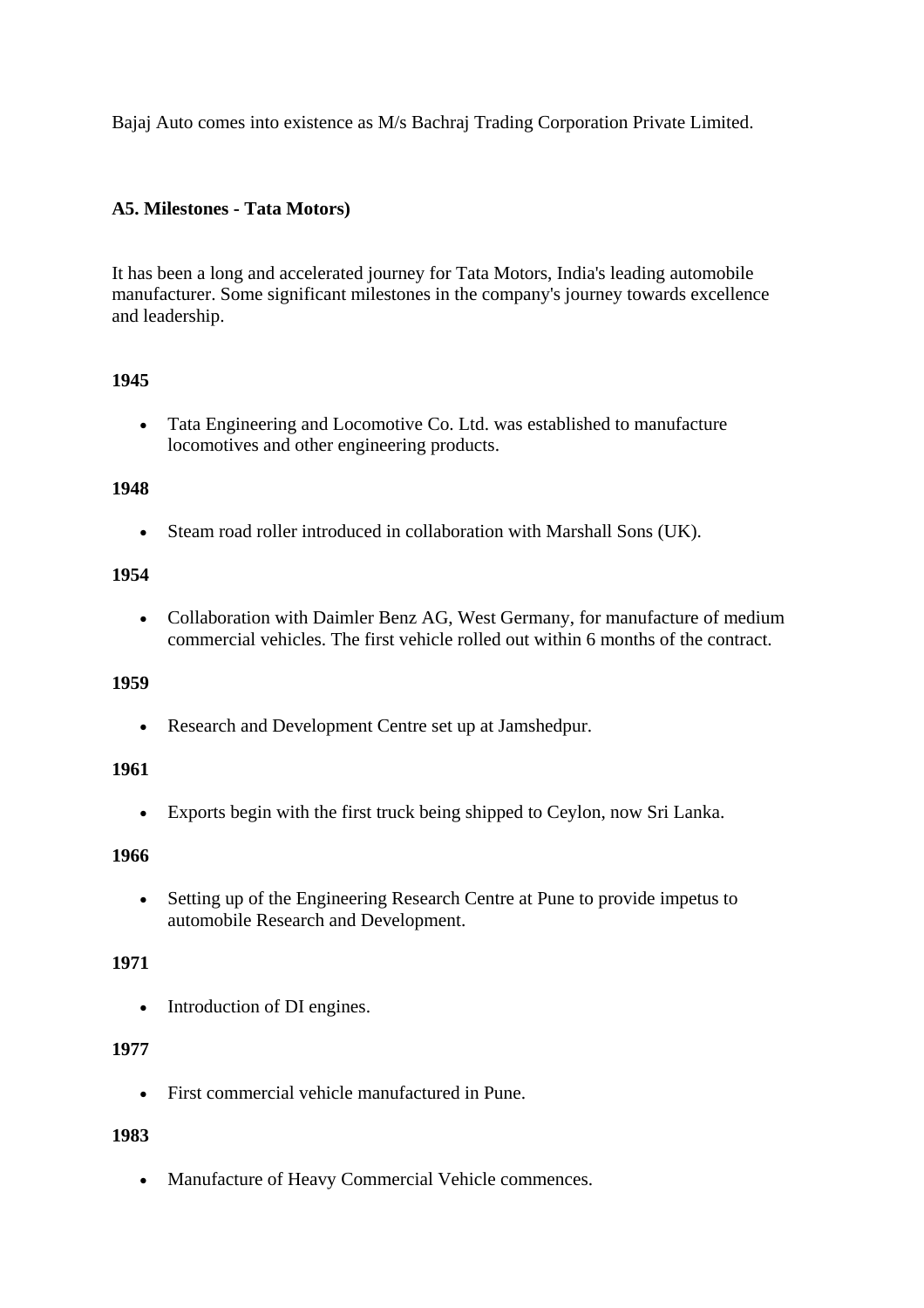#### **1985**

• First hydraulic excavator produced with Hitachi collaboration.

#### **1986**

• Production of first light commercial vehicle, Tata 407, indigenously designed, followed by Tata 608.

#### **1989**

• Introduction of the Tatamobile 206 - 3rd LCV model.

#### **1991**

- Launch of the 1st indigenous passenger car Tata Sierra.
- TAC 20 crane produced.
- One millionth vehicle rolled out.

#### **1992**

• Launch of the Tata Estate.

#### **1993**

• Joint venture agreement signed with Cummins Engine Co. Inc. for the manufacture of high horsepower and emission friendly diesel engines.

#### **1994**

- Launch of Tata Sumo the multi utility vehicle.
- Launch of LPT 709 a full forward control, light commercial vehicle.
- Joint venture agreement signed with M/s Daimler Benz / Mercedes Benz for manufacture of Mercedes Benz passenger cars in India.
- Joint venture agreement signed with Tata Holset Ltd., UK for manufacturing turbochargers to be used on Cummins engines.

#### **1995**

• Mercedes Benz car E220 launched.

#### **1996**

• Tata Sumo deluxe launched.

#### **1997**

- Tata Sierra Turbo launched.
- 100,000th Tata Sumo rolled out.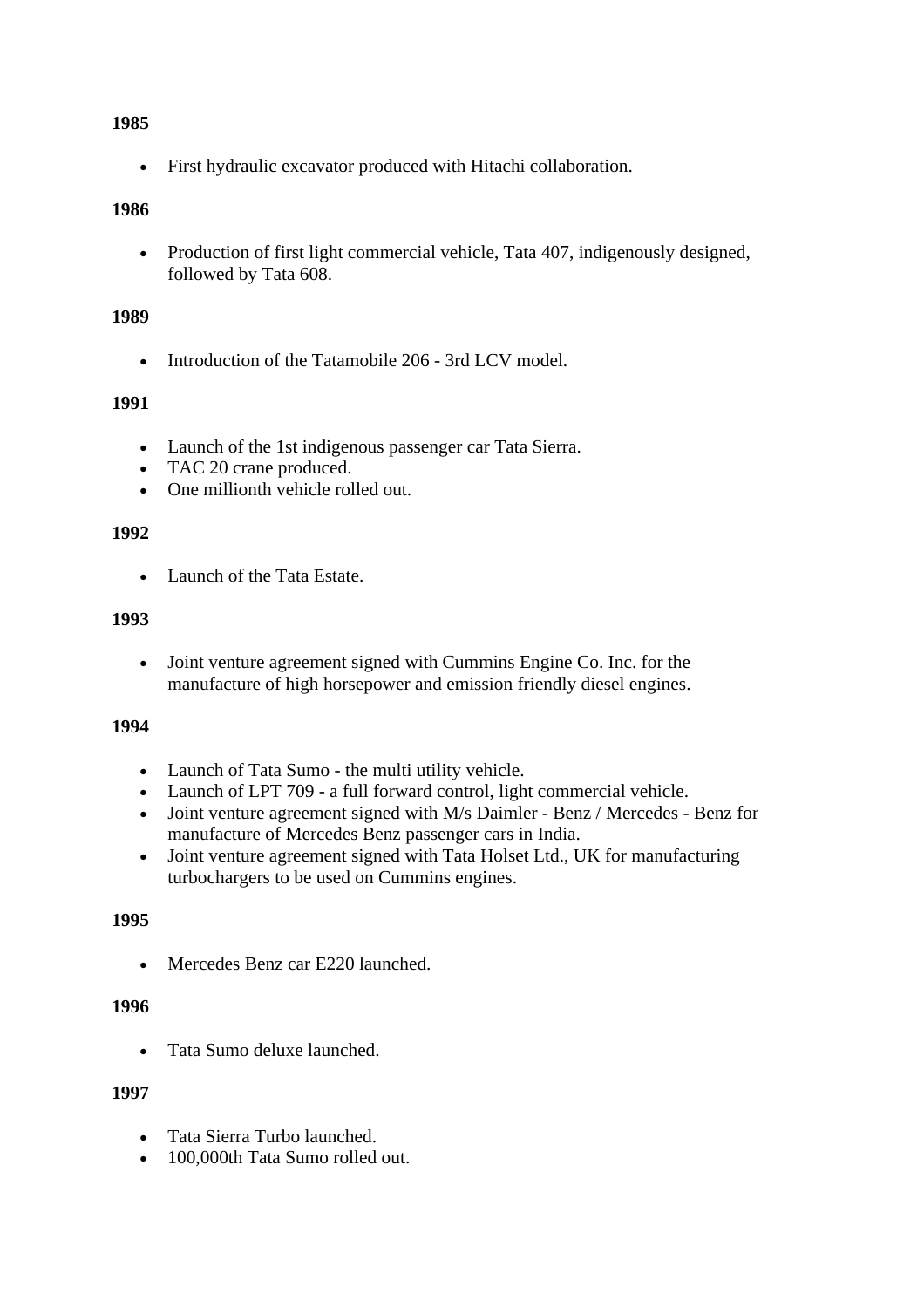#### **1998**

- Tata Safari India's first sports utility vehicle launched.
- 2 millionth vehicle rolled out.
- Indica, India's first fully indigenous passenger car launched.

#### **1999**

- 115,000 bookings for Indica registered against full payment within a week.
- Commercial production of Indica commences in full swing.

### **2000**

- First consignment of 160 Indicas shipped to Malta.
- Indica with Bharat Stage 2 (Euro II) compliant diesel engine launched.
- Utility vehicles with Bharat 2 (Euro II) compliant engine launched.
- Indica 2000 (Euro II) with multi point fuel injection petrol engine launched.
- Launch of CNG buses.
- Launch of 1109 vehicle Intermediate commercial vehicle.

### **2001**

- Indica V2 launched 2nd generation Indica.
- 100,000th Indica wheeled out.
- Launch of CNG Indica.
- Launch of the Tata Safari EX
- Indica V2 becomes India's number one car in its segment.
- Exits joint venture with Daimler Chrysler.

### **2002**

- Unveiling of the Tata Sedan at Auto Expo 2002.
- Petrol version of Indica V2 launched.
- Launch of the EX series in Commercial vehicles.
- Launch of the Tata 207 DI.
- 2,00,000th Indica rolled out.
- 5,00,000th passenger vehicle rolled out.
- Launch of the Tata Sumo'+' Series
- Launch of the Tata Indigo.
- Tata Engineering signed a product agreement with MG Rover of the UK.

### **2003**

- Launch of the Tata Safari Limited Edition.
- The Tata Indigo Station Wagon unveiled at the Geneva Motor Show.
- On 29th July, J. R. D. Tata's birth anniversary, Tata Engineering becomes Tata Motors Limited.
- 3 millionth vehicle produced.
- First CityRover rolled out
- 135 PS Tata Safari EXi Petrol launched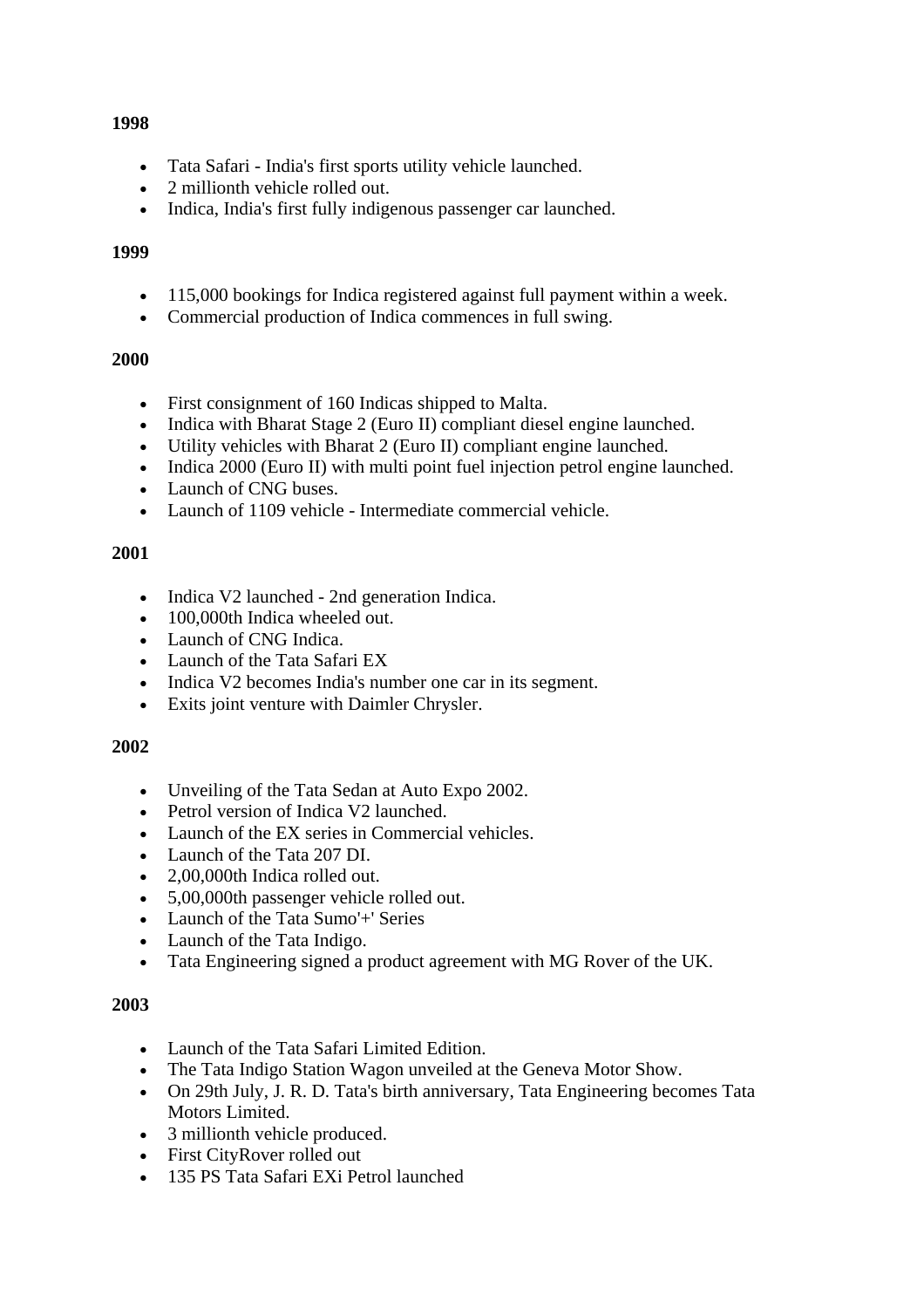• Tata SFC 407 EX Turbo launched

#### **2004**

- Tata Motors unveils new product range at Auto Expo '04.
- New Tata Indica V2 launched
- Tata Motors and Daewoo Commercial Vehicle Co. Ltd. sign investment agreement
- Indigo Advent unveiled at Geneva Motor Show
- Tata Motors completes acquisition of Daewoo Commercial Vehicle Company
- Tata LPT 909 EX launched
- Tata Daewoo Commercial Vehicle Co. Ltd. (TDCV) launches the heavy duty truck 'NOVUS' , in Korea
- Sumo Victa launched
- Indigo Marina launched
- Tata Motors lists on the NYSE

#### **2005**

- Tata Motors rolls out its 500,000 th Passenger Vehicle
- The Tata Xover unveiled at the 75th Geneva Motor Show
- Branded buses and coaches Starbus and Globus launched
- Tata Motors acquires 21 % stake in Hispano Carrocera SA, Spanish bus manufacturing Company
- Tata Ace, India's first mini truck launched

### **A6. LIST OF PUNE BASED AUTO COMPONENT MANUFACTURERS WHICH ARE MEMBERS OF ACMA (Source: www.acmainfo.com)**

| Company                                             | <b>Products</b>                                                                                                                                                                                                               |
|-----------------------------------------------------|-------------------------------------------------------------------------------------------------------------------------------------------------------------------------------------------------------------------------------|
| Ashra Consultants Pvt.<br>Ltd.                      | Air, Lube Oil, Fuel Filters, Air Oil, Fuel Water<br>Separators, Separation and Filtration<br>Solutions filters and separators, upto 2000 cfm,<br>suction filters, air filters, air oil separators, air<br>cleaner assemblies. |
| <b>AUTO ELECTRONICS</b>                             | <b>MANUFACTURER OF ELECTRONICS</b><br><b>ITEMS FOR TWO, THREE &amp; FOUR</b><br>WHEELERS                                                                                                                                      |
| <b>Autofield Engineers</b><br>Private Limited       | IC ENGINE VALVE Inlet & Exhaust valves for<br>internal combustion Engines of all types                                                                                                                                        |
| <b>Automotive Stampings</b><br>& Assemblies Limited | Sheet Metal Components, Assemblies, Modules<br>& Aggregates.                                                                                                                                                                  |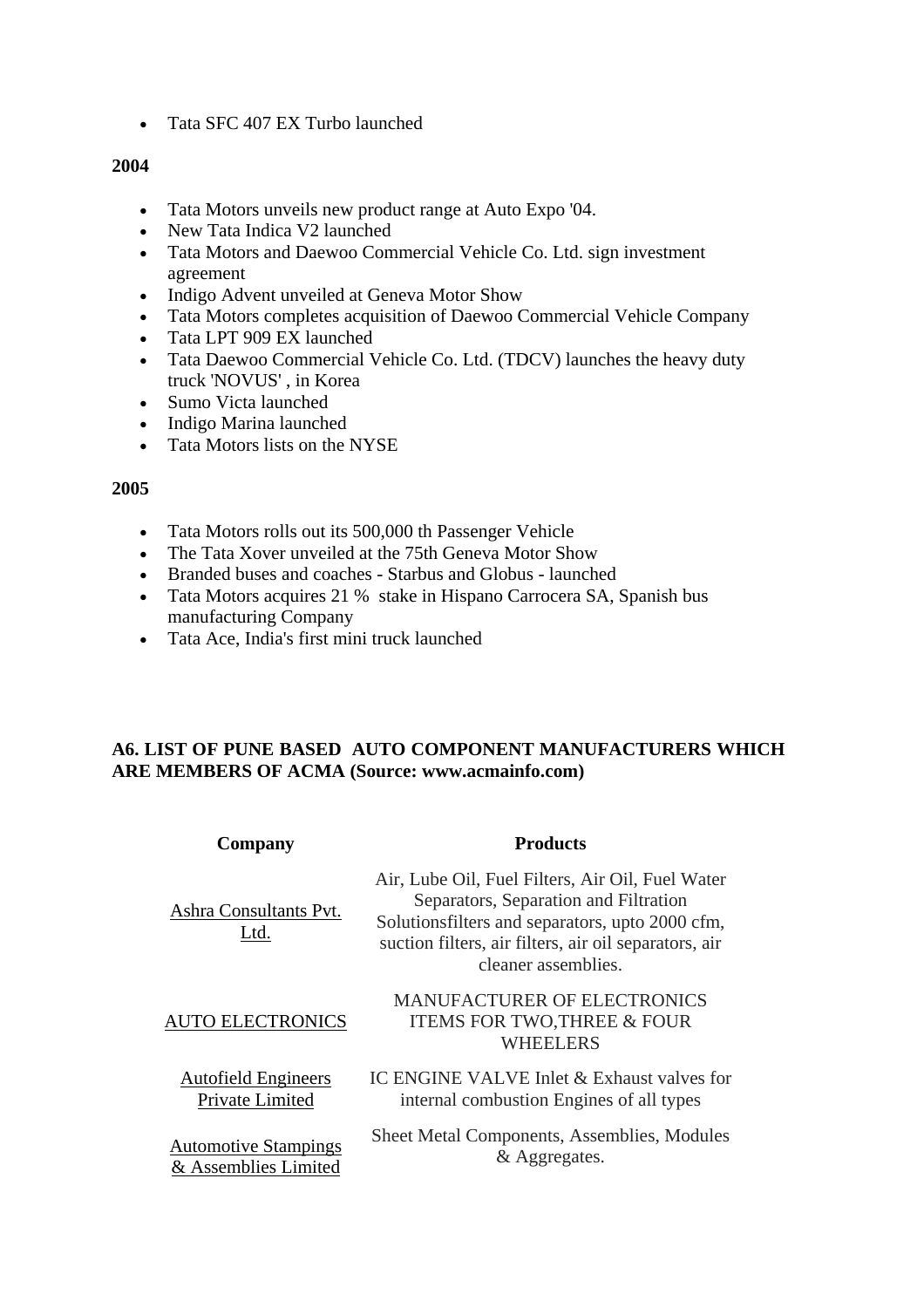| Bharat Forge Ltd.                            | Steel forgings and finish machined components<br><b>AUTOMOTIVE: Crankshafts, Front axle beams</b><br>& Steering knuckles (forged & machined);<br>Connecting Rods, Camshafts & Rocker Arms<br>(Forged). NON AUTOMOTIVE: Forged &<br>Machined components for oilfield industry;<br>Forged & Machined components (Open die<br>forgings) for sugar, cement, steel, mining, power,<br>chemical, forging, fertilizer, shipbuilding<br>industries & general engineering equipment |
|----------------------------------------------|----------------------------------------------------------------------------------------------------------------------------------------------------------------------------------------------------------------------------------------------------------------------------------------------------------------------------------------------------------------------------------------------------------------------------------------------------------------------------|
| <b>Caltherm Thermostats</b><br>Pvt Ltd.      | Automotive & Heavy Duty Thermostats                                                                                                                                                                                                                                                                                                                                                                                                                                        |
| <b>Chaphekar Engineering</b><br>Pvt. Ltd.    | Hand Brake Assy., Bonnet Lock, Steering<br>Column, Radiator Frames Strainer, Brackets, LCV<br>& MCV LOAD BODIES.                                                                                                                                                                                                                                                                                                                                                           |
| Dali & Samir<br>Engineering Pvt. Ltd.        | Fuel tanks, Exhaust Systems, auto components                                                                                                                                                                                                                                                                                                                                                                                                                               |
| <b>DGP Hinoday Industries</b><br>Ltd.        | Ceramic Arc Segment magnets, Ceramic ring<br>magnets, Ferrite core magnets, Colour deflection<br>yoke core magnets, S.G. Iron Automotive<br>castings                                                                                                                                                                                                                                                                                                                       |
| Dyna-K Automotive<br>Stampings Pvt. Ltd.     | <b>Sheet Metal Press Parts for Automtove</b><br>Application                                                                                                                                                                                                                                                                                                                                                                                                                |
| Enginetech Systems Pvt.<br><u>Ltd.</u>       | REAR VIEW MIRROR, AIR FILTER,<br>AUXILARY WATER TANK, BRAKE OIL<br>TANK, SERVICE INDICATOR, WATER<br><b>SEPARATOR REAR VIEW MIRRORS</b><br>BRAKE OIL TANK SERVICE INDICATOR<br>FUEL WATER SEPARATOR SAFETY SEAT<br><b>BELTS AIR FILTER</b>                                                                                                                                                                                                                                 |
| <b>G.B. Rubber Products</b>                  | RUBBER TO METAL BONDED *Engine<br>Mountins, Isolator, Buffers, Dampers, Tentioner<br>Cam Chain, Guide Cam Chain, LInk Bushes<br>OTHER THAN METAL BONDED Viton<br>MultiLip Seal, O Rings, Bellows, W/C Boot for<br>brake system, components in shoke absorber &<br>struts, component for vaccum brake, CV Boots                                                                                                                                                             |
| <b>GKN Sinter Metals Ltd</b>                 | Sintered Bearings & Parts, Sintered Automotive<br>Components, Filters & Metal Powders                                                                                                                                                                                                                                                                                                                                                                                      |
| <b>Indo Schottle Auto Parts</b><br>Pvt. Ltd. | 1. Engine Valve Collets 2. Rocker Arm Screws 3.<br>Turbocharger components viz. Oil Seal Plates,<br>Journal Bearings and Wastegate Bushings 4.<br>Other precision parts viz. Fuel System Parts, Gear<br><b>Pump Bushings</b>                                                                                                                                                                                                                                               |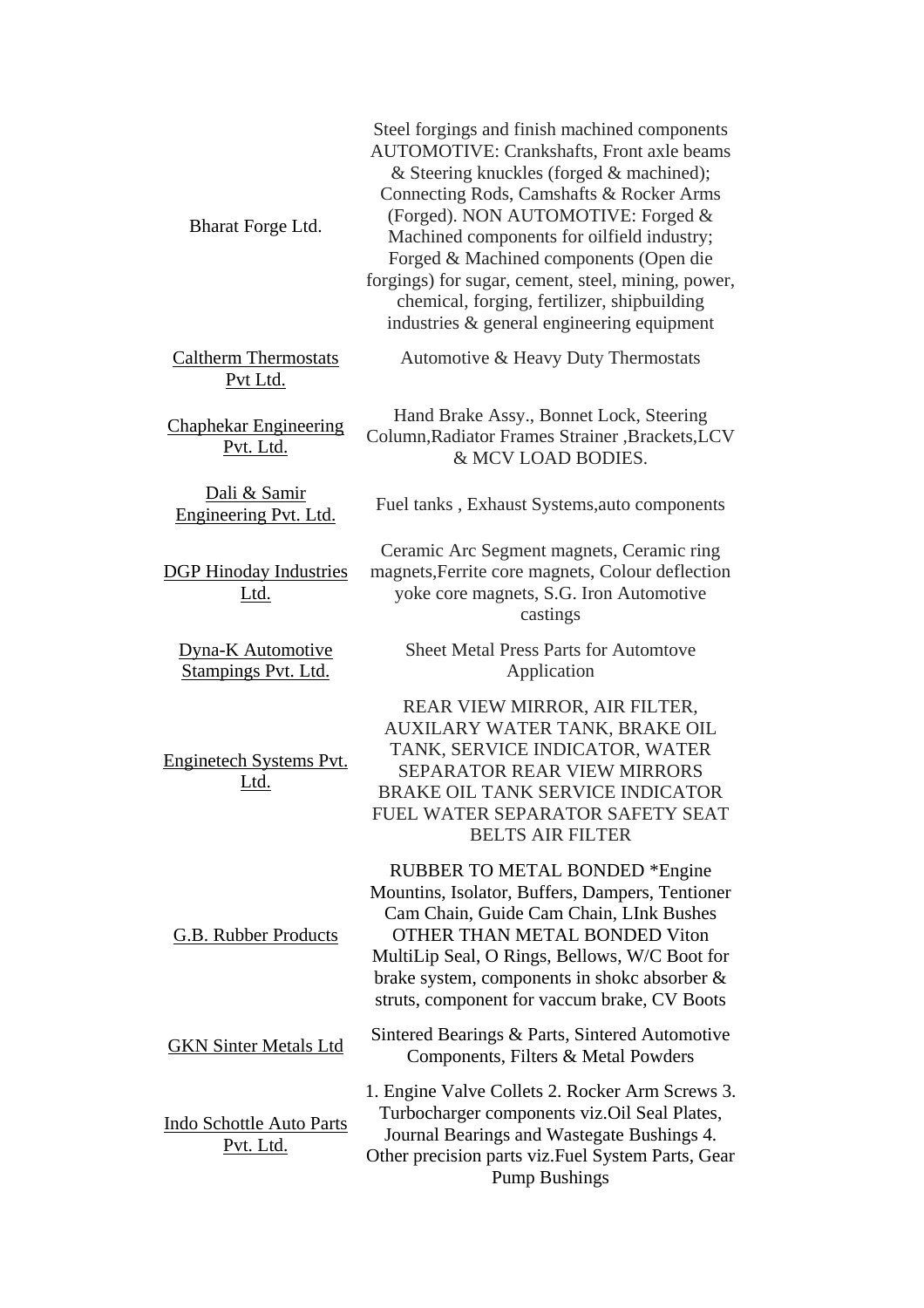| Jaya Hind Industries Ltd.                       | Die cast components, Auto electrical, Magnetos,<br>AC Generators and Ignition coils                                                            |
|-------------------------------------------------|------------------------------------------------------------------------------------------------------------------------------------------------|
| <b>Kailash Vahan Udyog</b><br>Ltd.              | Sheet Metal Components, Load Bodies - LCV,<br>MCV, Trailors, Tippers Buses.                                                                    |
| Kalyani Brakes Ltd.                             | Air & Hydraulic Brake systems Hydraulic, Air &<br>Air over hydraulic brake components                                                          |
| Kemen Springs Pvt. Ltd.                         | All types of springs within a range of wire dia<br>$0.2$ mm to $5.0$ mm                                                                        |
| <b>Kirloskar Oil Engines</b><br>Ltd.            | Bearing, Bushes, T/washers Thin walled engine<br>bearings, Bushes, Thrust washers and engine<br>valves                                         |
| <b>Mahle Filter Systems</b><br>(India) Pvt.Ltd  | AIR, OIL, FUEL, CANISTER FILTERS                                                                                                               |
| <b>Metlon Engineers Pvt</b><br><u>Ltd.</u>      | Sheet metal pressed and fabricated components<br>for Automobile industries                                                                     |
| Minda Stoneridge<br><b>Instruments Ltd.</b>     | Instrument cluster, Speedometer, Tank<br>unit/Guages etc                                                                                       |
| Motherson Sumi<br><b>Systems Ltd</b>            | wiring harness                                                                                                                                 |
| Panse Autocomps Pvt.<br>Ltd.                    | Sheet metal pressings, Assemblies and<br>Aggregates                                                                                            |
| Patodia Glass Industries<br>Ltd                 | <b>Automobile Bulbs</b>                                                                                                                        |
| Pefco Foundry (A Div.<br>of Kores (India) Ltd.) | Ductile Iron Castings, Valve Seat Inserts, Tappet<br>Valves, Centrifugally Cast Cylinder Liners.                                               |
| Polybond India Pvt. Ltd.                        | High performance moulded rubber parts, Rubber-<br>to-Metal bonded parts, Rubber Hoses                                                          |
| Poona Shims Pvt. Ltd.                           | <b>OIL COOLERS</b>                                                                                                                             |
| Rinder India Pvt Ltd                            | Automotive Lightings & Signaling Equipments.<br>Head lamps, Tail lamps, Indicators, Reflex<br>reflector                                        |
| Rojee-Tasha Stampings<br>Pvt. Ltd.              | <b>Heavy Sheet Metal Stampings Automotive</b><br>pressings                                                                                     |
| <b>RSB</b> Transmissions (I)<br>Ltd.            | Manufacturing Fully finished automotive Gears,<br>Propeller Shaft Components, Machined<br>components such as exhaust manifold, Housing<br>etc. |
| S M Auto Engineering                            | RADIATOR EXHAUST SYSTEM AIR FILTER                                                                                                             |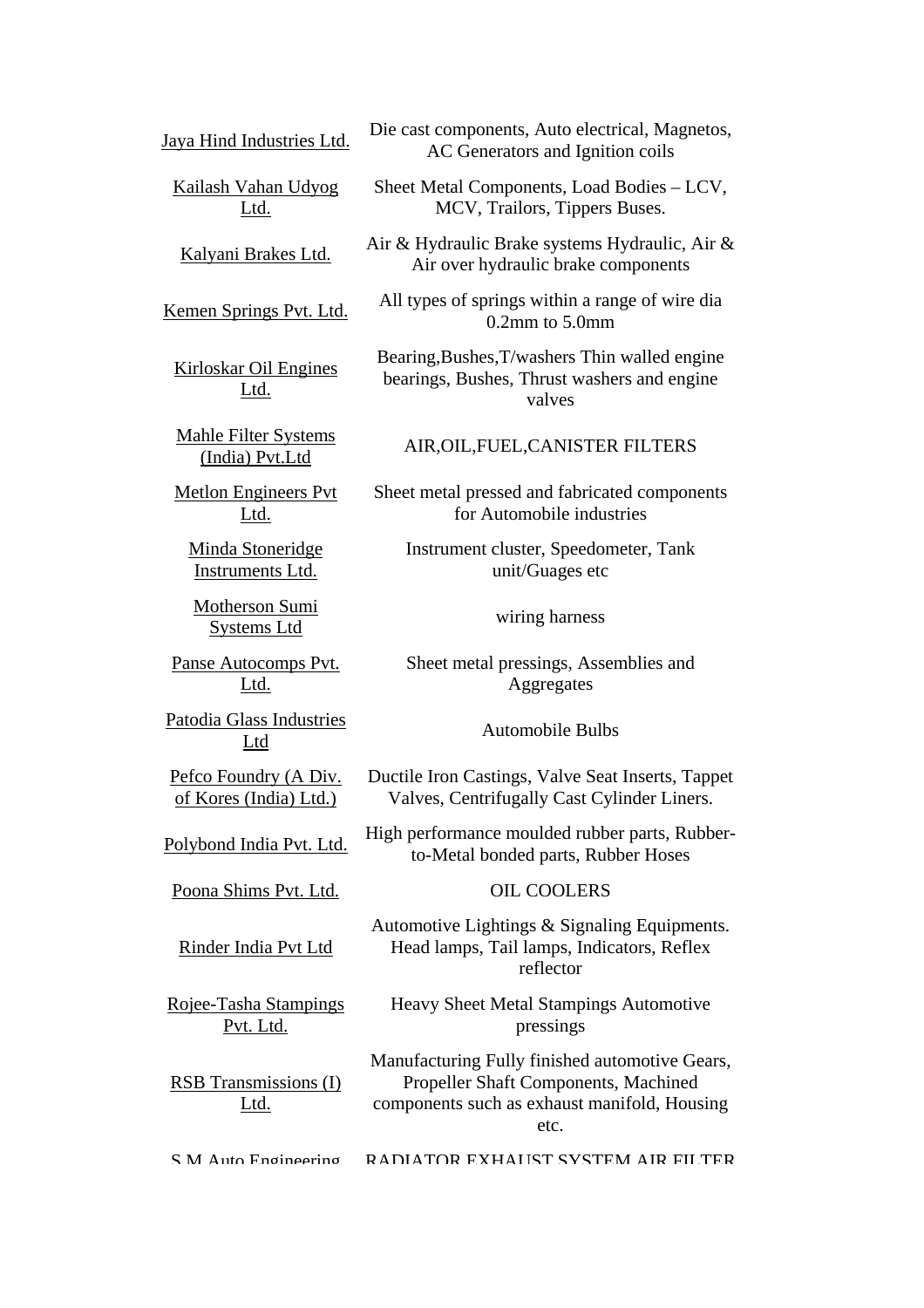| <u>Pvt. Ltd.</u>                                      | <b>FUEL TANK SILENCER</b>                                                                                                                                                                                                                                                                                                                                                                                                                                                                                                                                                                                                               |
|-------------------------------------------------------|-----------------------------------------------------------------------------------------------------------------------------------------------------------------------------------------------------------------------------------------------------------------------------------------------------------------------------------------------------------------------------------------------------------------------------------------------------------------------------------------------------------------------------------------------------------------------------------------------------------------------------------------|
| Saint-Gobain Sekurit<br>India Ltd.                    | Tempered & Laminated Automotive Safety Glass                                                                                                                                                                                                                                                                                                                                                                                                                                                                                                                                                                                            |
| Shutham Electric Ltd.                                 | Steering column mounted combination switch,<br>Window lift switch, Facia switch, Mirror<br>adjustment switch, Transfer case selection<br>switch, Hazard warning switch, Glove box<br>switch, Door ajar switch, Battery isolator switch,<br>Reverse light & Low pressure switch                                                                                                                                                                                                                                                                                                                                                          |
| <b>Siemens VDO</b><br>Automotive Ltd.                 | Auto components e.g. wiring harness                                                                                                                                                                                                                                                                                                                                                                                                                                                                                                                                                                                                     |
| <b>Spaco Carburettors</b><br>(India) Ltd              | Carburettors for $2 \& 3$ Wheelers (auto<br>components)                                                                                                                                                                                                                                                                                                                                                                                                                                                                                                                                                                                 |
| <b>Syndicate Exhaust</b><br>Systems (P) Ltd.          | <b>Silencer Exhaust System</b>                                                                                                                                                                                                                                                                                                                                                                                                                                                                                                                                                                                                          |
| <b>Tata Auto Plastic</b><br><b>Systems Ltd</b>        | Automotive Interiors & Exteriors                                                                                                                                                                                                                                                                                                                                                                                                                                                                                                                                                                                                        |
| <b>Tata Ficosa Automotive</b><br><b>Systems Ltd.</b>  | Rear view mirrors, Command & Control cables,<br>Parking brake lever, Gear shifter and Windshield<br>washer system                                                                                                                                                                                                                                                                                                                                                                                                                                                                                                                       |
|                                                       |                                                                                                                                                                                                                                                                                                                                                                                                                                                                                                                                                                                                                                         |
| <b>Tata Johnson Controls</b><br><b>Automotive Ltd</b> | <b>Seating System</b>                                                                                                                                                                                                                                                                                                                                                                                                                                                                                                                                                                                                                   |
| Tata Toyo Radiator Ltd.                               | <b>Aluminium Brazed Heat Exchangers</b>                                                                                                                                                                                                                                                                                                                                                                                                                                                                                                                                                                                                 |
| <b>Tata Yazaki Autocomp</b><br>Ltd.                   | <b>WIRING HARNESS FOR AUTOMOTIVES</b>                                                                                                                                                                                                                                                                                                                                                                                                                                                                                                                                                                                                   |
| <b>Tyco Electronics India</b>                         | Design, Development and Manufacturing of<br><b>Cable Assembly/Harnessing For Domestic</b><br>Appliances For Exports 1. Designed &<br>Developed end-to-end harnessing system for<br>Indica - the first indigenously developed small<br>car in India 2. Cable assys for antilock Braking<br>System & Air bag 3. End-to-end harnessing<br>system for Sumo (Multi utility vehicle) 4. End-<br>to-end harnessing system for Mobile (Multi<br>utility vehicle ) 5. End-to-end harnessing system<br>for Magna (Luxury car Under Development)<br>We export to countries world wide: USA France<br>Germany Japan Great Britain Holland Singapore |
| <b>Western Pressing Pvt</b><br><u>Ltd.</u>            | MANUFACTURERS OF EXHAUST<br><b>SYSTEMS FOR AUTOMOBIL</b>                                                                                                                                                                                                                                                                                                                                                                                                                                                                                                                                                                                |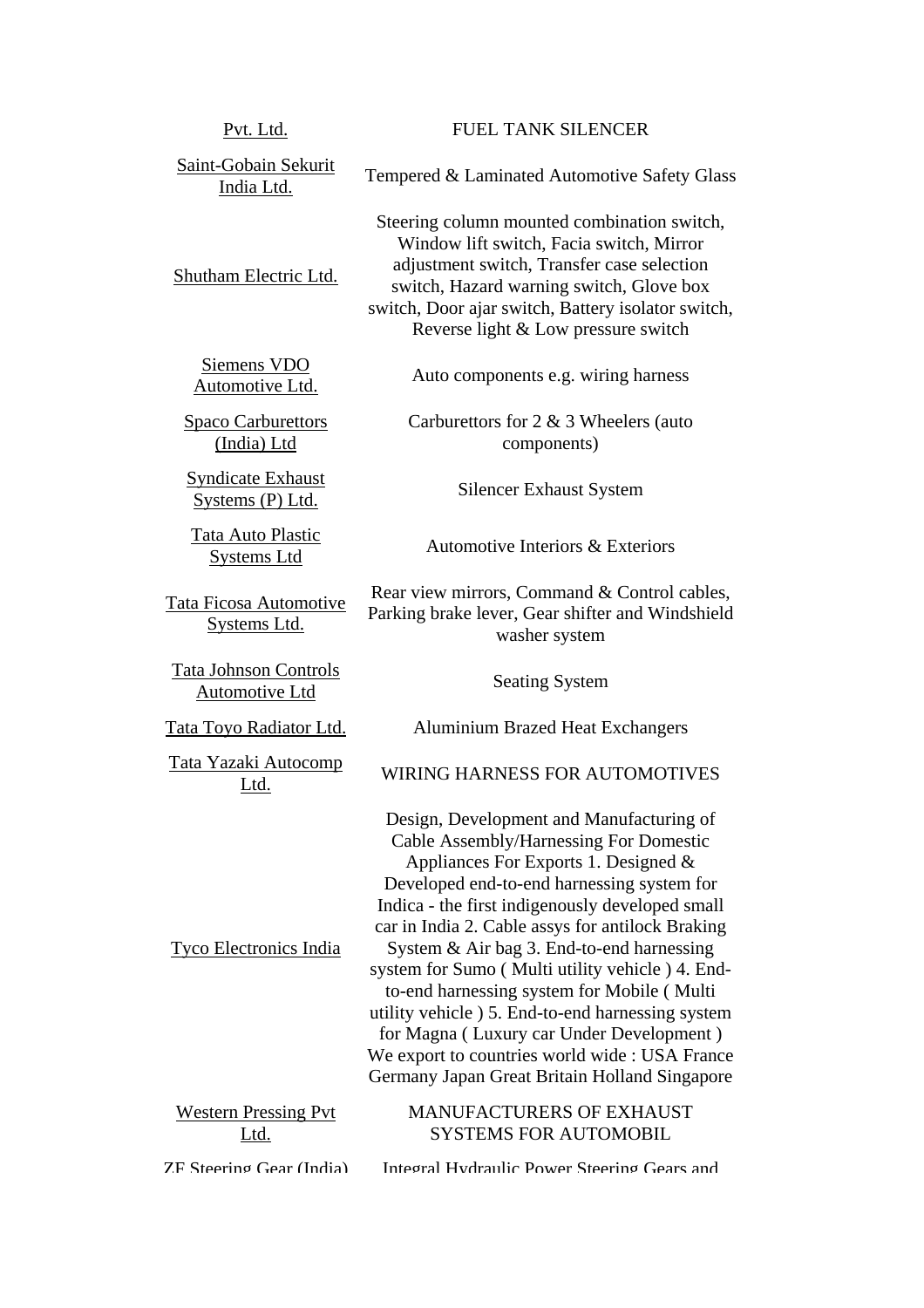Ltd. Mechanical Steering gears for Automotive Applications

# **A7. AUTO COMPONENT INDUSTRY PERFORMANCE IN INDIA AS A WHOLE (IN US \$ MIL)**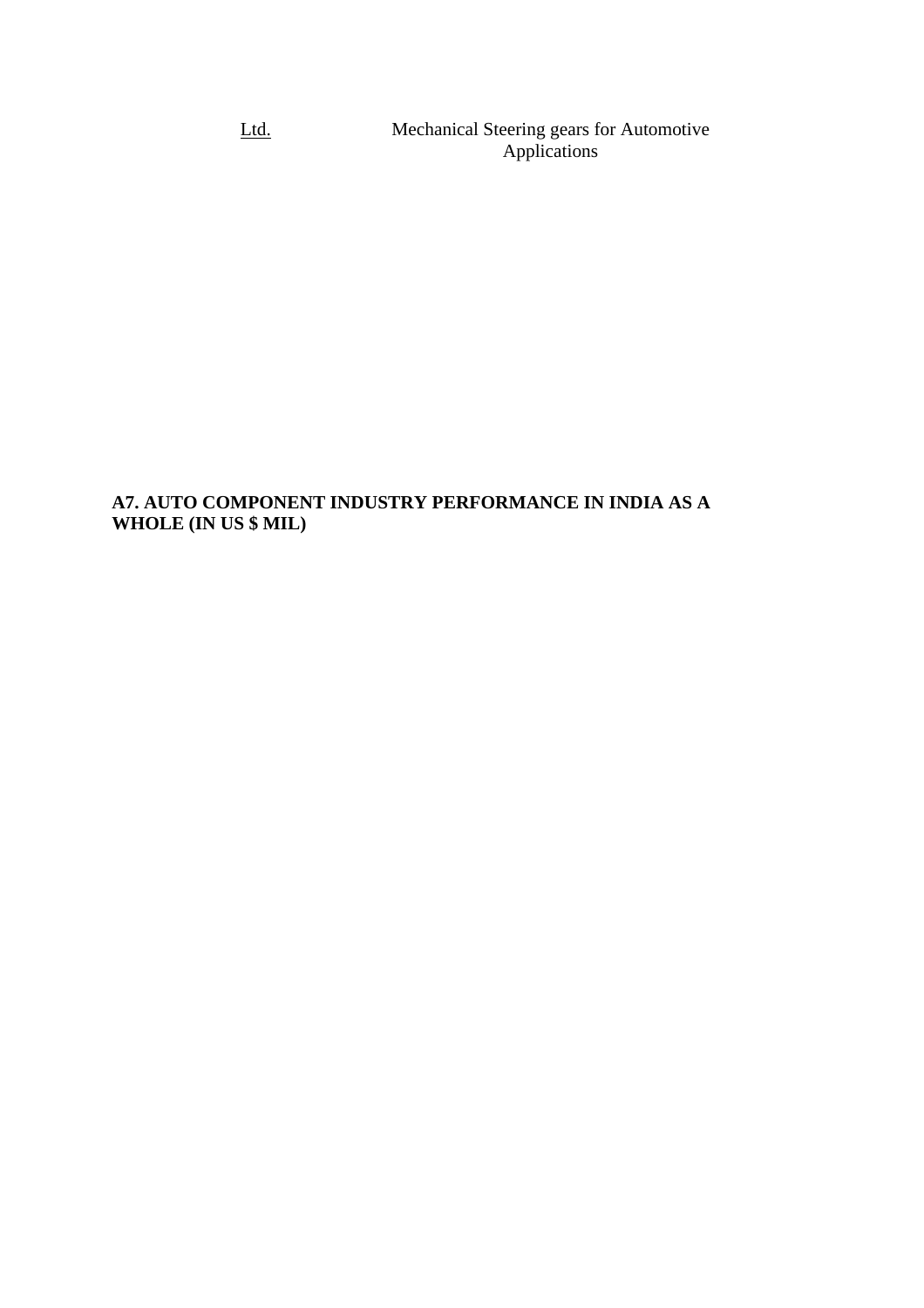



# **22. REFERENCES**

- 1. http://www.ciionline.org
- 2. http://acmainfo.com/#stat
- 3. http://www.mcciapune.com/
- 4. http://www.virtualpune.com<br>5. http://www.thebharat.com
-